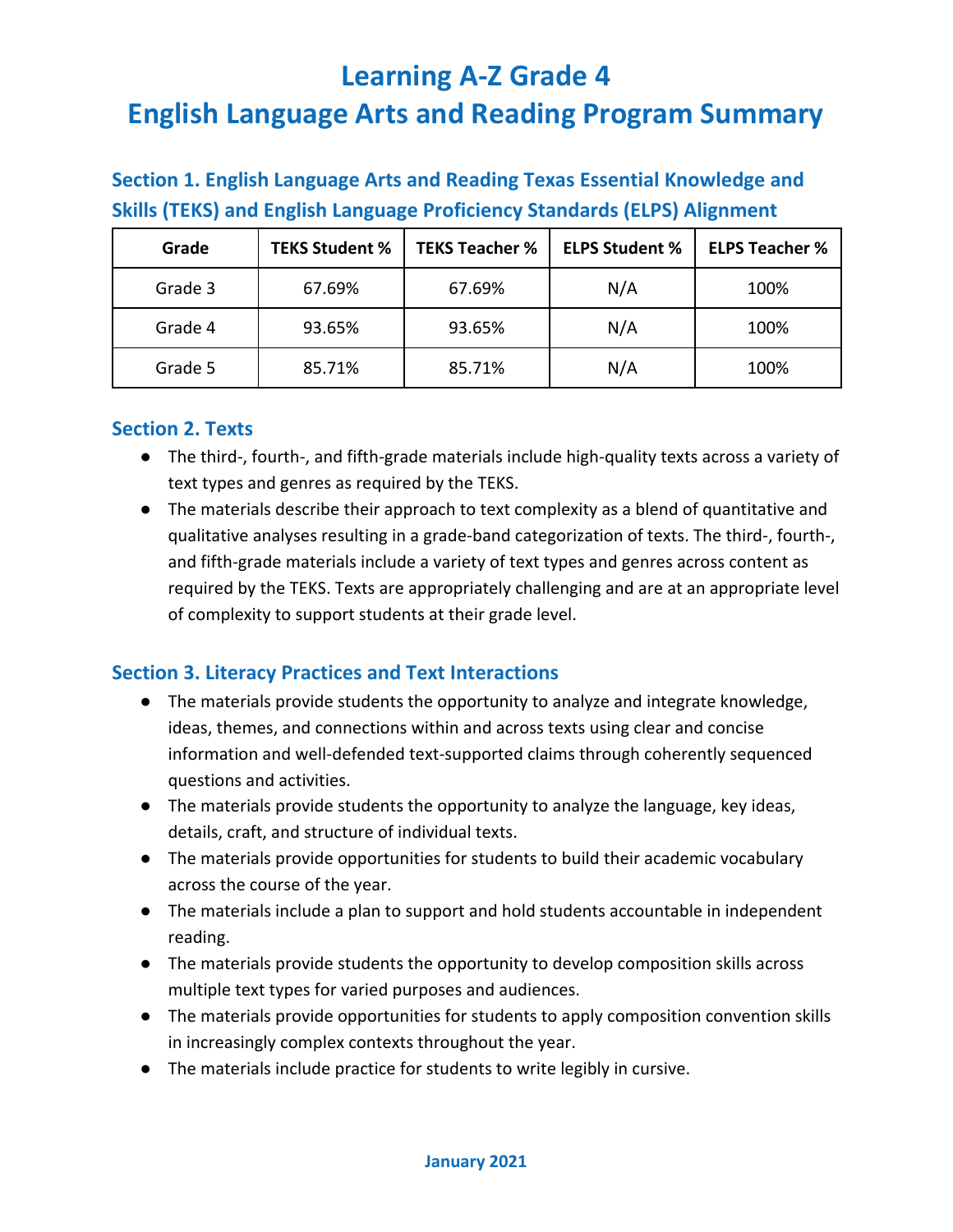- The materials support students' listening and speaking about texts and engage students in productive teamwork and student-led discussions in a variety of settings.
- The materials provide opportunities for students to engage in both short-term and sustained inquiry processes throughout the year.
- The materials contain interconnected tasks that build student knowledge and provide opportunities for increased independence. These tasks are supported by spiraling and scaffolded practice.

#### **Section 4. Developing and Sustaining Foundational Literacy Skills**

- Materials provide systematic instruction and practice of foundational skills, including opportunities for phonics and word analysis skills.
- Materials include diagnostic tools and provide opportunities to assess student mastery in and out of context at regular intervals for teachers to make instructional adjustments.
- Materials provide frequent opportunities for students to practice and develop oral and silent reading fluency while reading a wide variety of grade-appropriate texts at the appropriate rate with accuracy and expression to support comprehension.

#### **Section 5. Supports for All Learners**

- The materials offer differentiation supports for students who are performing below and above grade level.
- The materials provide support and scaffolding strategies for English Learners (EL) that are commensurate with the various levels of English language proficiency as defined by the ELPS.

#### **Section 6. Implementation**

- The materials include a TEKS for English Language Arts and Reading-aligned scope and sequence.
- The materials include annotations and support for engaging students in the materials as well as annotations and ancillary materials that provide support for student learning and assistance for teachers but not administrators.

#### **Section 7. Additional Support**

● The publisher submitted the technology, cost, professional learning, and additional language support worksheets.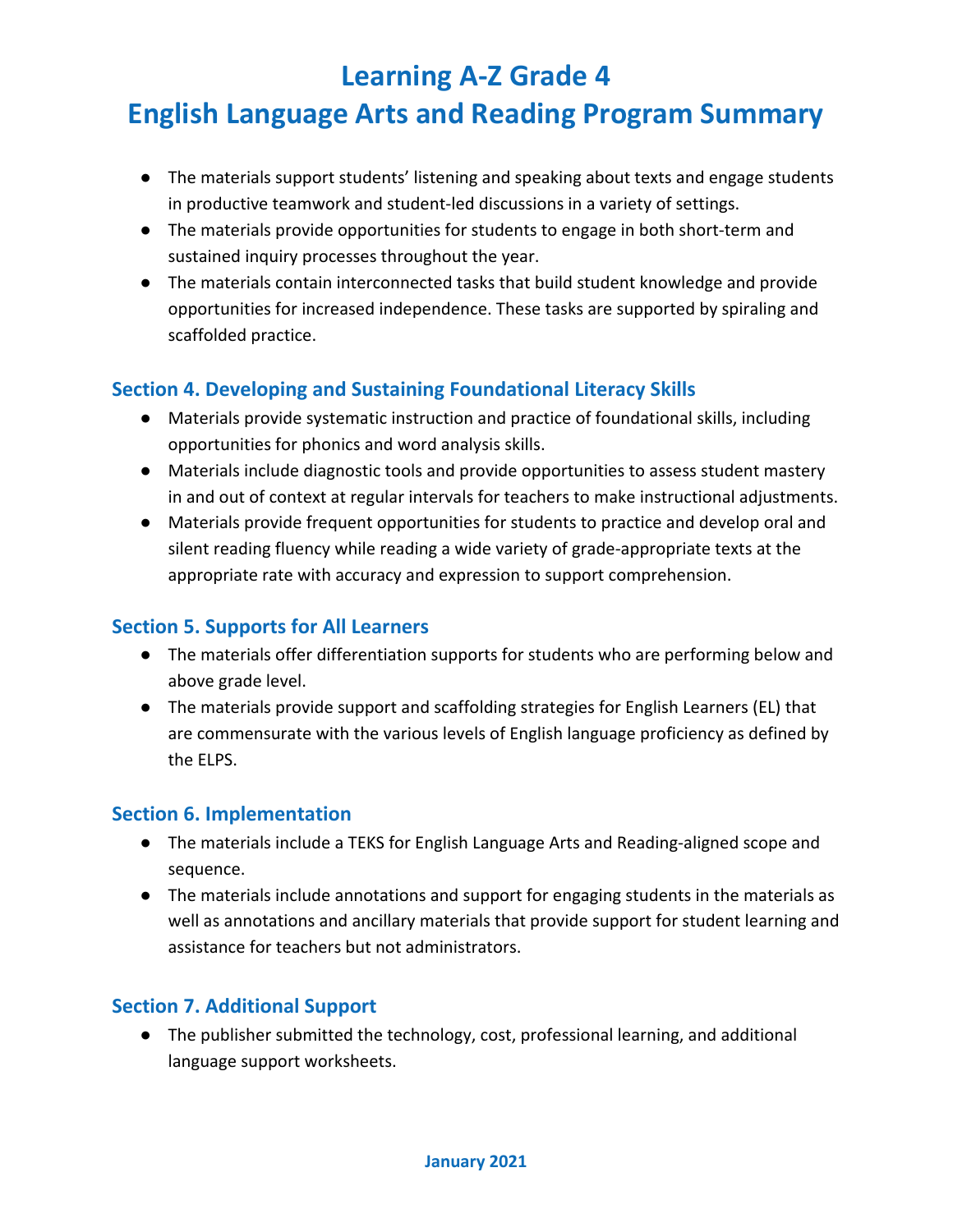## **English Language Arts and Reading Program Summary**

### **Indicator 2.1**

Materials include high-quality texts for ELAR instruction and cover a range of student interests.

- The texts are well-crafted, representing the quality of content, language, and writing that is produced by experts in various disciplines.
- Materials include increasingly complex traditional, contemporary, classical, and diverse texts.

#### **Meets 4/4**

The materials include high-quality texts and cover a range of student interests. The crosscontent texts are well-crafted and are of publishable quality, representing the quality of content, language, and writing that is produced by experts in various disciplines. Materials include increasingly complex traditional, contemporary, classical, and diverse texts.

Evidence includes but is not limited to:

The materials include high-quality, culturally diverse texts that span a range of student interests in assorted formats and 14 genres, including realistic fiction, fiction, non-fiction, classics, adventure, folktales, mysteries, biographies, fables, and legends. Texts cover varied content areas, including art, music, math, science, and social studies and appear in several different languages (Spanish, French, British, Polish, Ukrainian, and Vietnamese). Also, the materials contain over 400 leveled texts at 29 levels of text complexity from reading level AA to Z2. All texts are available in both printable and electronic formats.

Additionally, there are 19 titles within the Classics section, including *The Call of the Wild* by Jack London, *Alice's Adventures in Wonderland* by Lewis Carroll, *The Gift of the Magi* by O. Henry, *The Raven* by Edgar Allen Poe, and *The Red Badge of Courage* by Stephen Crane. Each classic is broken down into smaller amounts of text for instructional purposes, and the pieces together represent the entire novel. Furthermore, diversity within the texts includes folktales from around the world, such as *Ali Baba: An Arabian Folktale*, *The Drum, An Indian Folktale*, and *The Stone Cutter: A Japanese Folktale*. All folktales are labeled with a Lexile level and a guided reading level, and most are available in multi-levels.

Unit 1 contains a non-fiction text titled *Lincoln's Lasting Legacy* that includes illustrations and real photographs depicting the significant events in his life as well as the impact he made on our country. The text contains captions about the photos and illustrations to help support the text. The writer accurately conveys the historical pieces and the challenges Abraham Lincoln faced serving as President of the United States of America, particularly with the Emancipation Proclamation. In Unit 3, a text titled *Electric Cars: History and Future* highlights the evolution of electric cars. This book recounts history from the point of view of struggling inventors and helps the reader analyze the advantages and disadvantages of electric cars by calling attention to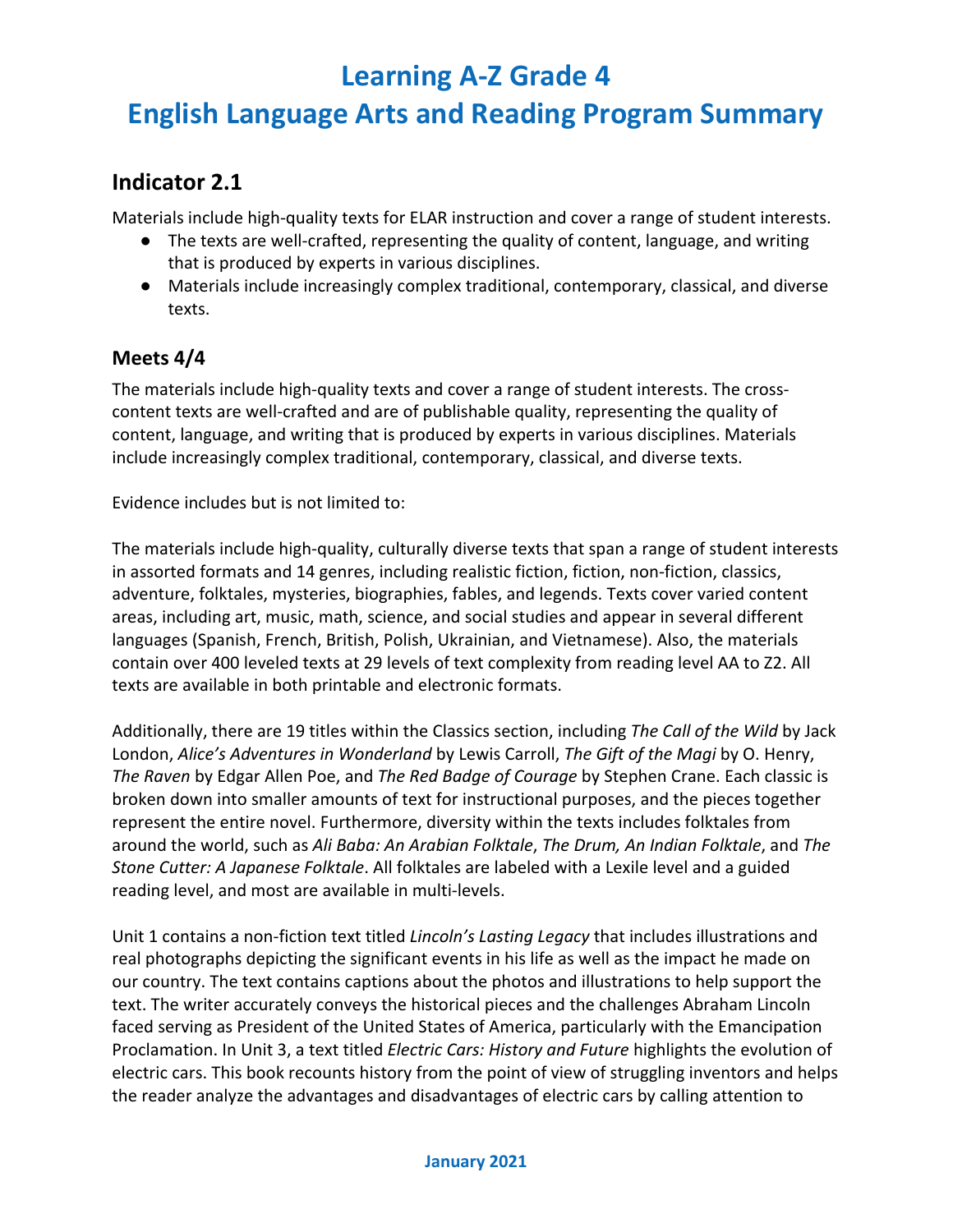horsepower, fuel costs, manufacturing considerations, and effects on pollution. The text also contains a glossary defining terms such as *prototype, emissions, mobility, breakthrough, and nuisance.* Unit 7 contains a leveled text suggested for small group instruction entitled *Ancient Cliff Dwellers* by Kira Freed, which is Level V. It contains rich content vocabulary, such as *adapt, ancestors, archaeologists, arid, pictographs*, and *prehistoric*. The text describes a variety of aspects of Ancient Cliff Dwellers, including the Four Corners, Paleo Indians, archaic people, Ancient Puebloans, building the dwellings, daily life, modern-day descendants, and protecting the cliff dwellings. The author included insets in the text to provide information on "Early Tools" and "Safety Issues." A "Do You Know" insert describes the Mesa Verde National Park. Additionally, in Unit 8, the text *Making Changes* contains a compilation of poems with illustrations and photographs depicting the impact of great African Americans. Factual information about Jesse Jackson, Oprah Winfrey, Jackie Robinson, Martin Luther King, Jr., Thurgood Marshall, Harriet Tubman, and many others is coupled with poetic phrases that bring their challenging journeys to life for students. The poems are concise, drawing the reader to focus on the main contributions of each person depicted in the text.

The fiction books help increase engagement and provide support by establishing the relevance of characters, setting, and/or plot structure. For example, the Unit 2 text *The Little Half Chick* is a story with animals as the characters who live in Spain. Spanish culture is evident within this story, with the words *medio pollito* and illustrations depicting the Spanish architecture and countryside. Vocabulary such as *brood, strutted, pleaded*, and *cackled* further portray the tone and mood of the story. Unit 5 contains a fictional play titled *The Dress Disaster* depicting African-American characters involved in humorous events. A character solves the problem created when the dog destroys a pageant dress by becoming a zombie princess instead of a beautiful princess. The author conveys character emotions through words and illustrations. In Unit 7, a read-aloud entitled *Pocahontas Saves John Smith* by Gary Thompson contains rich content vocabulary such as *permanent settlement, capture, customs, sacrifice*, and *escalated*. The text describes English explorer John Smith's capture by Native Americans and his meeting with the Powhatan Chief. The graphic novel contains the dialogue between John Smith and his captors and also highlights his inner thoughts.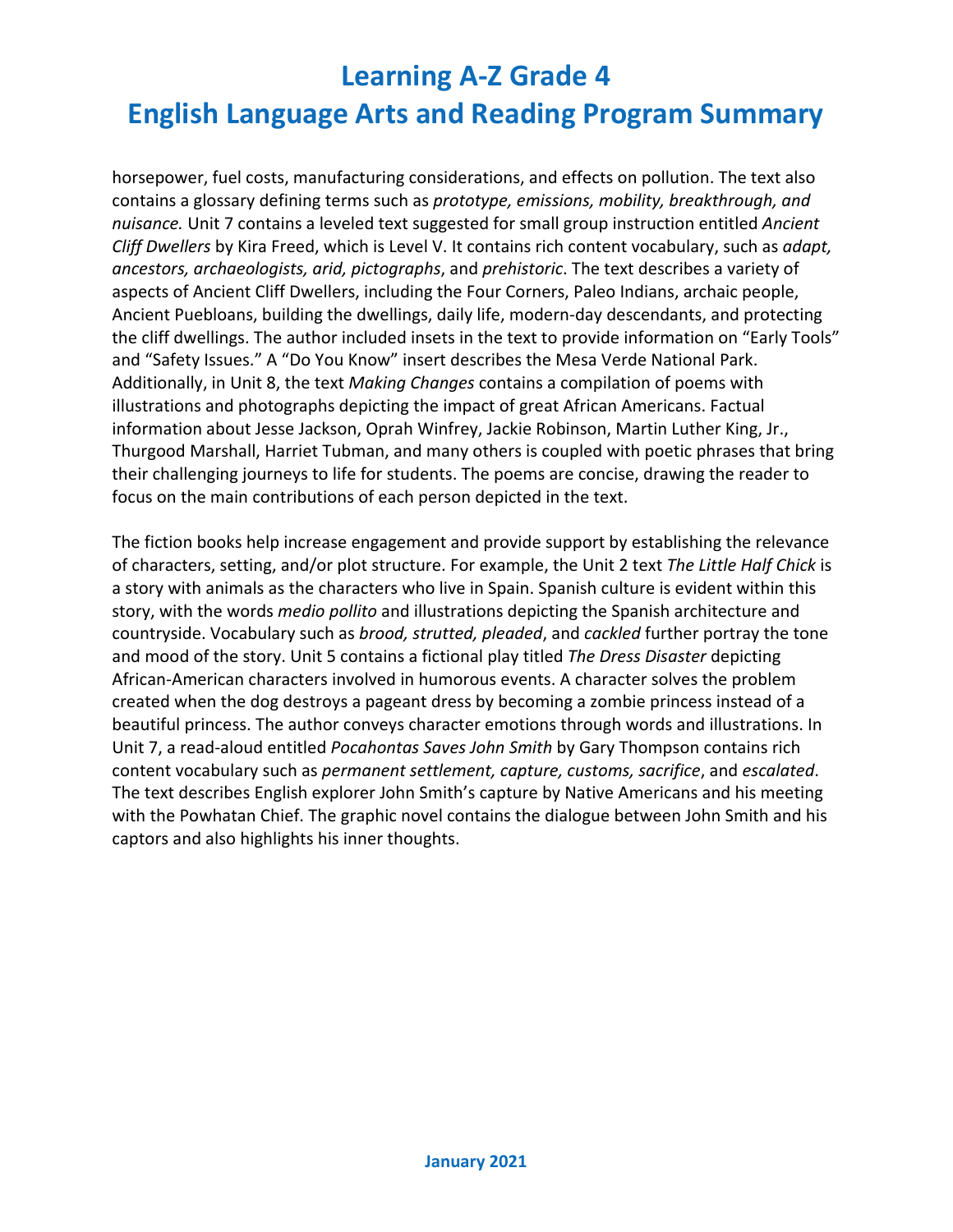## **English Language Arts and Reading Program Summary**

### **Indicator 2.2**

Materials include a variety of text types and genres across content that meet the requirements of the TEKS for each grade level.

- Text types must include those outlined for specific grades by the TEKS:
	- Literary texts must include those outlined for specific grades.
	- Informational texts include texts of information, exposition, argument, procedures, and documents as outlined in the TEKS.
- Materials include print and graphic features of a variety of texts.

#### **Meets 4/4**

The materials include print and graphic features and represent a variety of text types and genres across content that meet the requirements of the TEKS for the grade level.

Evidence includes but is not limited to:

The materials include 14 genres of texts as required by the TEKS in assorted formats and genres, including realistic fiction, fiction, non-fiction, classics, adventure, folktales, mysteries, biographies, fables, and legends. The materials also provide paired books to compare and contrast texts.

Examples of literary texts include but are not limited to:

*How Little John joined Robin Hood* adapted by Katherine Fowllet (legend) *Don't Wake the Mummy* by N.M Ryan (adventure drama) *The Red Badge of Courage* by Stephen Crane (classic) *The Hollow Kids* by Rus Buyok (adventure series containing 19 texts) *Great Gallardo's Books* by Lori Polydoros (fantasy series) *Treasure in Puget Sound* by Willa Harryman (adventure inspired by Robert Louis Stevenson's Treasure Island) *A Place for Wild Things* by Marvin Bird and Rus Buyok (realistic fiction) *Barack Obama* by R.K. Burrice (biography) *Nelson Mandela* by Cynthia Kennedy Henzel (biography) *The School Versus James Holt* by Rus Buyok (realistic fiction) *Hansel and Gretel* retold by Katherine Follett (fairy tale) *Ocean Quiz* by Penny Atcheson and Elizabeth Fox (folktale) *Laura Ingalls Wilder: A Pioneer's Life* by Katherine Follett (biography) *Beowulf* adapted from a version by Thomas Bailey Aldrich (legend) *Aesop's Fables* by Maria Voris (fable) *Rumpelstilskin* by Katherine Follett (fairy tale)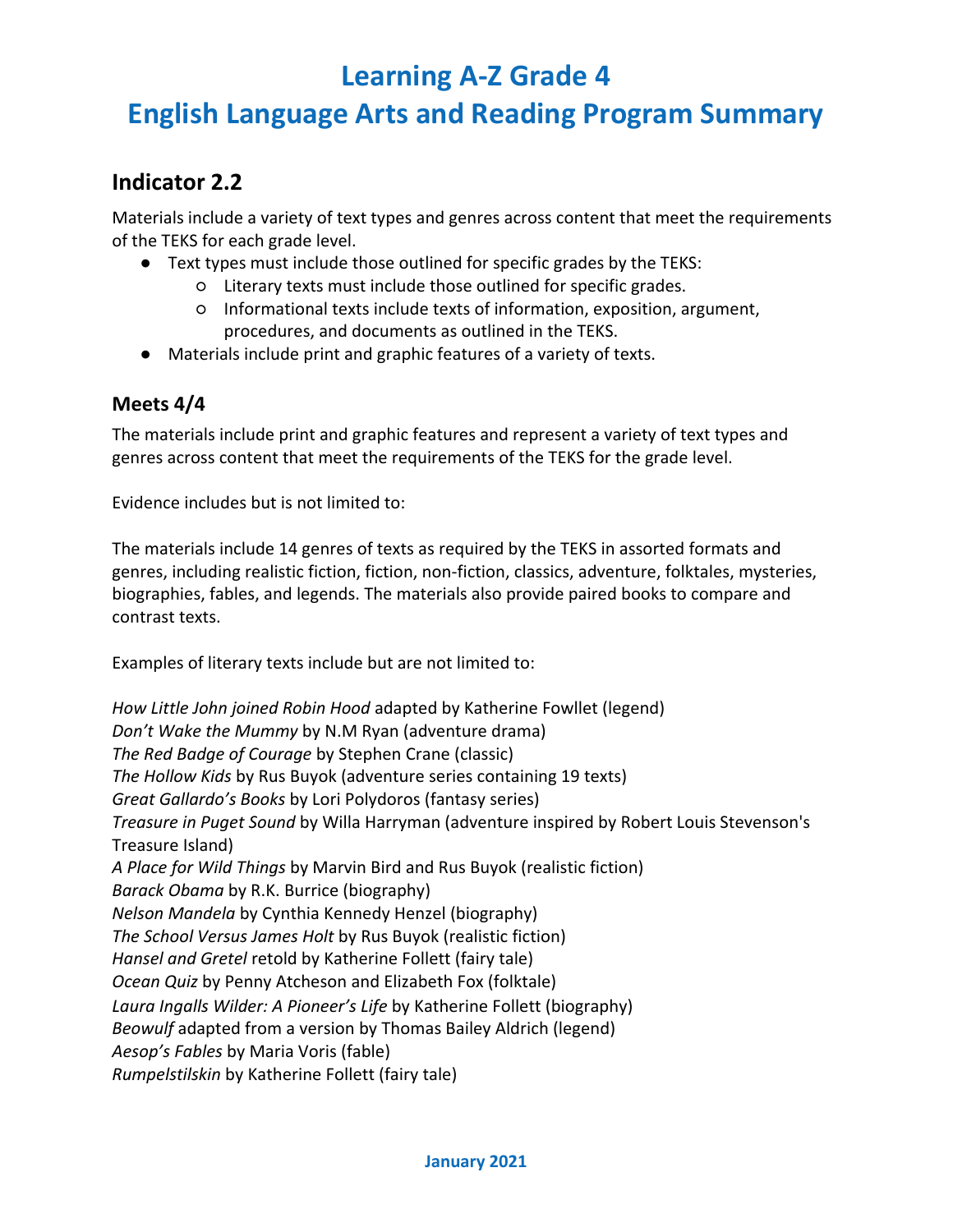## **English Language Arts and Reading Program Summary**

*A Christmas Carol* adapted from the writings of Charles Dickens (written on grade 5 level but available for guided reading or to challenge above-level readers) *The Necklace* adapted from the writings of Guy de Maupassant (written on grade 5 level but available for guided reading or to challenge above-level readers) *Alice's Adventures in Wonderland* adapted from the writings of Lewis Carroll (written on grade 5 level but available for guided reading or to challenge above-level readers) *The Raven* adapted from the writings of Edgar Allan Poe (written on grade 5 level but available for guided reading or to challenge above-level readers) *The Dress Disaster* (play) No author listed

Examples of informational texts include but are not limited to:

Brilliant Biomes, Colors, Countries Around the World, Giants of the Animal World, My Body, National Parks, Numbers, Spectacular Sports, Trip on a Latitude Line, U.S. Government, World Landmarks, and World Leaders (topics of themed non-fiction sets; each grade level contains different texts by various authors but covering the same themes grades 3-5) *Dolores Huerta* by Mike Vaga (biography) *How to Build a Greenhouse* by Steven Acardi (how to text) *More Valuable Than Gold* by A.J Smuskiewicz (argumentative text) *Climbing Mountains: An Interview with Erik Weihenmayer* by Kathie Lester (interview) *To Drill or Not to Drill?* by Karen Mockler (pro/con debate) *The Executive Branch* by Willa Harryman (Informational) *Abraham Lincoln: From Log Cabin to the White House* by Bea Silverberg ( biography)

The materials provide a Text Features section within the Grade 4 Implementation Guide. "Text features must be explicitly taught so students can recognize them and identify their purpose in a text." This guide is for teachers to implement this explicit instruction and includes the following text features: table of contents, heading, subheadings, special print (boldface and italics), photographs, illustrations, graphics, sidebars, captions, charts, tables, graphs, maps, diagrams, timelines, cutaways, glossary, index, and digital texts. This resource defines the text features for teachers, gives instructional suggestions, and contains discussion questions to use during instruction. This aligns with the Grade 4 TEKS that indicate students should recognize the characteristics and structures of text features, including pronunciation guides and diagrams to support their understanding.

Examples of print and graphic features include but are not limited to:

In Unit 1, *Your Road to the Whitehouse* by Terry Miller Shannon includes photographs of the White House, Mount Rushmore, the Oval Office, recent U.S. Presidents, and a campaign headquarters, as well as a table of contents, text boxes, captions, a glossary, an index, and bold text.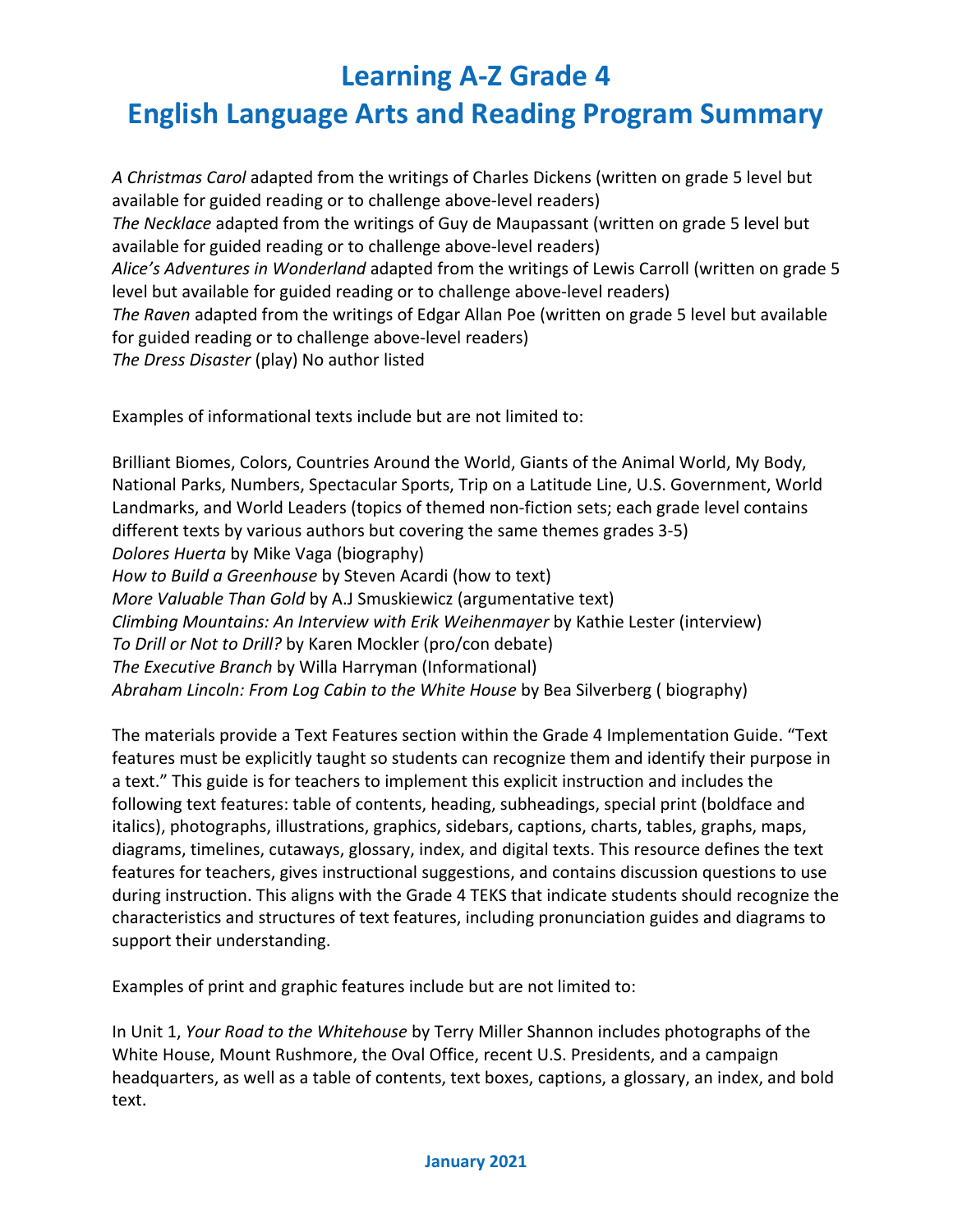In Unit 1, *The Judicial Branch* by Kelly Richards contains a table of contents, subtitles, bolded words, italicized words, sidebars, captions, diagrams, charts, and a glossary.

In Unit 3, *Ben Franklin* by Jane Sellman contains a table of contents, headings, captions, documents, timelines, a glossary, and an index.

In Unit 3, *The Art of Photography* by Jeffrey B. Fuerst showcases photographs of the evolution of photography and contains a table of contents, captions, subheadings, diagrams/models, step-by-step directions with photographs of how to develop film, an index, a glossary, and bold text.

Unit 4, *A New Skyline* by Susan Lennox contains a table of contents, italicized words, photographs, captions, a timeline, graph, sidebars, and a glossary.

Unit 7, *Underground Cities* by Louanne Silver contains a table of contents, bold words, italicized words, photographs, captions, maps, pronunciation keys, sidebars, cutaways, and a glossary.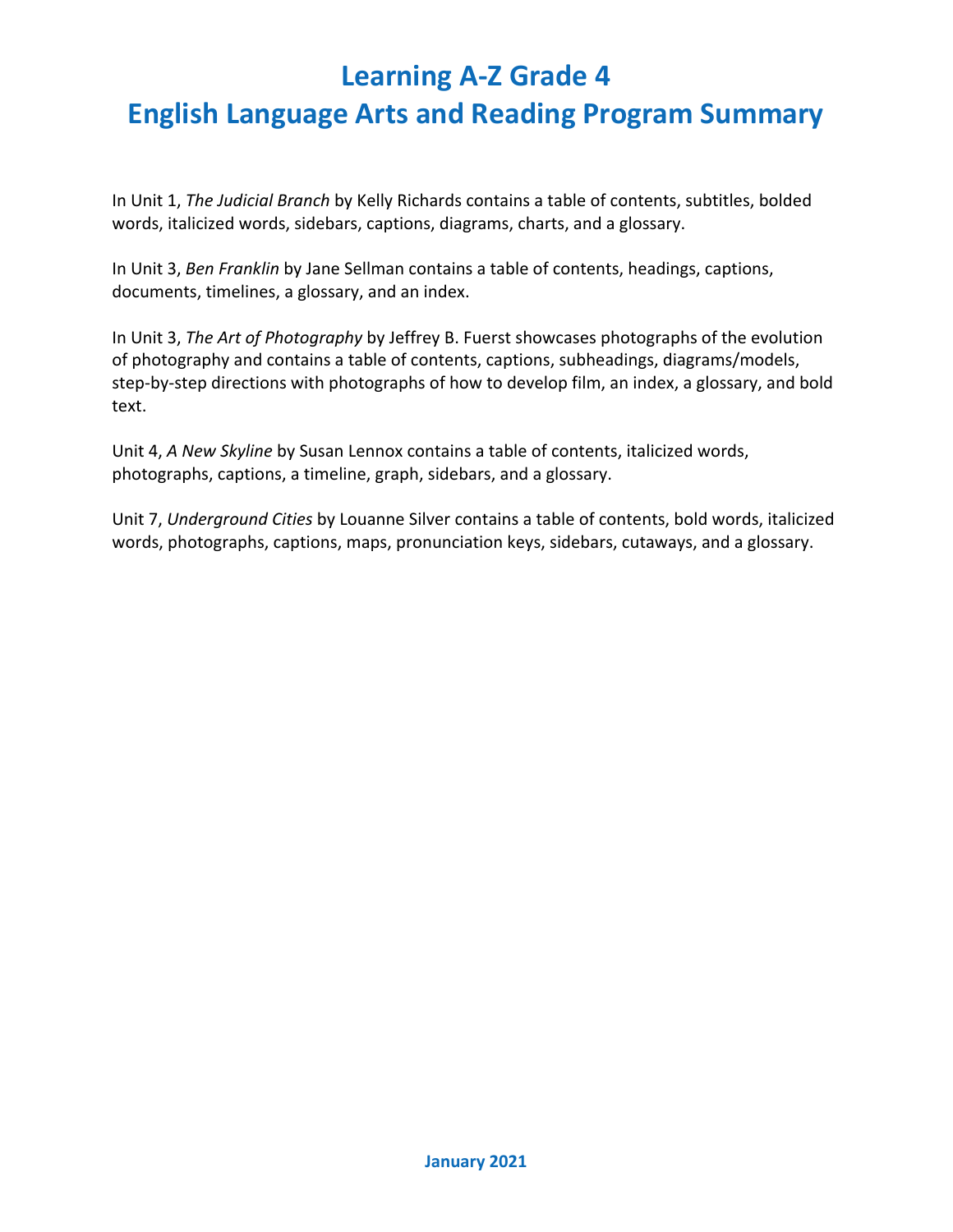## **English Language Arts and Reading Program Summary**

### **Indicator 2.3**

Texts are appropriately challenging and are at an appropriate level of complexity to support students at their grade level.

- Texts are accompanied by a text-complexity analysis provided by the publisher.
- Texts are at the appropriate quantitative levels and qualitative features for the grade level.

#### **Meets 4/4**

The materials include a text-complexity analysis provided by the publisher to accompany the leveled readers and challenging texts at an appropriate level of complexity that allows sufficient exposure to quantitative levels and qualitative features to support grade 4 students.

Evidence includes but is not limited to:

The Raz-Plus materials provide printable, projectable, and electronic books at 29 levels of text complexity. They include a Correlation Chart so that users may compare Learning A-Z levels and materials to other popular systems such as DRA, Ages, Fountas & Pinnell, Lexile, Reading Recovery, ATOS, and PM Readers. Additionally, the texts are leveled according to a Text Leveling System "developed over a ten year period as thousands of books, ranging in difficulty from simple sentences to complex novels and academic texts, were evaluated by teachers and instructional experts and placed into a system to create developmentally appropriate levels for students." The leveling system from the publisher follows the guidelines for determining text complexity, which includes qualitative measures, quantitative measures, and reader task considerations and is available in English and Spanish. Quantitative measures are statistical measurements of text such as total word count, number of different words, ratio of different words to total words, number of high-frequency words, ratio of high-frequency words to total words, number of low-frequency words, ratio of low-frequency words to total words, sentence length, and sentence complexity. Qualitative measures are text attributes that are subjectively evaluated by a human reader. Qualitative factors within the materials encompass predictability of text, text structure and organization (logical nature of organization, text and feature distractions and labeling and reader supports), illustration support, infographics (complexity and text reliance), and knowledge demands (concept load, familiarity of topic, single vs. multithemed and intertextual dependence).

The "Lexile Text Measures to Guide College and Career Readiness" states that books for grade 4 should be between 740L to 940L; the materials provide books for grade 4 that are between 820L to 1030L, which correlates to guided reading Q-S and DRA 40.

Unit 2 has *Ocean Quiz* by Penny Atcheson and Elizabeth Fox (level W folktale containing 2,989 words). The purpose/structure of this text is mildly complex. The author tells the story from a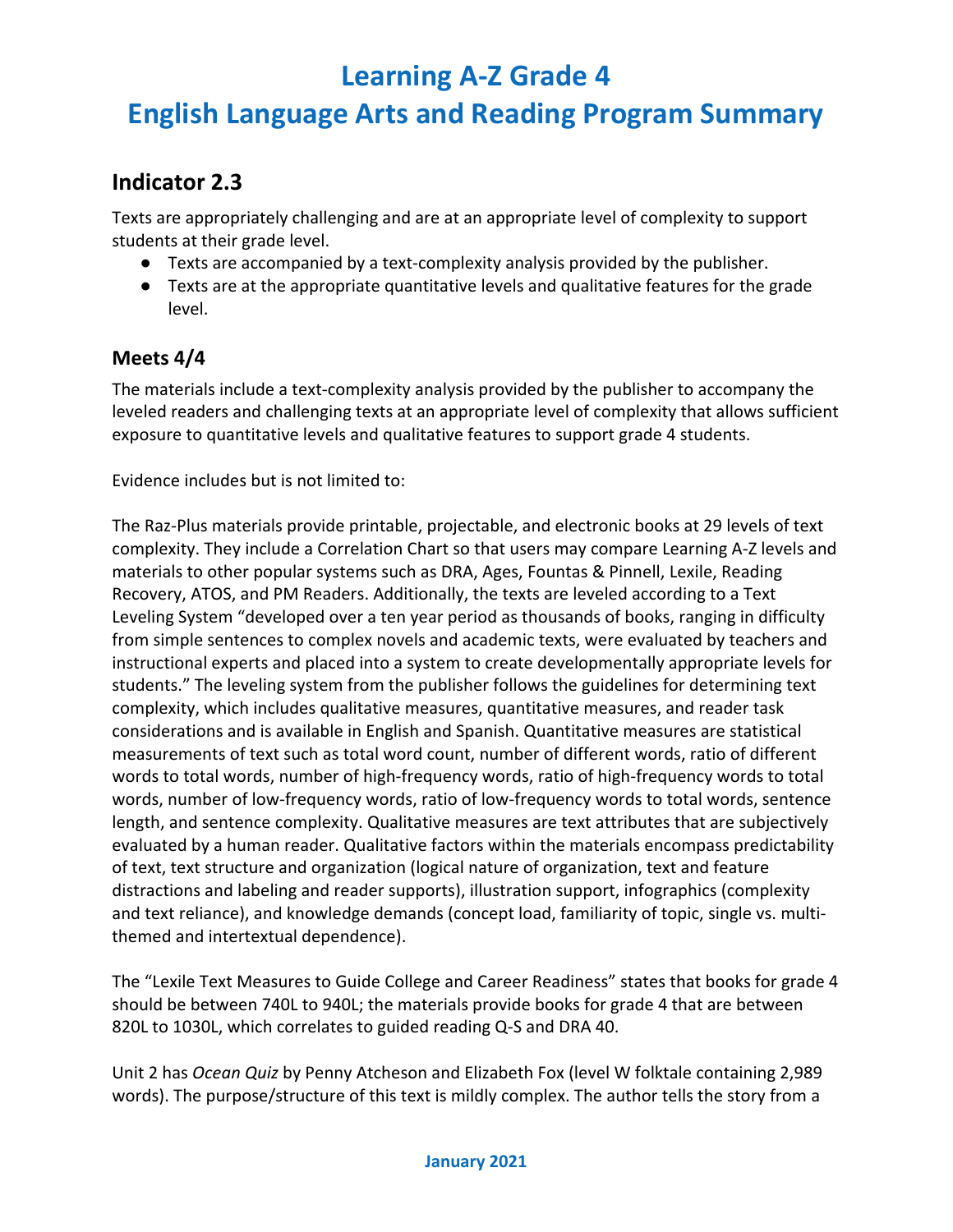third-person point of view; however, the dialogue helps the reader understand each character's perspective and insights. Since the main characters are about the age of a typical fourth-grade student, a young reader is likely to relate and perhaps connect with the characters. The story is organized with a table of contents and chapters, and a glossary defines unfamiliar words written in bold print. Illustrations support the text, allowing the reader to have a visual interpretation of the content, thus supporting comprehension. The language is mildly complex in that dialogue is reflective of present time.

Unit 5 has *The Cyberbully* by Jessica Malordy (level V realistic fiction text containing 1,359 words). The purpose/structure of this text is slightly complex. The author tells the story from the third-person point of view, but the dialogue helps the reader understand the character's thoughts and feelings. Since the girl is about the age of a typical fourth-grade student, a young reader is likely to relate and perhaps connect with the character. The story is organized with a focus question box, a making connections box, and a step-by-step process of what to do should bullying occur. Also, a glossary defines unfamiliar words written in bold print. Illustrations support the text, allowing the reader to visually interpret the content, thus supporting comprehension. The language is slightly complex with academic language throughout the book.

Unit 7 has *Laura Ingalls Wilder: A Pioneer's Life* by Katherine Follett (level V biography containing 1,348 words). The story is organized with a table of contents and subheadings, and a glossary defines unfamiliar words written in bold print. Illustrations, photos, captions, and a map support the text, allowing the reader to visually interpret the content, thus supporting comprehension.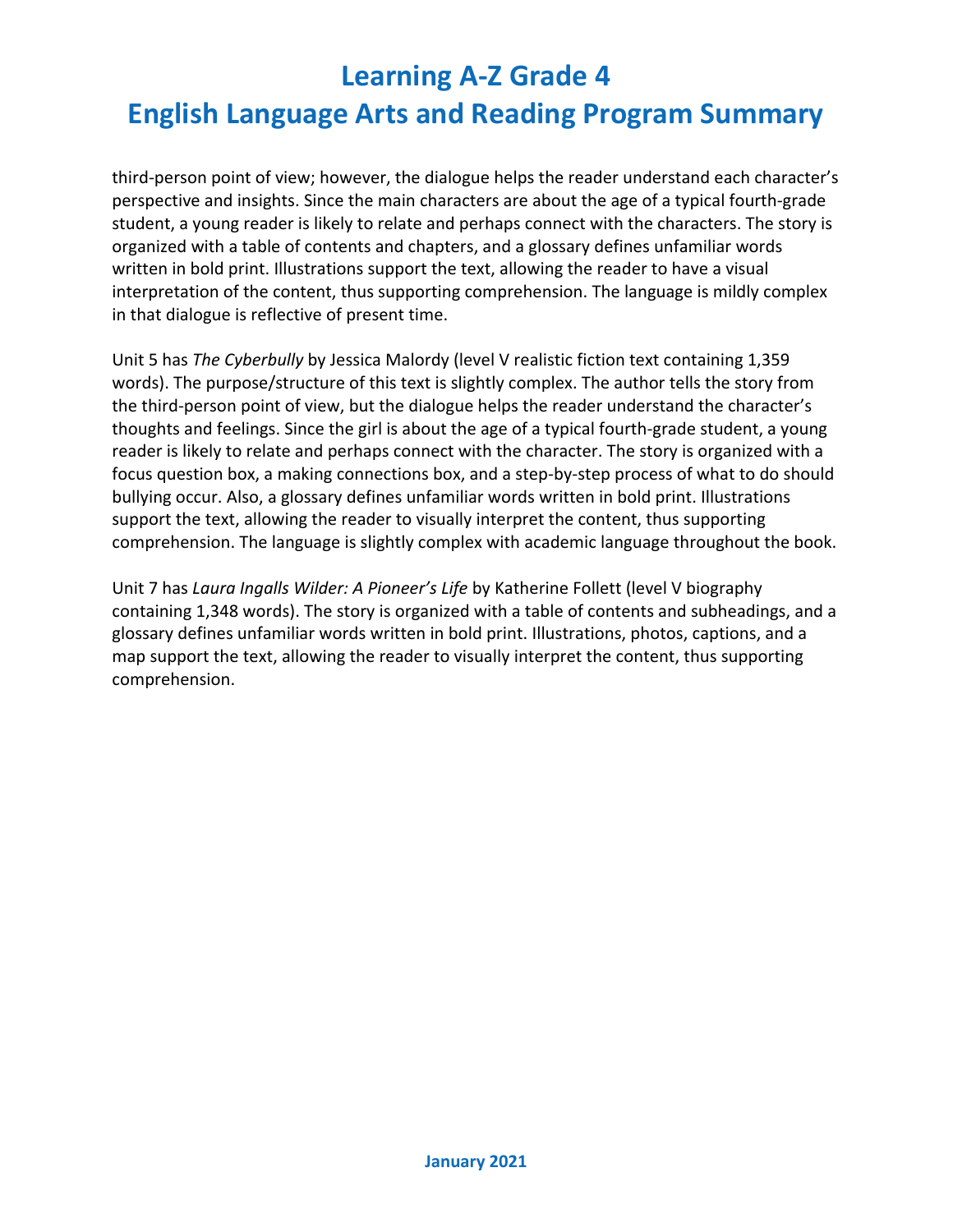## **English Language Arts and Reading Program Summary**

### **Indicator 3.A.1**

Materials contain questions and tasks that support students in analyzing and integrating knowledge, ideas, themes, and connections within and across texts.

- Most questions and tasks build conceptual knowledge, are text-specific/dependent, target complex elements of the texts, and integrate multiple TEKS.
- Questions and tasks require students to
	- make connections to personal experiences, other texts, and the world around them and
	- identify and discuss important big ideas, themes, and details.

#### **Meets 4/4**

The materials contain questions and tasks that support students in analyzing and integrating knowledge, ideas, themes, and connections within and across texts. Furthermore, the materials contain questions and tasks that build conceptual knowledge, are text-specific/dependent, target complex elements of the texts, and integrate multiple TEKS. Students make connections to personal experiences, other texts, and the world around them. Additionally, they identify and discuss important big ideas, themes, and details.

Evidence includes but is not limited to:

In a close read passage, *Game Over,* students read the text three times, each for a different purpose. The first read focuses on "What does the text say?" and students answer questions such as "What is the team's plan?" The second read focuses on "How does the text say what it says?" and students answer content/academic vocabulary questions such as "How do Magaskill and Lady Ninja feel when the team loses and how do they express their feelings?" The third read focuses on the meaning and value of the text, and students answer questions such as "What does the text teach readers about teamwork? Are all team members of a team equally important in order for the team to be successful? Why or why not?"

Additionally, within the paired text section of the materials, teachers may choose the grade 4 texts, such as *Alternative Fuel Cars* by Ned Jensen and *Electric Cars: History and Future* by Steven Accardi. There are question sets for each text, along with cross-text activities and a response to reading activity. Cross-text activities guide students to consider the challenges caused when people choose alternative fuel sources. The response to reading directs students to cite specific evidence from the books in response to the key question "What makes something a good alternative fuel source?" Students may also use a graphic organizer to write key points and interesting vocabulary about each book and note points for cross-text discussion within a box labeled for that purpose.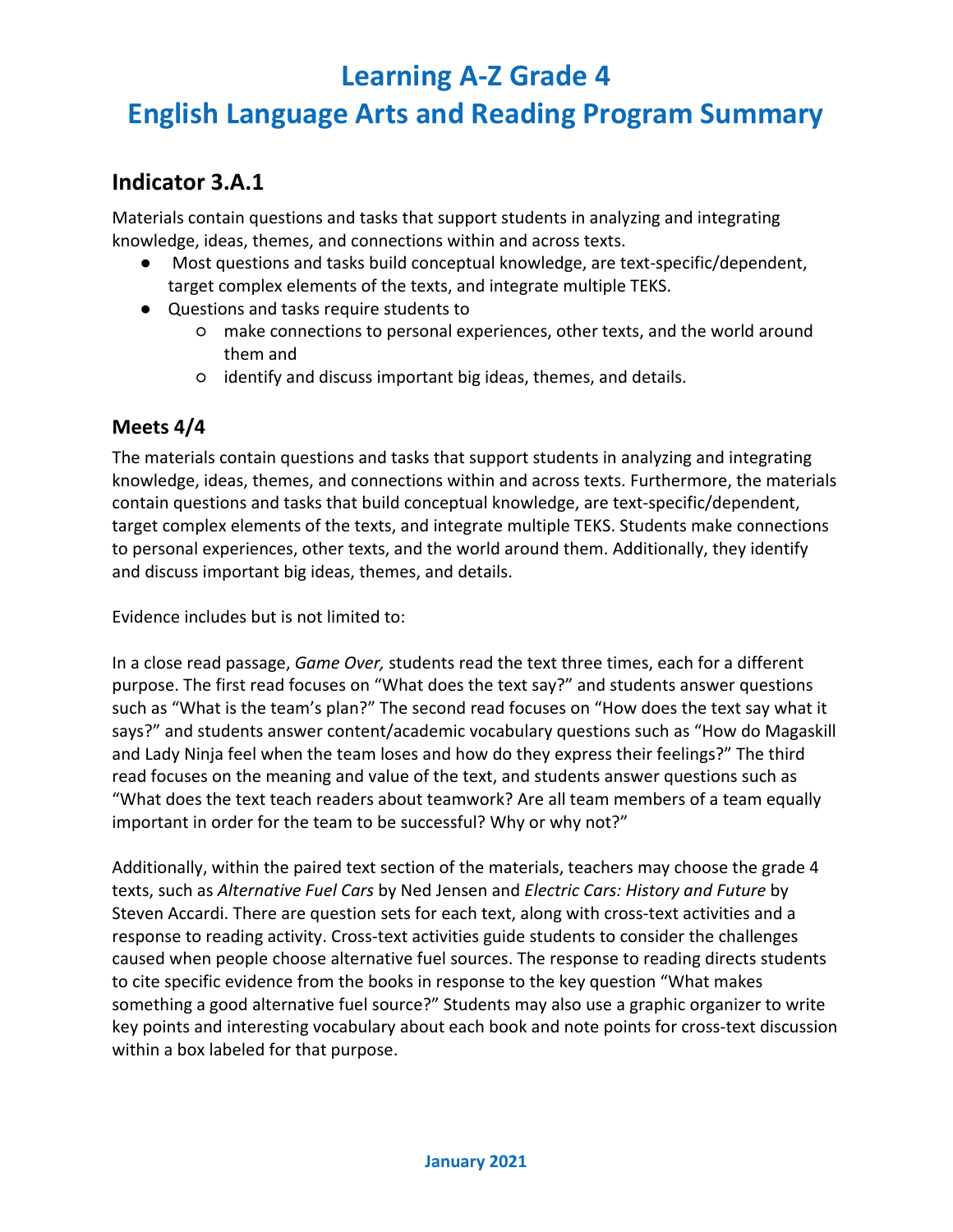In Unit 2, a lesson focusing on narrative point of view provides teachers the following discussion questions: "Does the point of view change throughout the story, and how do you know? How would the story change if it were being told from another character's point of view?" The lesson guides teachers to have students identify text evidence to determine narrative point of view, rewrite a section of the text from another character's point of view, and discuss how a story differs when the point of view is told in first person and in third person. There are dialogue frames to support students as they answer text-dependent questions: "According to the text...; The text tells me...; In paragraph... it says...."

Within eight curricular units, the materials provide unit and weekly questions and tasks that support students in analyzing and integrating knowledge, ideas, themes, and connections within and across texts. Questions and tasks build conceptual knowledge, are text-specific, target complex elements of the texts, and integrate multiple TEKS. These are detailed within the scope and sequence, which states that lessons for connecting to prior knowledge are throughout Units 2, 3, 5, 6, 7, and 8; lessons that reinforce the theme are in Unit 2, and main idea and details lessons are in Units 1, 3, and 6. For example, the Unit Question for Unit 4 is "Why are different types of energy important to our lives?" The weekly questions within the unit are: "How do light and sound affect your life?" "How can energy be used to solve a problem?" "Why is it important to have alternative forms of energy?" and "What have scientists taught us about different types of energy?"

In Unit 5, Week 2, the lesson objective covers multiple TEKS. Students analyze narrative point of view and make connections while reading the informational text *Bullying Hurts Everyone* by Jennifer Dobner. The teacher asks students to read the title and review the pictures in the text and share any experiences or connections they have to the topic. The lesson provides discussion questions to support discourse and comprehension, such as "What do you already know about...?" and "How did using what you already knew about the topic help you understand...?" Teachers guide students to work in pairs and use turn-and-talk to identify prior knowledge and connect to personal experiences, to other texts, and to their own world. Also, students make thematic connections by reading other texts, such as the realistic fiction *The Cyberbully* by Jessica Malordy, to determine how to prevent bullying.

In Unit 7, a shared reading lesson focuses on comparing and contrasting information, themes, and multiple accounts across texts. Discussion questions include "How are these stories/texts the same? How are they different? How are the themes or topics in the texts the same? How do the texts relate to one another?" Additionally, teachers guide students to create a Venn diagram or T-chart to compare multiple texts based on similar themes or topics or the author's point of view.

In Unit 7, Week 1, the lesson objective entails multiple TEKS as it asks students to summarize, identify genre, and distinguish fact from opinion while using text features to support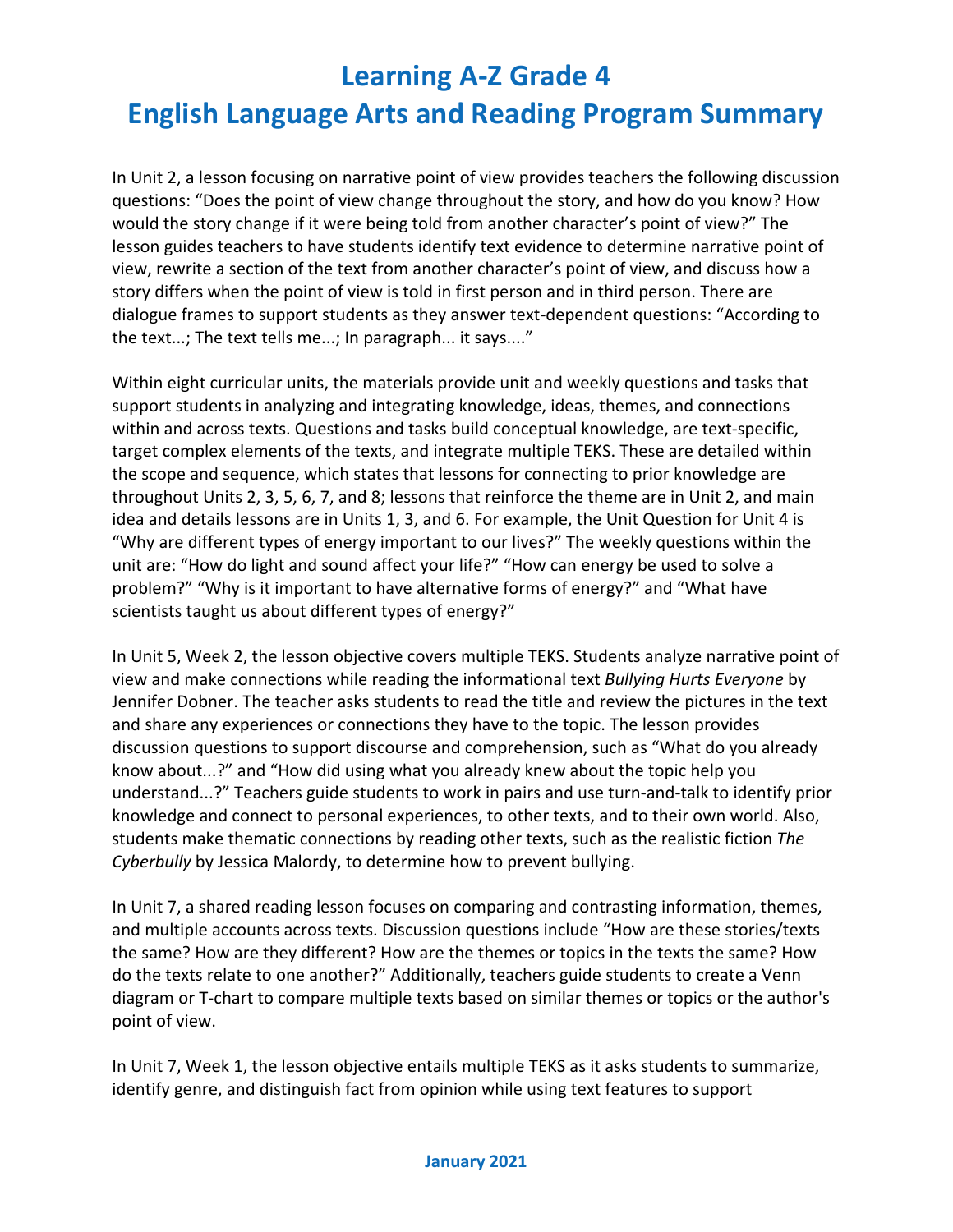comprehension. Students summarize key details to show understanding of the informational nonfiction text *Prehistoric Trade* by Kyle Ackerman. Teachers ask questions such as "What is the text or section of text about?" "What are the main ideas of the text or section of text?" "What is your evidence?" and "Why is this part not important to remember?" to help students answer the key questions of "who, what, when, where and why" about a topic. The teacher models how to summarize using a text the class has previously read, explaining the difference between summarizing and retelling. Next, students practice summarizing with a partner orally before developing a written summary independently.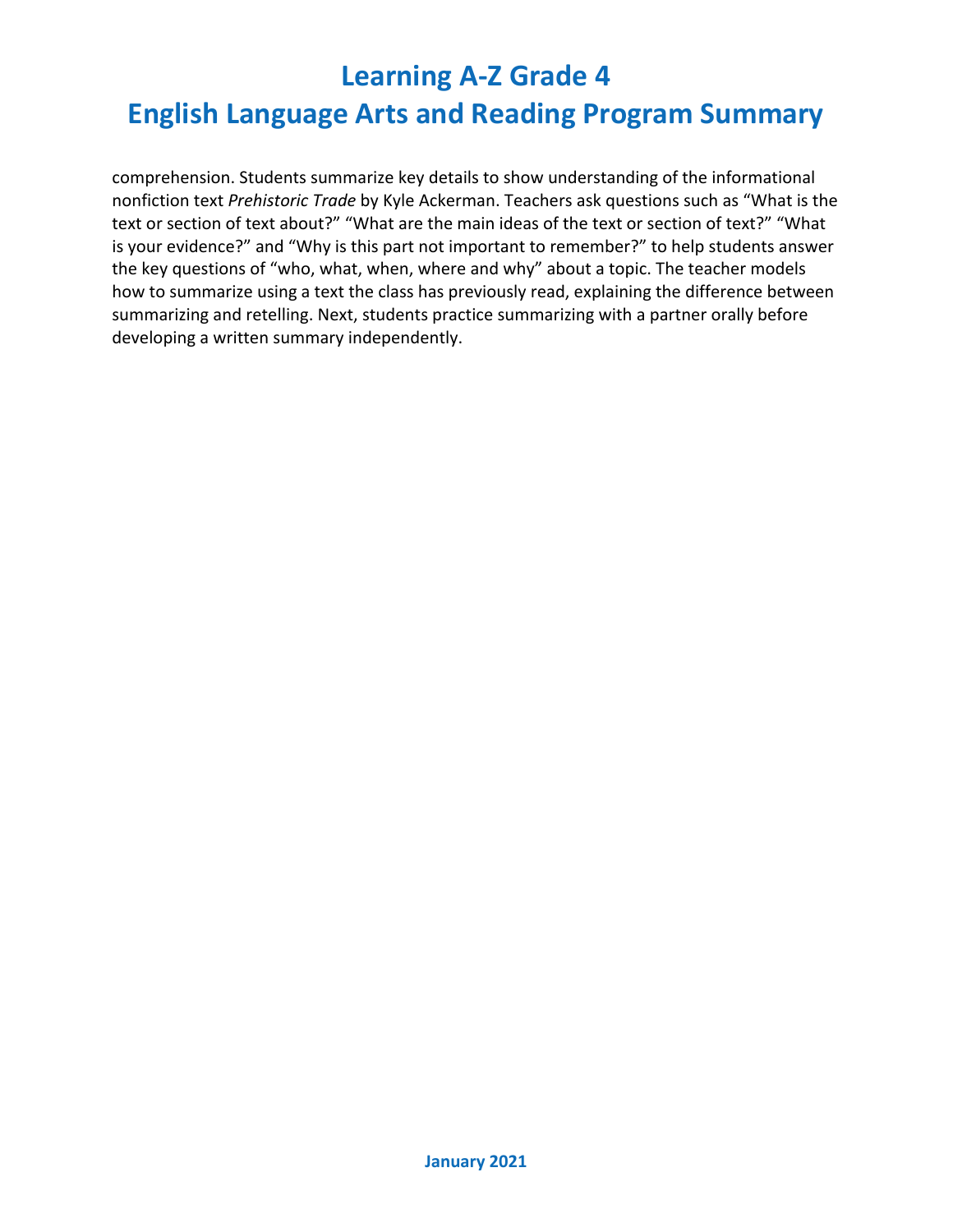## **English Language Arts and Reading Program Summary**

### **Indicator 3.A.2**

Materials contain questions and tasks that require students to analyze the language, key ideas, details, craft, and structure of individual texts.

- Questions and tasks support students' analysis of the literary/textual elements of texts by asking students to
	- analyze, make inferences, and draw conclusions about the author's purpose in cultural, historical, and contemporary contexts and provide evidence from the text to support their understanding;
	- compare and contrast the stated or implied purposes of different authors' writing on the same topic;
	- analyze the author's choices and how they influence and communicate meaning (in single and across a variety of texts); and
	- ask students to study the language within texts to support their understanding.

#### **Meets 4/4**

The materials require students to analyze the language, key ideas, details, craft, and structure of individual texts by making inferences, drawing conclusions about the author's purpose in cultural, historical, and contemporary contexts, and providing evidence from the text to support their understanding. Additionally, the materials provide students the opportunity to study the language within texts to support their understanding, to compare and contrast the stated or implied purposes of different authors' writing on the same topic, and to analyze the choices authors make to influence and communicate meaning (in single and across a variety of texts).

Evidence includes but is not limited to:

The materials address all grade 4, Strand 5 TEKS within the curriculum throughout the year and consistently provide questions and tasks to support students' analysis of the literary/textual elements of texts, such as language, key ideas, details, craft, and structure of individual texts. Each unit lists focus skills and concepts that include the author's purpose.

The materials contain "Comprehension Skills Packs." Teachers have access to grade-level texts with a complete lesson plan. Lesson plans are categorized to support specific literary/textual elements as follows: analyze character, analyze plot, analyze setting, author's point of view, author's purpose, cause, and effect, compare and contrast, fact and opinion, main idea and details, inferencing, drawing conclusions, narrative point of view, problem and solution, and sequencing events. These texts encompass varied genres and content. Students examine texts by various authors on the same topic as well as texts about different topics by the same authors in determining how an author's voice or point of view influences the meaning.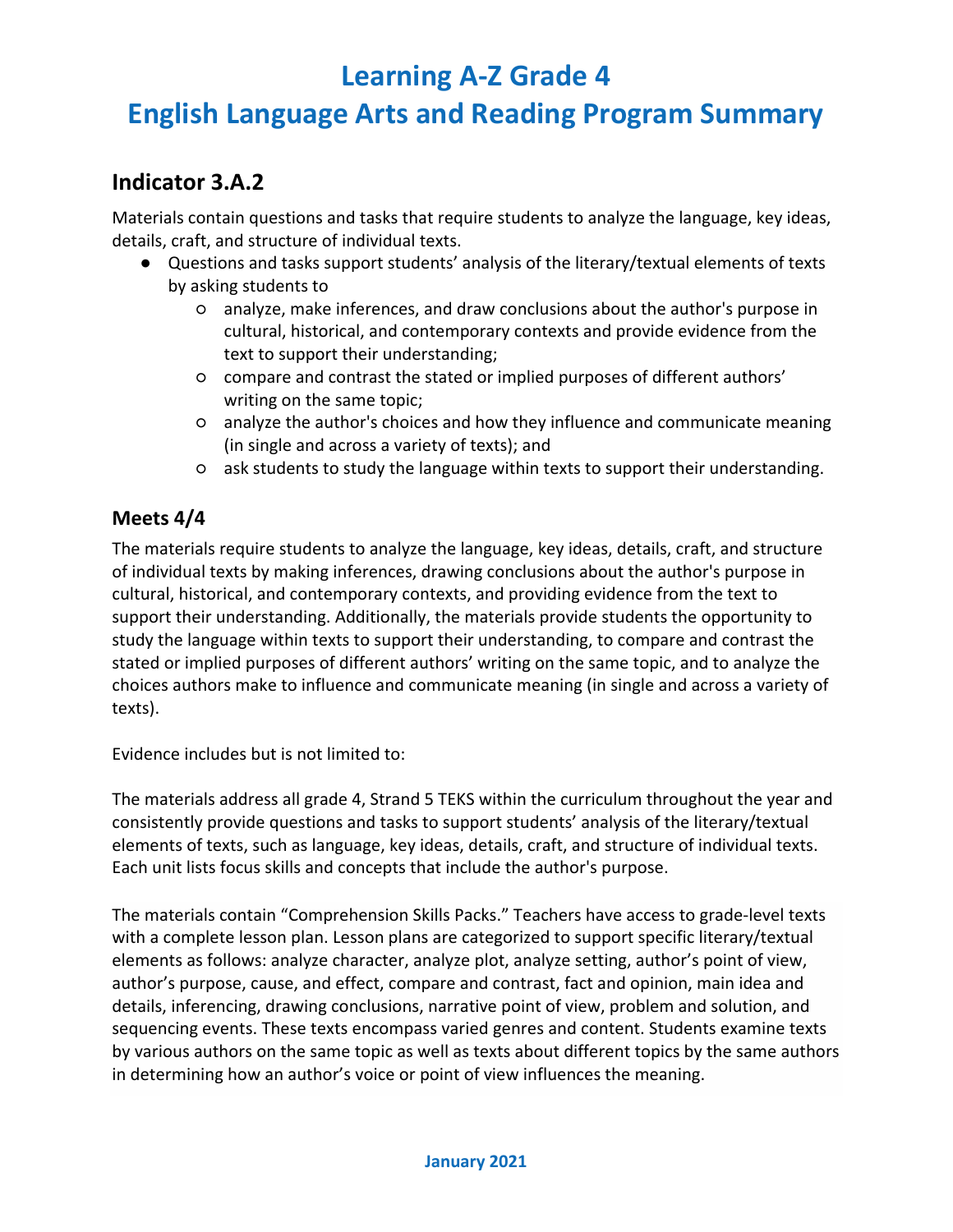The "Literacy Curriculum Map Implementation Guide" for each grade level provides teachers guidance on the author's craft lessons, including point of view and purpose. Specifically, the materials provide an author's purpose lesson format that is not book-specific and can be adapted. It includes discussion questions and implementation guidelines for teachers to utilize with any lesson throughout the curriculum. The discussion questions include the following: "Why did the author write this text? How did the author present the information? What did you notice about the words the author used? What does the author want you to know about the topic (nonfiction)? What does the author want you to know about the story or characters (fiction)? Is this text going to teach me something, make me laugh or cry, or try to get me to do or believe something?"

In Pair Book Lesson Plan, students answer questions about two texts to compare and contrast the author's stated or implied purpose in nonfiction texts or fiction texts. With the readers "Alternative Fuel Cars" and "Electric Cars: History and Future," students complete a worksheet about key points from each text and write notes about the "Cross-Text Discussion."

In Unit 1, Week 1, students examine *The Executive Branch* by Willa Harryman. Students use evidence from the text to determine the author's purpose for writing (entertain, explain, persuade, convey a message, or teach a lesson). The teacher asks questions such as "Why did the author write this text?" "How did the author present the information?" "What did you notice about the words the author used?" "What does the author want you to know about the topic?" and "Is this text going to teach me something, make me laugh or cry, or try to get me to do or believe something?" Students connect to a previously read text, discuss the author's purpose, and explain how to use text evidence to determine the author's purpose when it is not explicitly stated. They identify text evidence that highlights the author's purpose and write quotes from the text with page numbers or sections on a graphic organizer.

In Unit 2, a lesson on author's voice includes discussion questions, such as "What does the author mean when they say...? What is the author describing? What is the author comparing...to? Why do you think the author chose to use these words?" Students create a Tchart to compare the texts based on a similar theme or topic, author's point of view, author's purpose, and author's language or writing style.

In Unit 4, students examine *Harlem Murals: Our Stories*. Students identify the position the author takes on the topic and how this influences the language, details, and information in the text. The teacher asks questions such as "Why did the author write this text?" "What would the author say about this?" "How does the text show the author's thoughts?" "What is the author's opinion on this topic?" Teachers guide students to connect to a previously read text and discuss the author's point of view, explaining how to use text evidence to determine the author's point of view when it is not explicitly stated. Students identify text evidence that highlights the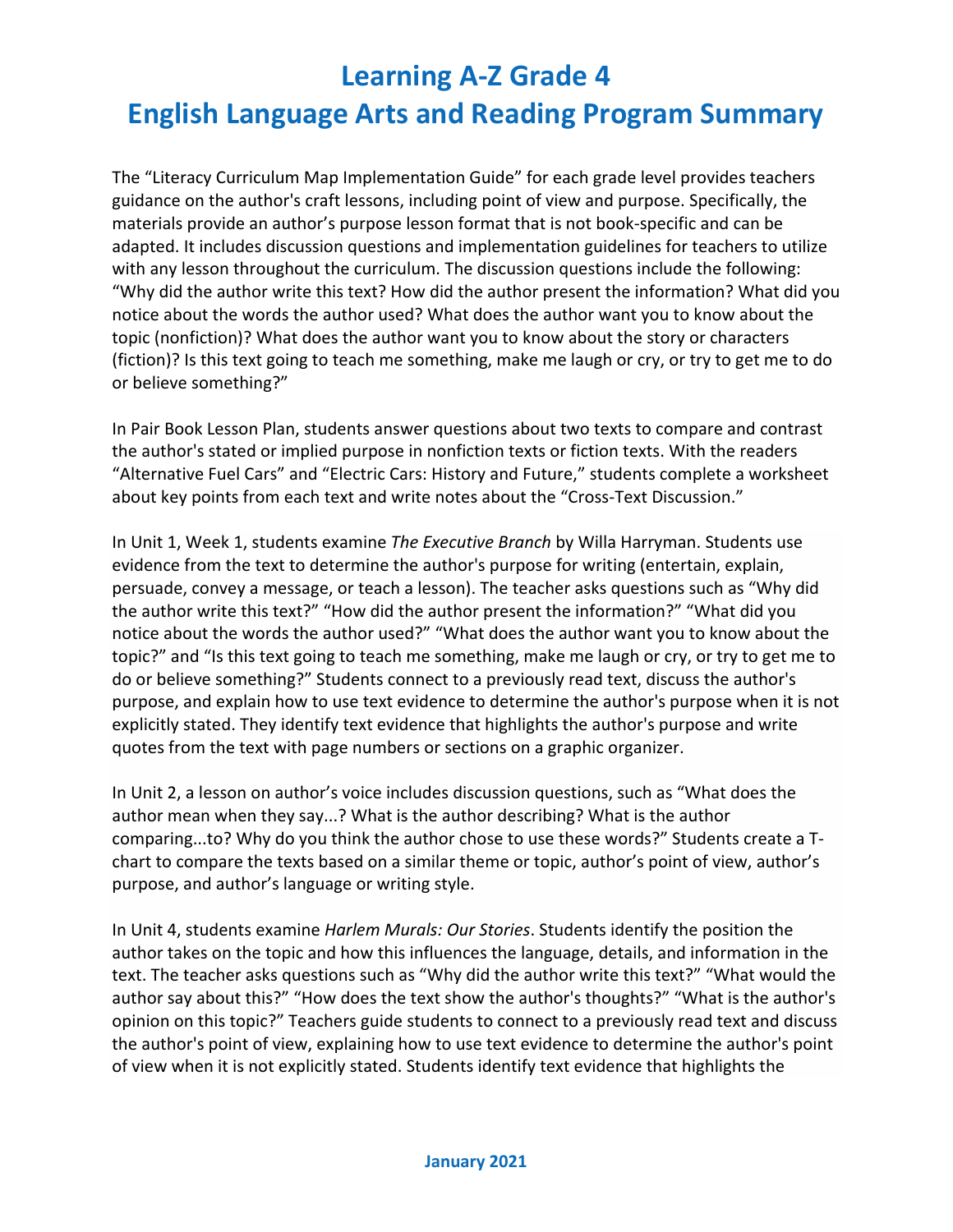author's point of view and writes quotes from the text and page numbers or sections on a graphic organizer to include words and phrases that show the author's point of view.

In Unit 7, Week 3, students identify and explain the elements of the author's voice, including the use of figurative language and other literary devices. The teacher asks questions such as "What does the author mean when they say...?" "What is the author describing?" "What is the author comparing...to?" "Why do you think the author chose to use these words?" and "What effect does figurative language have in a text?" Students identify features of a technical voice. As the class reads the realistic fiction text *Page's School Report* by Troy Wolff, the teacher and students record examples of figurative language on an anchor chart. Students identify why the author uses anecdotes. Students draw a picture to match the literary device used in the text.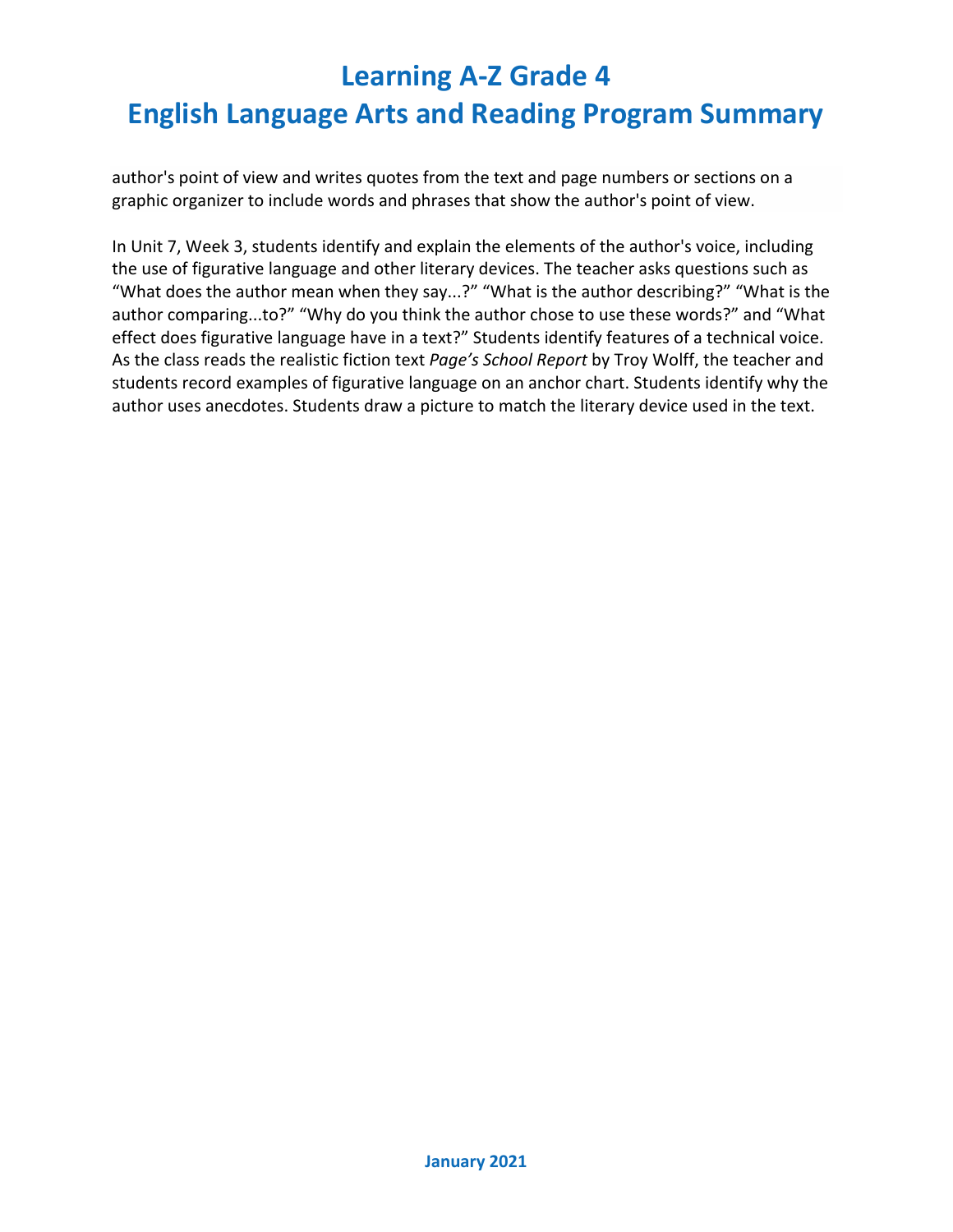## **English Language Arts and Reading Program Summary**

### **Indicator 3.A.3**

Materials include a cohesive, year-long plan for students to interact with and build key academic vocabulary in and across texts.

- Materials include a year-long plan for building academic vocabulary, including ways to apply words in appropriate contexts.
- Materials include scaffolds and supports for teachers to differentiate vocabulary development for all learners.

#### **Partially Meets 2/4**

The materials provide continuity in lesson design and implementation of vocabulary within shared reading, writing, and literacy stations within literacy lessons in each unit, as well as other vocabulary supports for teachers and students. Furthermore, they include scaffolds and support for teachers to utilize to differentiate vocabulary for all learners. However, the materials do not contain a cohesive, year-long vocabulary plan that clearly demonstrates how the academic vocabulary builds in and across texts. Yet, for an additional charge, districts may purchase a vocabulary component that includes a year-long plan.

Evidence includes but is not limited to:

Although there is no evidence of a systematic, year-long plan for building vocabulary, the materials include consistent lessons containing ways to support student vocabulary acquisition throughout all units, including ways to apply words in appropriate contexts. The vocabulary-rich texts at each developmental level immerse students in language acquisition. Furthermore, the Scope and Sequence for each unit has a vocabulary section that contains academic vocabulary, content vocabulary, and context clue vocabulary application as part of the "Shared Reading," "Writing," and "Literacy Station" lesson portions. The vocabulary lesson design can be adapted to the current text of study.

Also, the materials provide a grade-level implementation guide that recommends teachers guide students with questions such as "Do you recognize any part of the word?" and "Are there clues in the words, phrases, or graphic features surrounding the word?" The guide also defines academic vocabulary, content vocabulary, and context clues. Teachers explain that understanding words in a text is necessary to students' understanding of what they are reading and provide strategies to use when they come to an unfamiliar word. The guide instructs teachers to model a think-aloud and other strategies, such as the use of picture clues, graphic features, nearby words, a dictionary or glossary, or word parts, to determine the meaning of words. The materials encourage teachers to point out content/academic vocabulary words in the text and use each word in a sentence.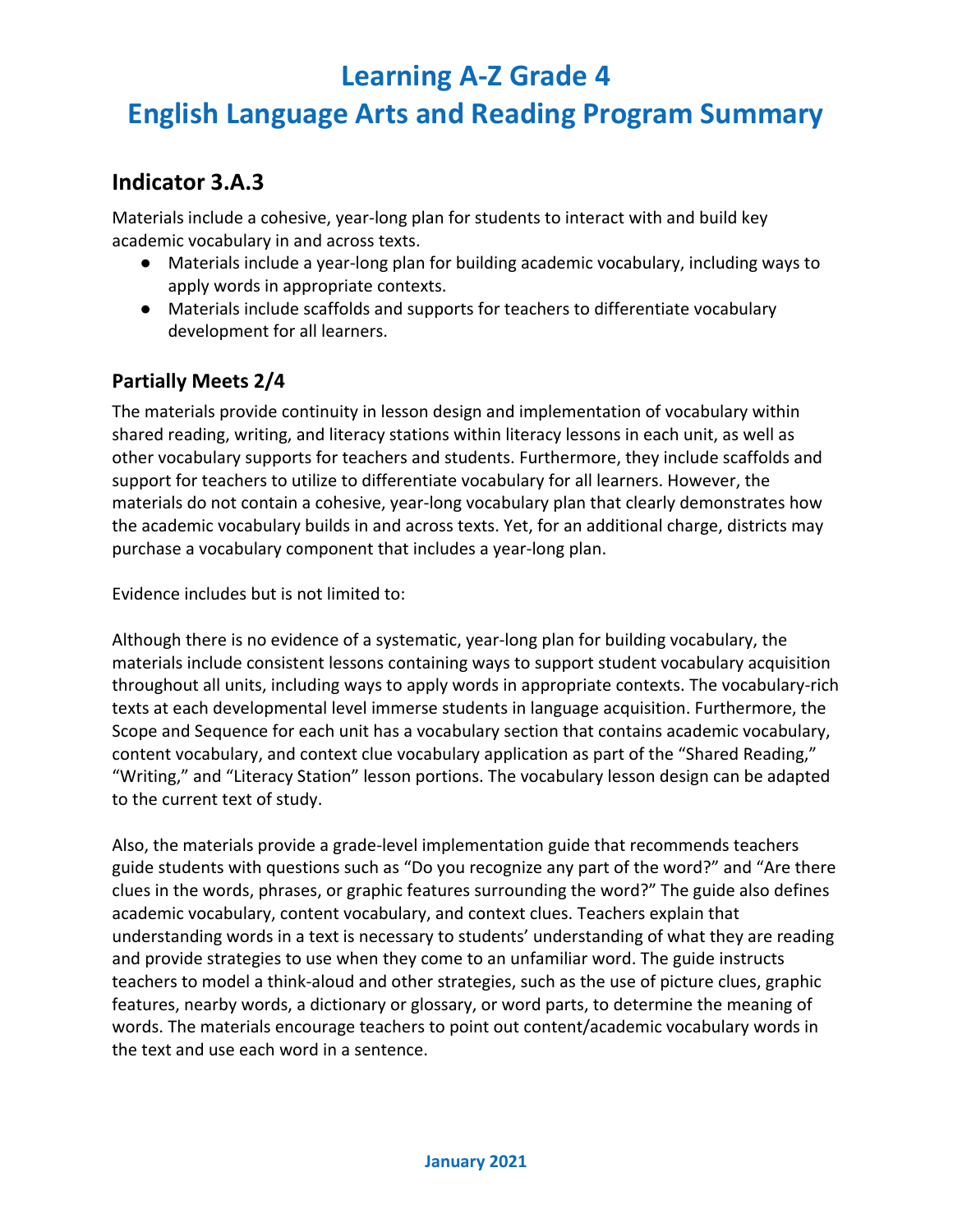Under the "Resources" tab, teachers locate vocabulary and idiom books and vocabulary word sorts in the Writing, "Vocabulary," & "Word Work" sections. Teachers use the 20 vocabulary and idiom books for whole-class, small-group, or individual instruction. For example, the vocabulary book on air travel begins with a picture of an airport with the *shuttle bus*, *terminal*, *control tower*, and *departure area* labeled in the picture. These focus words are in the written text about the airport. The text proceeds with the same format, highlighting the *ticket counter*, *security checkpoint*, *terminal*, *airplane*, *inside the airplane*, *runway*, and *baggage claim*. Each labeled picture contains up to six labeled focus words from the corresponding text. Additionally, the vocabulary books come with four activities, including read, cloze, and label activities, which allow students to practice vocabulary in context. The resources also include the following graphic organizers for vocabulary instruction: KWL Chart, Vocabulary Web Wheel, Vocabulary Web diagram, and Word Meaning Map.

The materials include a vocabulary station in lesson plans that provides students with opportunities to work with vocabulary in a meaningful way, such as highlighting unknown vocabulary words in texts, completing graphic organizers, referring to glossaries in Leveled Books or other reference materials to determine the meaning of unknown words, creating personal dictionaries with vocabulary words of interest, and playing vocabulary games with a partner or in a small group. Teachers use station time within the literacy block to provide differentiated vocabulary instruction for students.

The materials include grade 4 word sorts that help students fine-tune higher-level thinking skills by having them categorize information. Students cut out and sort words according to the categories provided at the top of each sheet or by creating their own categories. There are more than 60 word sorts, covering letters, sounds, content area topics, and open sorts.

Additionally, the materials include scaffolds and supports for teachers to differentiate vocabulary development for all learners. The "Differentiation Resources" include a below-level lesson and an above-level lesson. For example, in Unit 2, Week 1, the materials provide a differentiated lesson defining narrative point of view as the "Key Vocabulary" component and guide students to apply this understanding throughout the context of the lesson. In Unit 3, Week 1, teachers use the below and above-level lesson to teach main idea and details. Students apply this vocabulary understanding throughout the context of the lesson. In Unit 7, Week 1, the materials provide a differentiated set of lessons to teach the concept of fact and opinion as the Key Vocabulary component. The materials provide a "Word Meaning Map" and "Picture Dictionary" to support vocabulary among all learners as part of each below and above-level lesson.

Additionally, lessons with each unit contain supports for English Learners regarding vocabulary acquisition, including "Content Objectives" that task students to use the content vocabulary in the correct context. The materials contain texts at different levels in different languages,

#### **January 2021**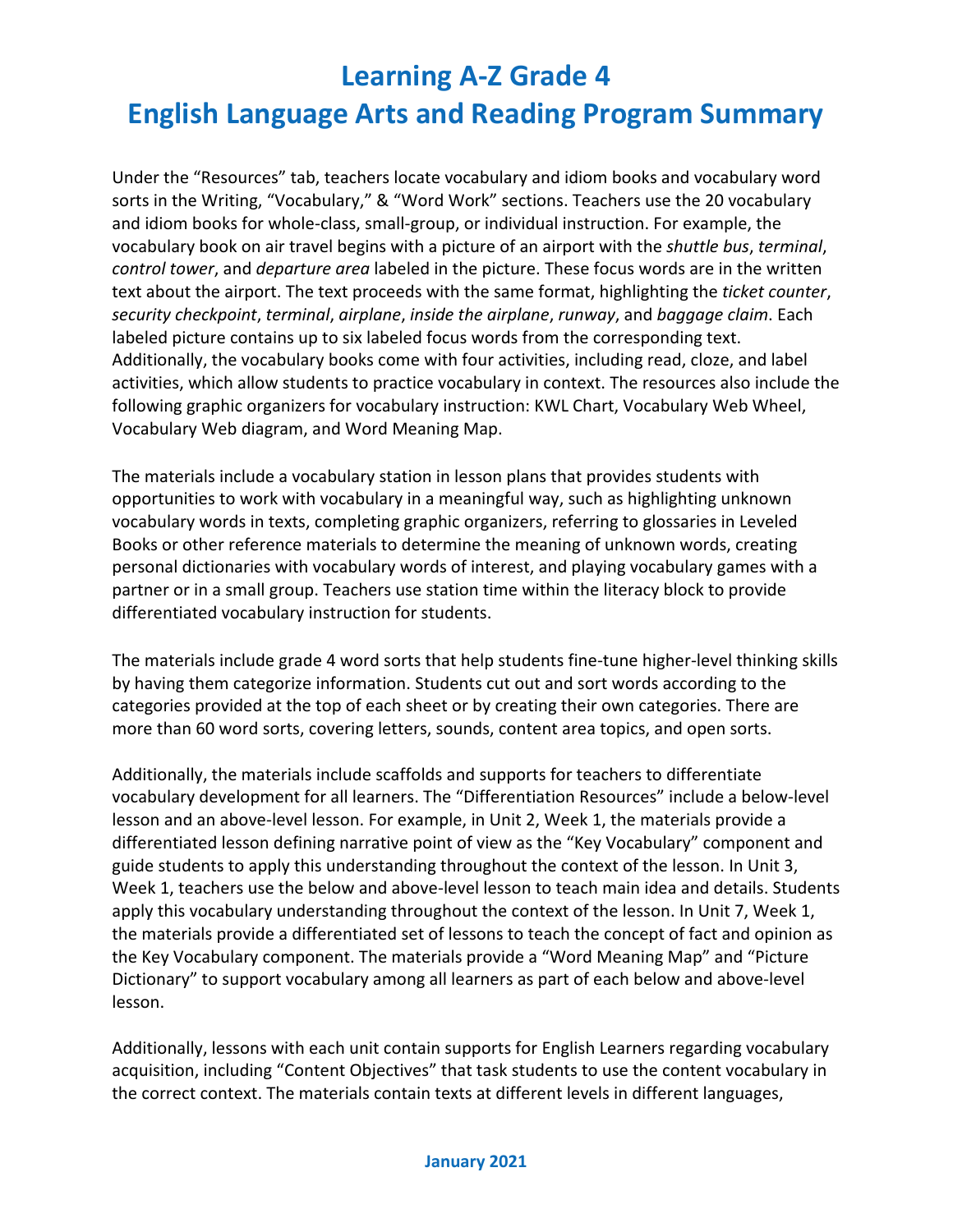including English, Spanish, French, Vietnamese, Polish, Ukrainian, and British-English, that have glossaries to support vocabulary acquisition.

Furthermore, the EL resources provide "Vocabulary Power Packs" for Grades 3-5 to specifically build content and academic vocabulary. For example, the Economics Vocabulary Power Pack takes the students through the basics of how the economic system works in the context of obtaining a new bicycle. Academic power words in this pack are *analyze* and *evaluate*. Content vocabulary is on each topic card. For example, on the "Resources and Capital" card, the content vocabulary words are *business, entrepreneur,* and *produce.* The pack also includes a "Topic/Describe Graphic Organizer," an economics picture dictionary, and several vocabulary quizzes to check for understanding.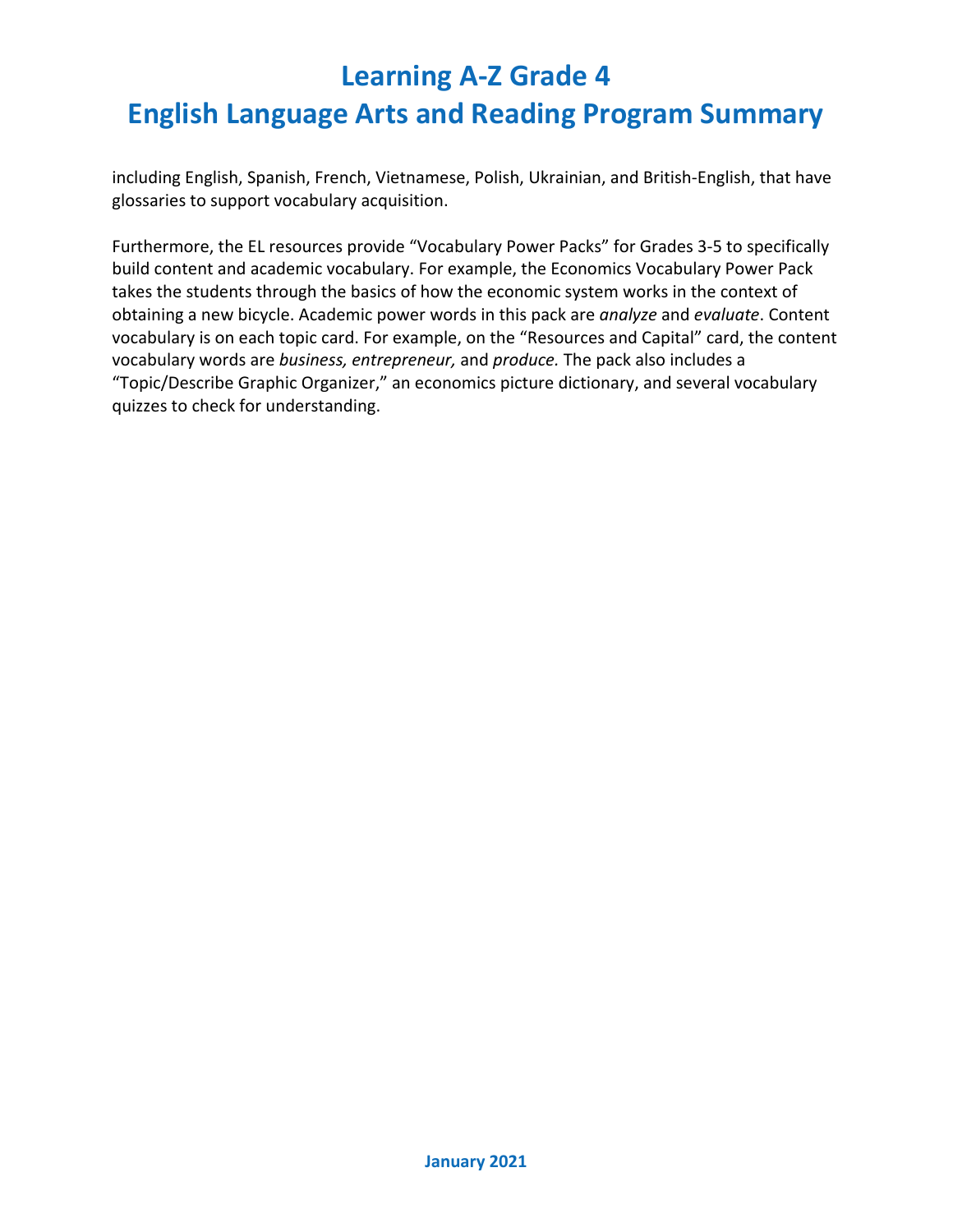## **English Language Arts and Reading Program Summary**

### **Indicator 3.A.4**

Materials include a clearly defined plan to support and hold students accountable as they engage in independent reading.

- Procedures and/or protocols, along with adequate support for teachers, are provided to foster independent reading.
- Materials provide a plan for students to self-select texts and read independently for a sustained period of time, including planning and accountability for achieving independent reading goals.

#### **Meets 1/1**

The materials include a detailed plan to support and hold students accountable as they selfselect their text and practice previously taught reading strategies while engaging in independent reading. The reading incentive program provides procedures and/or protocols for teachers to utilize to assist students in making and achieving reading goals.

Evidence includes but is not limited to:

The materials provide a 120-minute literacy block framework, which includes 35 minutes allotted daily for small group instruction and a station rotation schedule to foster students' independent reading. Teachers use the "Literacy Curriculum Map Implementation Guide" for suggested activities and resources in the "Read with Purpose and Understanding Reading Strategy" to guide students in self-selecting texts to read independently. Furthermore, the materials provide reading strategy teacher guides that assist teachers with implementation procedures that teach students to self-select texts for independent reading. For example, the guide instructs teachers to explain there are questions students may ask themselves when choosing a book, such as "Am I interested in the topic of this book?" and "After previewing a couple of pages, do I know most of the words?"

Additionally, the materials contain benchmark passages that teachers use to administer running records. These provide students' independent reading levels, so they can choose texts accordingly. Students may also record themselves reading the [benchmark passages](https://www.raz-plus.com/assessments/benchmark-passages/) or [books](https://www.raz-plus.com/assessments/benchmark-books/) and send recordings to the teacher for scoring. After assessing, teachers use the student profile pages within the assessment reports to monitor individual reading rate and level progress reports and guide students to make appropriate choices from the materials' "personalized library of leveled books and additional reading passages available in printable, projectable, online, and mobile formats to each student."

Next, the Literacy Curriculum Map Implementation Guide recommends teachers work with students to set personal reading goals based on target skills, previous instruction, or assessments. Teachers follow specific steps to create student rosters for independent reading

#### **January 2021**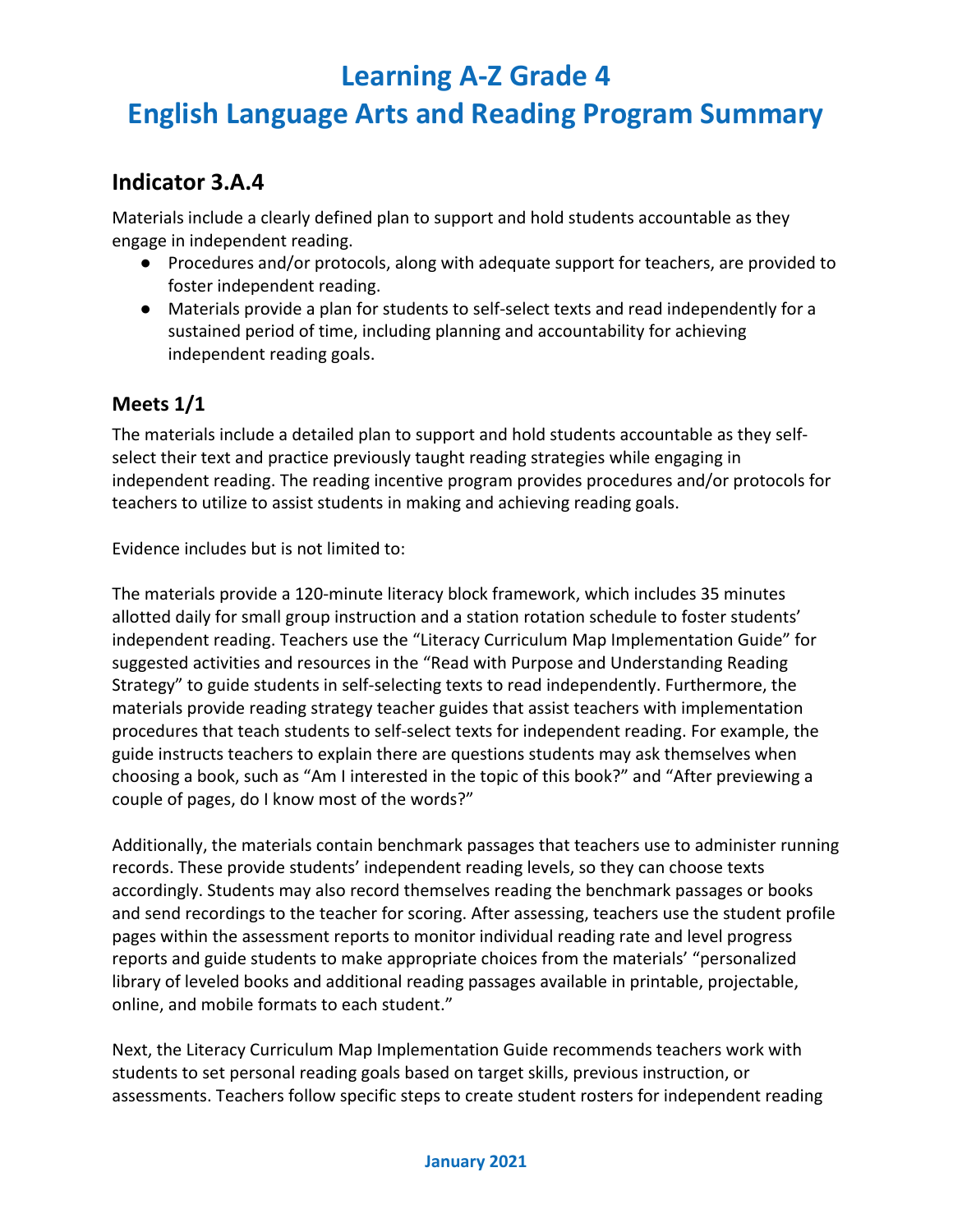and select a student's reading level or use the reading placement tool within the materials that identify the appropriate starting point for students based upon performance on reading activities. The materials contain specific guidance on book levels and how to determine a student's instructional reading level. A chart is available for additional guidance. Teachers download personalized Student Login Cards and distribute them to students so they can log in to the portal in class or at home. A letter is available in multiple languages for parents that explains how they can receive progress reports.

Teachers record student goals and measure student progress throughout the week as students read independently for sustained periods of time in the fluency, reading, writing, and phonics centers. Each unit contains literacy stations with an independent reading focus. For example, in Unit 1, Week 2, one literacy station objective states that students spend approximately 35 minutes independently reading. Furthermore, in the fluency center, students listen to examples of fluent reading or read or reread aloud to themselves or to a buddy a variety of texts, including instructional level texts and an array of genres, including poetry, reader's theater scripts, fiction, and nonfiction. Students can reread texts from shared reading, small-group instruction, or read-alouds. Additionally, in the reading center, students self-select a text from the classroom library or the materials to practice reading for an authentic purpose and increase their reading proficiency, endurance, and confidence as they sustain uninterrupted reading over a 15 to 20 minute period. Specifically, in Unit 1, Week 1, the reading station instructions state: "Have students select a book from the class library or Kids A-Z and read independently or with a partner to practice reading with purpose and understanding." Also, the "Connected Classroom" has an "add on" component that allows teachers to assign texts to students that are program generated for fluency practice and goal setting.

The grade 4 materials contain "Project-Based Learning Packs" that task students with investigating a high-interest topic to answer a "Driving Question." Using the resources in the pack, students collaborate and develop creativity, critical thinking, problem-solving, and communication skills through guided inquiry while reading independently. Also, there is a "Literature Circles Overview" that guides teachers to provide book talks that allow students to make book choices before gathering with four to six other students in a Literature Circle to further discuss the text.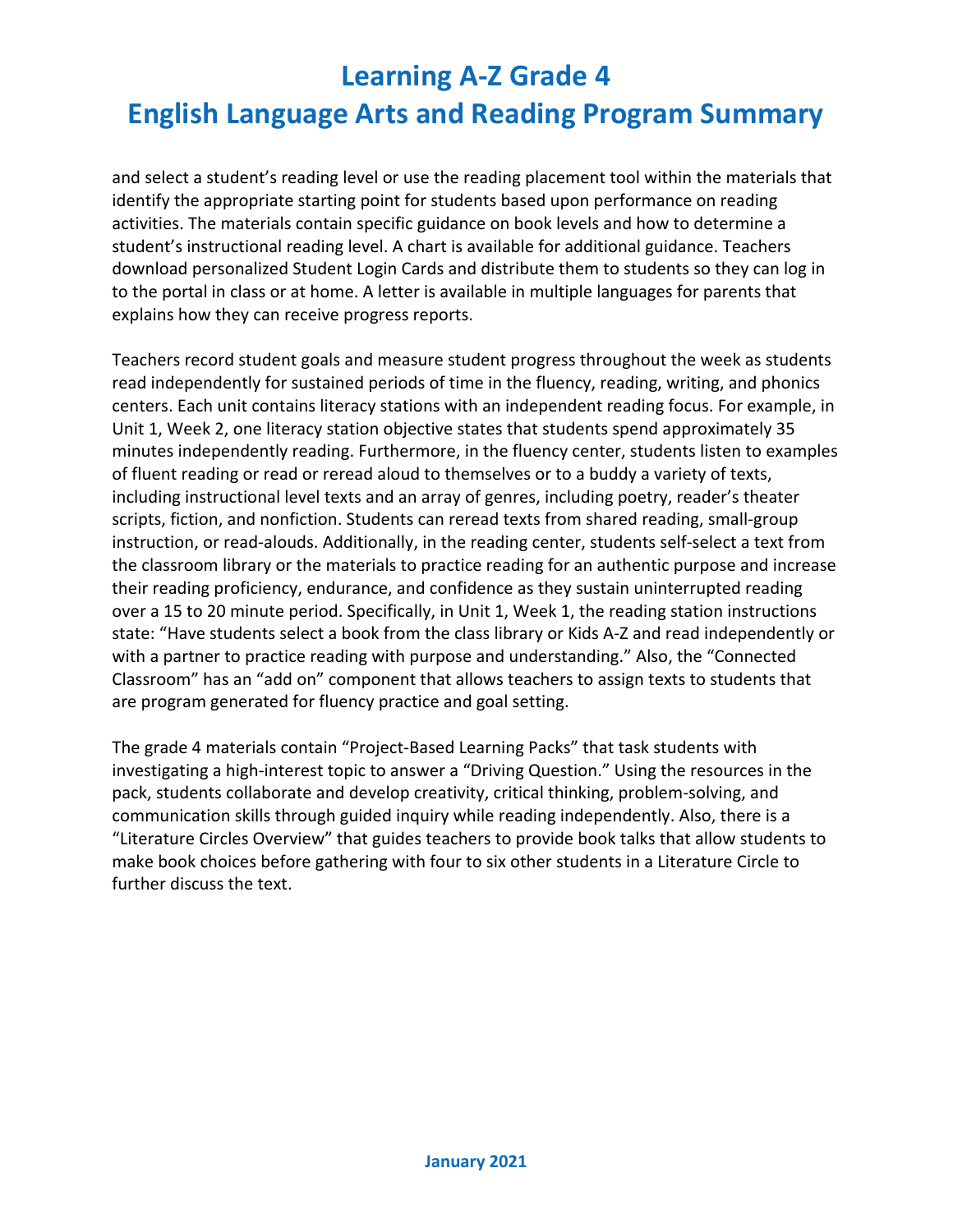## **English Language Arts and Reading Program Summary**

### **Indicator 3.B.1**

Materials provide support for students to develop composition skills across multiple text types for a variety of purposes and audiences.

- Materials provide students opportunities to write literary texts to express their ideas and feelings about real or imagined people, events, and ideas.
- Materials provide students opportunities to write informational texts to communicate ideas and information to specific audiences for specific purposes.
- Materials provide students opportunities to write argumentative texts to influence the attitudes or actions of a specific audience on specific issues.
- Materials provide students opportunities to write correspondence in a professional or friendly structure.

#### **Meets 4/4**

The materials provide sufficient materials for teachers to support students as they develop composition skills across multiple text types, such as literary, argumentative (opinion), and informational texts. Students write for different purposes and audiences, including correspondence written in a professional or friendly manner.

Evidence includes but is not limited to:

The Grade 4 Implementation Guide states, "Writing begins with teacher-directed lessons followed by time for students to write." The materials contain differentiated process writing lessons that expose students to the four main writing genres: informative/explanatory, narrative, opinion/argument, and transactional. Each six-part process writing lesson takes approximately two weeks to complete. The lesson begins with whole-class instruction for teaching and modeling the writing process and moves into students independently applying what they have learned during each lesson component and finally creating their composition by the end of the lesson.

The grade 4 TEKS specify that students compose informational texts using a clear central idea and genre characteristics. In Unit 1, students complete the biography and begin by writing questions they would ask Barack Obama. The lesson provides suggested questions for students needing guidance at different developmental levels (beginner, developing, fluent). Teachers use biography samples to note important events and their significance in chronological order. The Biography Graphic Organizer helps students organize information while creating the first draft. Then students use the Biography Revising Checklist and the Editing Checklist before publishing in either a multimedia format, a timeline, or a formal report.

The grade 4 TEKS specify students compose argumentative texts, including opinion essays using genre characteristics. The materials provide students opportunities to write to influence the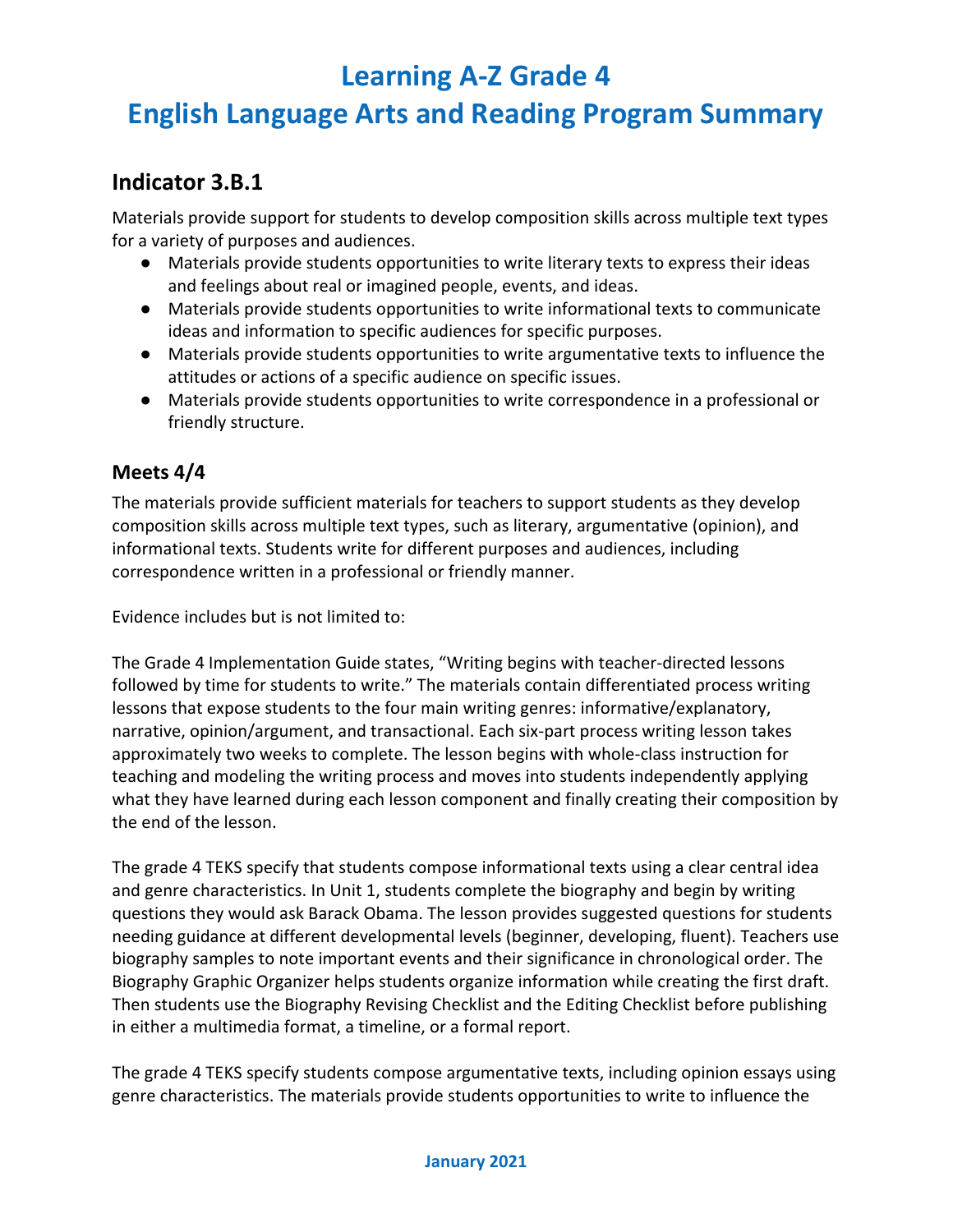attitudes or actions of a specific audience on specific issues. Within the writing unit lessons, teachers guide students to understand what it takes to write something that will change a reader's point of view, get a reader to take action, or convince a reader that the writer's analysis or synthesis of a topic or concept is true. After modeling the concept, utilizing sample papers and graphic organizers, the teacher allows students to choose a topic for writing their own pro/con composition and supports them as they move through all stages of the assignment.

The grade 4 TEKS also specify students compose literary texts, including personal narratives and poetry, using genre characteristics. In Unit 2, students write a fairy tale. Teachers guide students to brainstorm what they already know about fairy tales, including good and evil characters, typical settings, and problem and solution. Then, students create a draft using the Fairy Tale Graphic Organizer and revise using the Fairy Tale Revision Checklist, which focuses on word choice and sentence fluency. In the editing phase, students use the editing guide to check for capitalization, spelling, and end punctuation. Students may also reference the Fairy Tale Poster to make sure their pieces are complete before publishing in either a storybook, play, or paper format.

The grade 4 TEKS specify students compose correspondence such as thank you notes or letters. In Unit 3, students complete a Business Letter assignment as teachers guide them to convey information about a product or service utilizing the Business Letter Graphic Organizer. The materials guide the teacher to note the differences and purpose of the formal voice used within a business letter versus the informal voice used within a friendly letter.

In Unit 5, students participate in the writing process as they complete a realistic fiction writing assignment. The scripted lesson guides teachers to have students discuss with a partner how it felt when they lost something and record thoughts as brainstorming. Then as students create a draft, the teacher reminds them that the characters, events, and setting need to be believable and also that dialogue can help convey messages to the reader. Throughout the writing process lesson, there are prompts to help the teacher appropriately guide students, such as "What is the problem in this story?" "Who faces the problem?" "Does anything need to happen before readers can learn about the problem?" "What happens after the problem?" "How is the problem solved?" Students use the Realistic Fiction Revision Checklist and Editing Guide before moving into publishing and presenting their piece. Additionally, the materials contain poetry writing lessons to support the development of the traits of good writing on eleven poetry types: acrostic, choral poetry, cinquain, clerihew, diamante, free verse, haiku, limerick, rap, tanka, and triangle triplet. The poetry writing lessons include detailed instructions for teachers and examples of each poetry type with scaffolded writing worksheets for students.

In Unit 6, students complete a friendly letter. The scripted lesson guides students to understand the purpose of friendly letters while using the "Idea Box" to brainstorm ideas. The teacher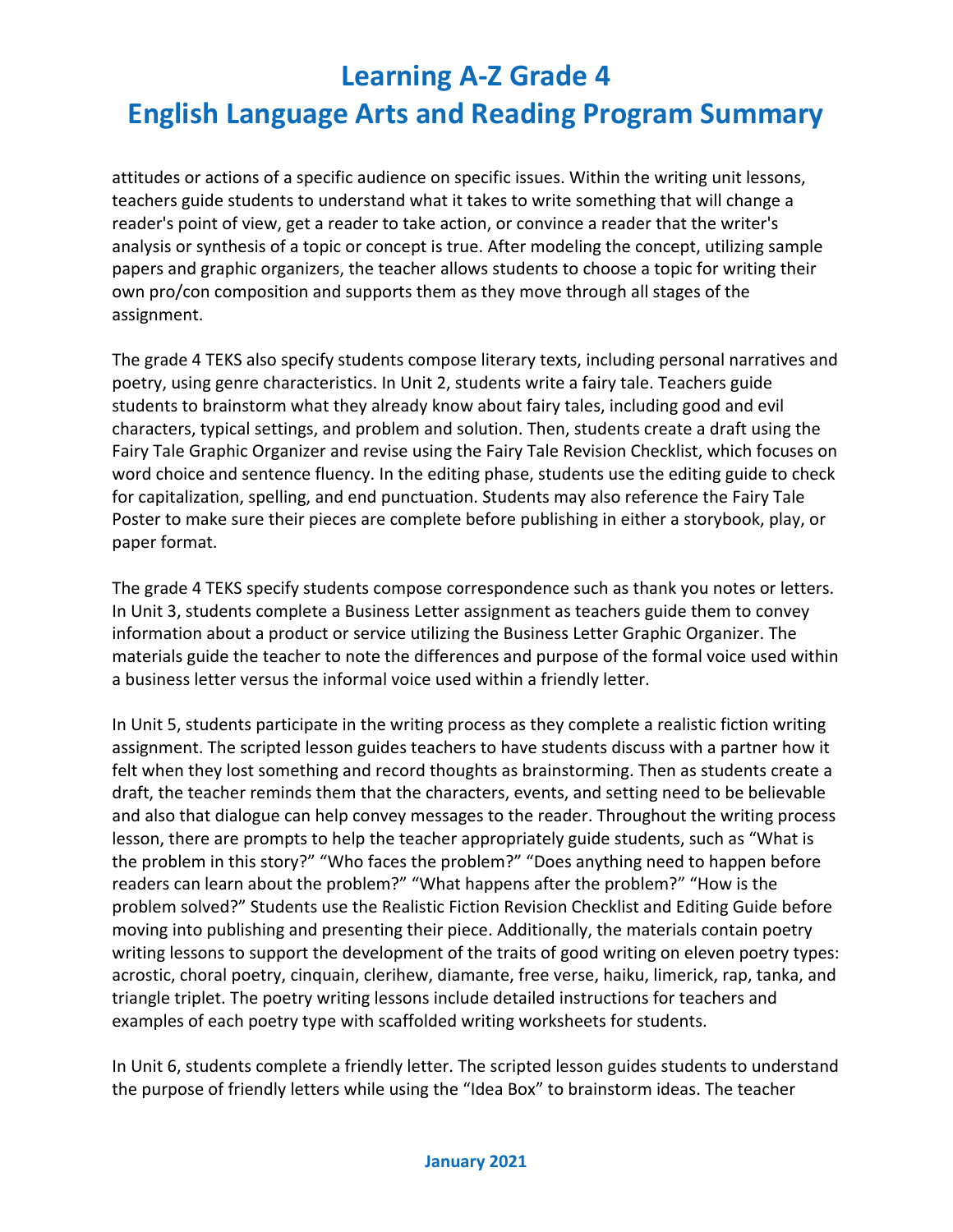displays an exemplar before guiding students through writing a practice prompt. Students utilize the Friendly Letter Revision Checklist and Editing Guide to guide the drafting and selfassessment of their work before publication. The teacher instructs students how to fold their letter, address the envelope, seal the envelope, and create a stamp on the envelope before mailing. Writing rubrics help the teacher score student writing based upon developmental level.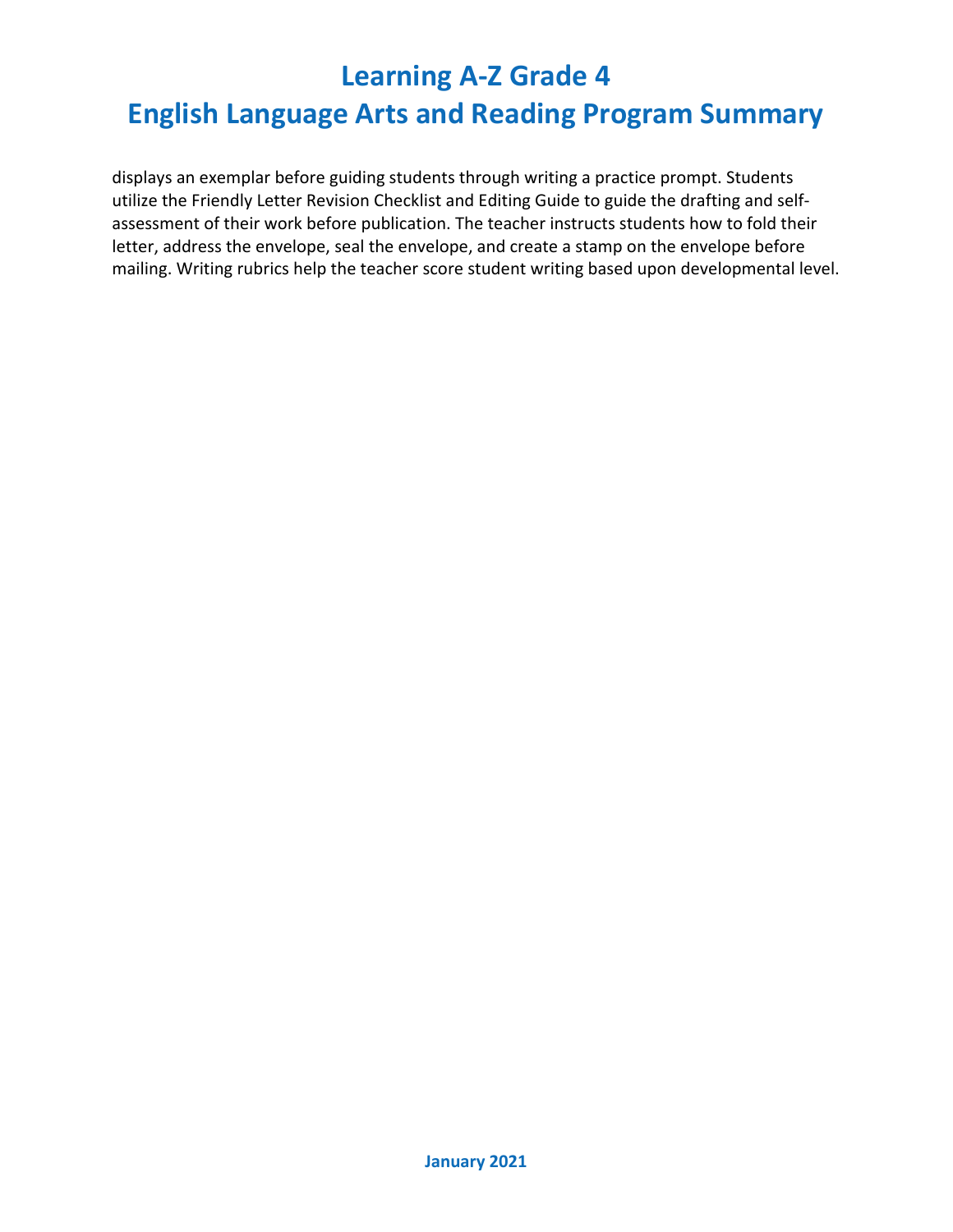## **English Language Arts and Reading Program Summary**

### **Indicator 3.B.2**

Most written tasks require students to use clear and concise information and well-defended text-supported claims to demonstrate the knowledge gained through analysis and synthesis of texts.

- Materials provide opportunities for students to use evidence from texts to support their opinions and claims.
- Materials provide opportunities for students to demonstrate in writing what they have learned through reading and listening to texts.

#### **Meets 4/4**

The materials include written tasks requiring students to use clear and concise information and well-defended text-supported evidence gained from reading or listening to text to support their opinions and claims.

Evidence includes but is not limited to:

The materials contain written tasks that require students to use clear and concise information to demonstrate the knowledge gained through analysis and synthesis of texts. Students have opportunities to engage in writing activities that demonstrate the use of textual evidence in supporting their opinions and claims. The use of rubrics, graphic organizers, constructed responses, literary essays, and published writing support students as they express comprehension of texts. For example, in Unit 1, Week 1, students use evidence from the text to determine the author's purpose for writing the text. The teacher guides students to answer the following questions: "Why did the author write this text? How did the author present the information? What did you notice about the words the author used? What does the author want you to know about the topic (nonfiction)? What does the author want you to know about the story or characters (fiction)? Is this text going to teach me something, make me laugh or cry, or try to get me to do or believe something?" Then, the teacher guides students to connect to previously read text and discuss the author's purpose using text evidence to determine the author's purpose when it is not explicitly stated and to identify point of view. Students then identify text evidence supporting their claims and write quotes with page numbers or sections on a graphic organizer.

Additionally, the materials provide Writer's Response sheets for select titles from levels E–Z that encourage students to reflect on the deeper meaning of each book using leveled texts on students' reading level, or teachers may elect to use the texts with varied student groupings in accordance with current skill or concept of study. Prompts support writing that applies, synthesizes, or evaluates a book's enduring understanding. For example, Unit 2, Week 1 focuses on the topic "What do a Character's Thoughts, Words and Actions Tell Readers?" and contains selections that provide insights into character development. Therefore, the teacher may elect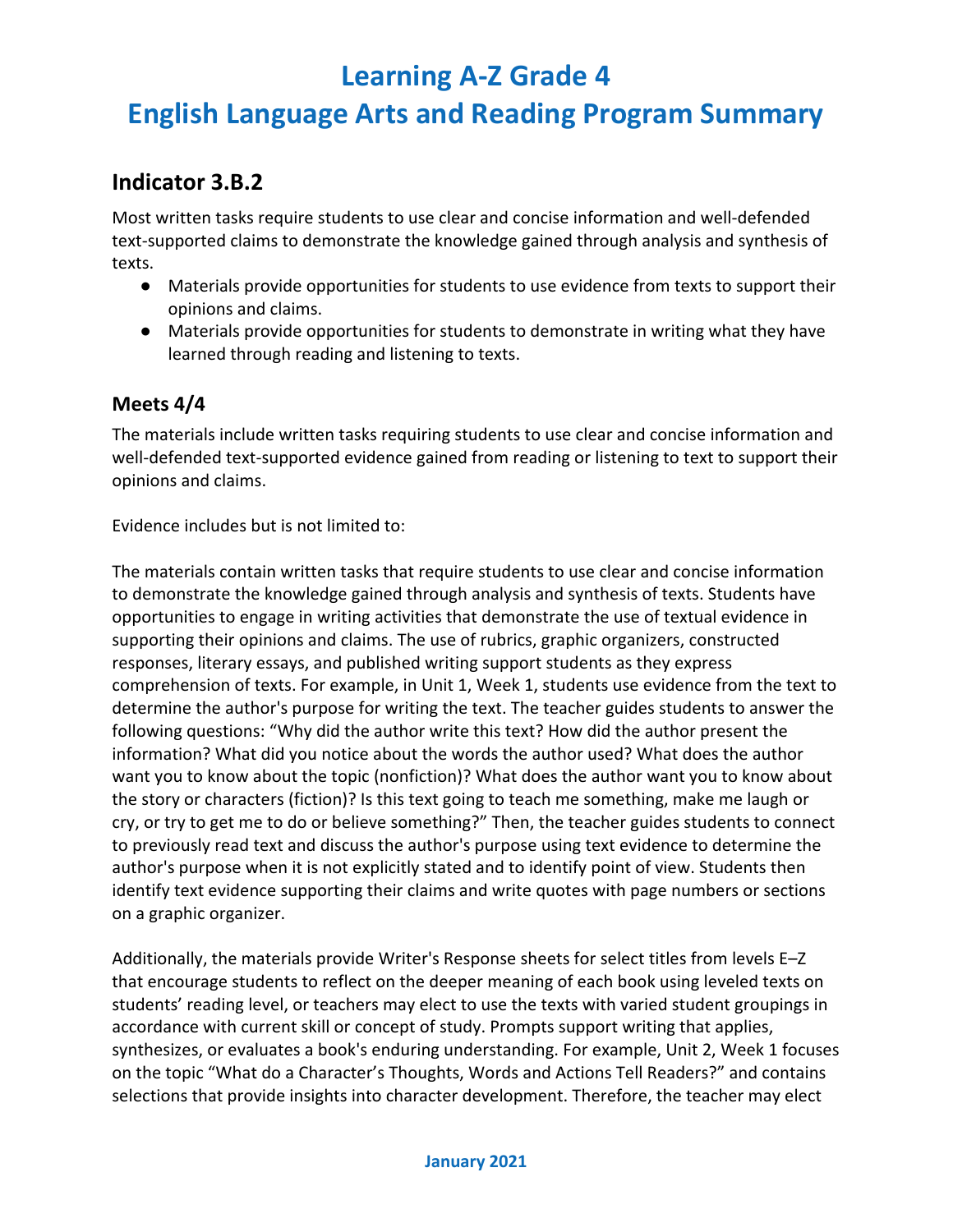to have students explore the leveled text *Robin Hood Wins the Sheriff's Golden Arrow,* adapted by Karina Barrentine, as it depicts a character who took risks for a good cause. Students write about why taking risks for good causes is or is not important, even if the outcome is grim.

In Unit 4, the teacher guides them through several texts, such as *Click: A Book About Cameras and Taking Pictures* by Gail Gibbons, *I Face the Wind* by Vicki Cobb, and *Lightning* by Seymour Simon. The students research a topic of interest and write factual/textual evidence onto a graphic organizer before developing a first draft. Students use the Informational Report Revision Checklist to verify textual evidence and then provide constructive feedback to peers regarding how to make their informational report stronger prior to publication.

Unit 5, Week 4 focuses on the topic "How Can Individuals Inspire Empathy, Respect and Compassion in Others." The teacher may elect to have students explore the leveled text *Mystery in the Moonlight* by Abigail LaMarine. Students read about a family that is new to a neighborhood that seems mysterious because they are never seen in the day. The writer response activity has students write the importance of gathering facts before passing judgment on others.

In Unit 7, Week 3, students use textual evidence to determine the author's voice within a text. Students use textual evidence, including the use of figurative language and other literary devices. The teacher asks questions such as "What does the author mean when they say...?" "What is the author describing?" "What is the author comparing...to?" "Why do you think the author chose to use these words?" and "What effect does figurative language have in a text?*"* 

Unit 6 focuses on the topic "Living Things and Their Environments" and contains selections that reflect how living things play an important role within the environment. The teacher may elect to have students explore the leveled text *The Hard Stuff! All About Bones* by Lisa Trumbauer, which emphasizes the commonalities that humans have with many other animals (e.g., a skeleton). The writer response activity has students reflect upon the importance of keeping our bodies healthy and write the significance a skeleton plays in that role.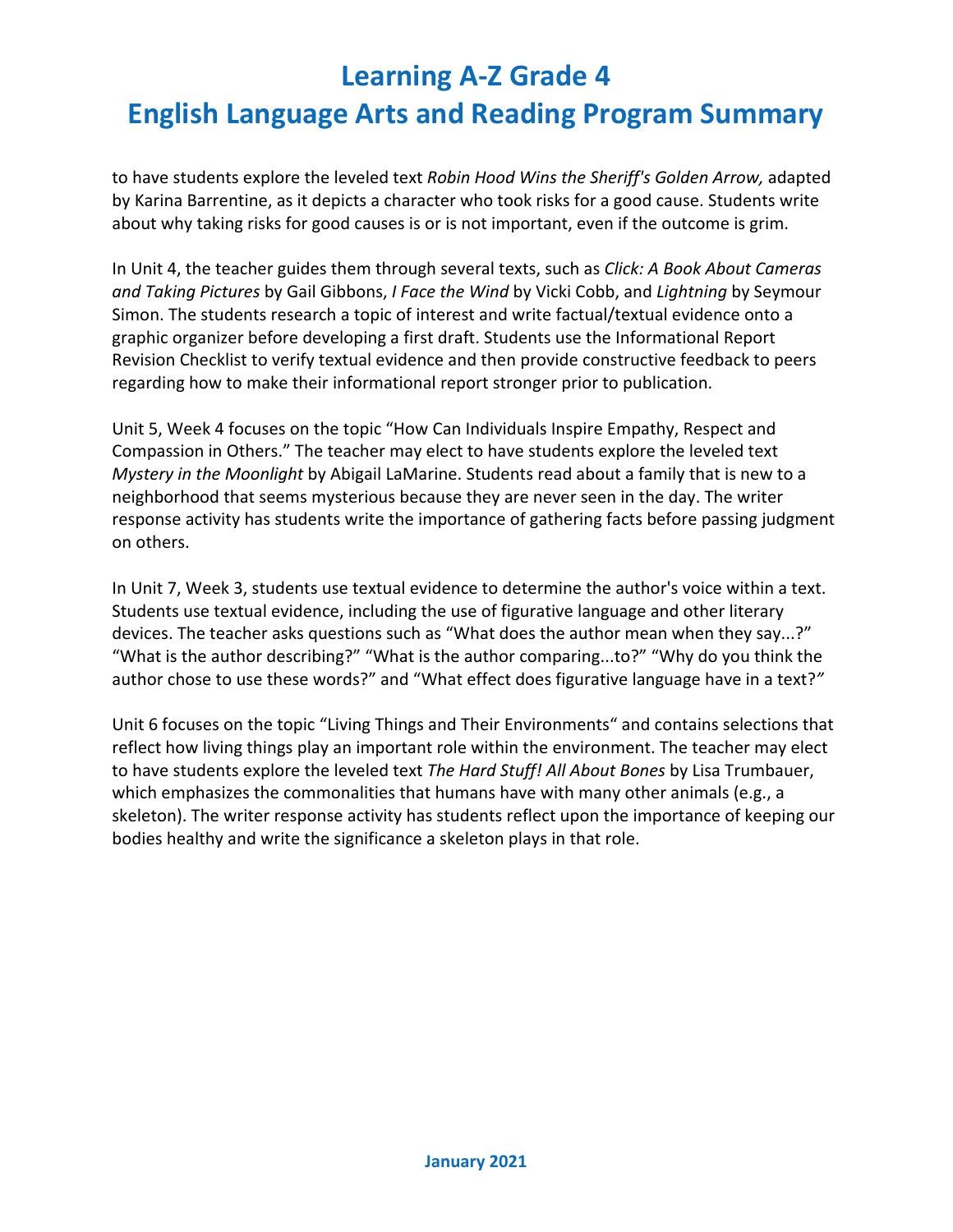## **English Language Arts and Reading Program Summary**

### **Indicator 3.B.3**

Over the course of the year, composition convention skills are applied in increasingly complex contexts, with opportunities for students to publish their writing.

- Materials facilitate students' coherent use of the elements of the writing process (planning, drafting, revising, editing, and publishing) to compose text.
- Materials provide opportunities for practice and application of the conventions of academic language when speaking and writing, including punctuation and grammar.
- Grammar, punctuation, and usage are taught systematically, both in and out of context, and materials provide editing practice in students' own writing as the year continues.

#### **Meets 4/4**

The materials provide opportunities for students to apply composition convention skills through coherent use of the elements of the writing process, including planning, drafting, revising, editing, and publishing. Students write in increasingly complex contexts over the course of the year and publish their writing. Additionally, the materials provide students opportunities to practice and apply the conventions of academic language when speaking and writing. Grammar, punctuation, and usage are taught systematically, both in and out of context, and materials provide editing practice in students' own writing as the year continues.

Evidence includes but is not limited to:

The materials facilitate the use of the writing process within the curriculum. Within each of the eight units, the teacher guides students through the writing process to publish a writing assignment. The lessons span two to three weeks and use the elements of the writing process: planning, drafting, revising, editing and publishing. Additionally, teachers guide students to discuss and write the conventions using academic language, including punctuation and grammar as part of the writing process and also as part of the Grammar and Word Work lesson portion within all writing lessons. Each genre is divided into several text-type lessons at four developmental writing levels (beginning, early developing, developing, and fluent), which helps teachers "match" the range of skills and abilities of writers. Lessons focus on organization, ideas, voice, word choice, sentence fluency, conventions, and presentation. Lessons include the following resources to support teachers and students throughout the process: lesson plans, graphic organizer samples, writing samples, graphic organizers, revision checklists, classroom posters, and rubrics. Each lesson begins with an "Experience It" activity, which establishes a common experience for initial exploration of the genre text type, activates prior knowledge, and creates an authentic context for the whole group to create a practice draft. Additionally, teachers encourage students to self-assess and provide peer feedback regarding punctuation and grammar conventions using an editing checklist. At the end of each lesson, teachers review a rubric that students may use to score a published piece of writing, which allows them to reflect on their writing and apply what they learn to the next piece of writing.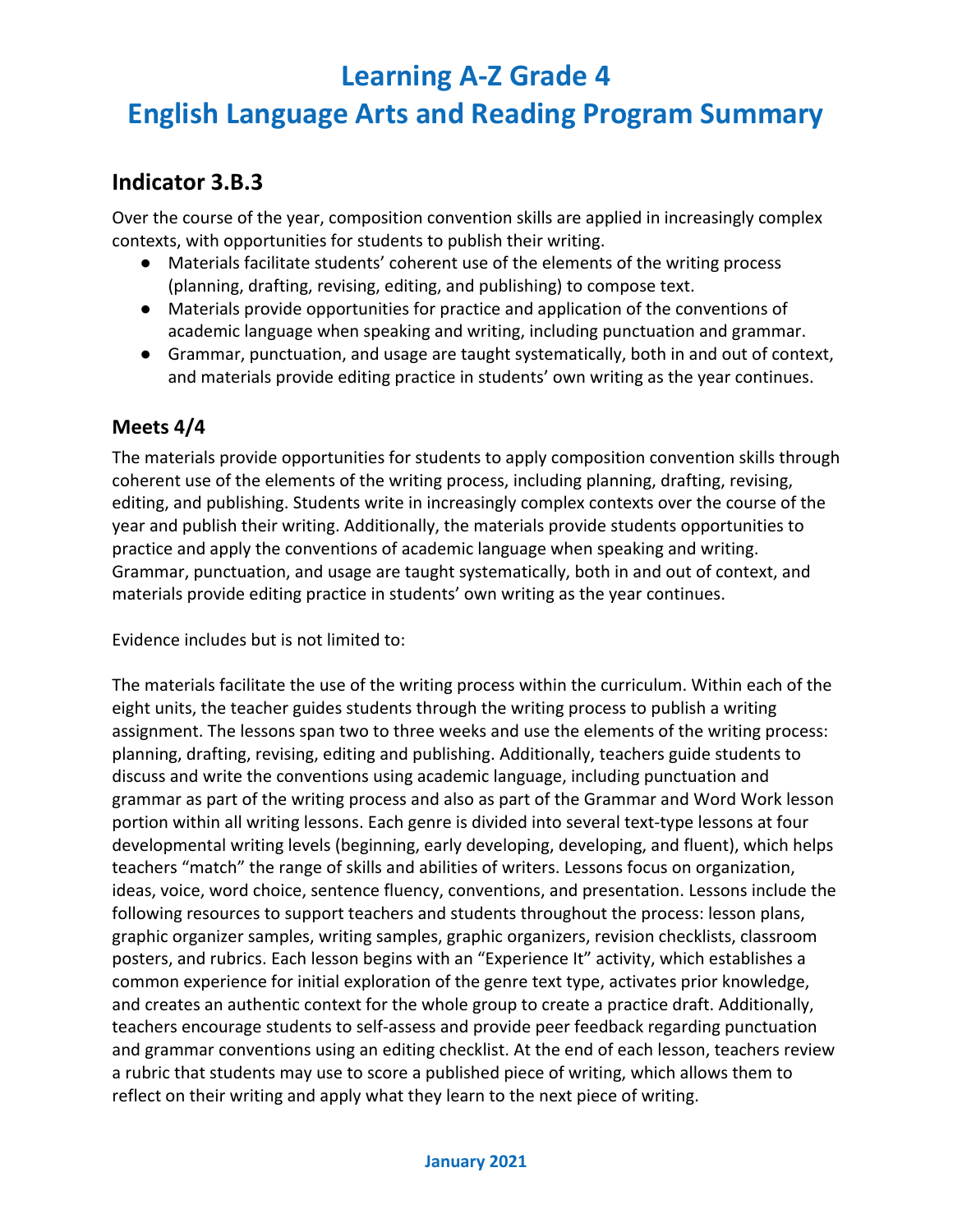## **English Language Arts and Reading Program Summary**

In Unit 1, students write a biography. First, teachers guide students to write questions they would like to ask Barack Obama and connect this activity to writing instruction by noting that through asking a person relevant questions and using the answers to these questions, they are completing the first steps in writing a biography. Teachers then preview biography examples and direct students to use the Biography Graphic Organizer to research and organize information for the first draft. Next, students use the Biography Revising Checklist and the Editing Checklist, focusing on conventions before moving to the publishing phase, where they have the option to publish and present in either a multimedia format, a timeline, or a formal report.

Grammar and word work are systematically presented throughout the curriculum. The Scope and Sequence presents the skills that are taught each week and in each unit. Unit 1 has lesson activities to support subject-verb agreement, capitalization of proper nouns, common nouns, singular nouns, plural nouns, regular nouns, irregular nouns, synonyms, antonyms, complete sentences (simple, compound), and avoidance of run-ons and fragments.

Unit 4 has lesson activities to support similes, prefixes (*uni-, bi-, tri-, -oct, -quad, de-, con-*), progressive tense verbs, degree adverbs, appositives/clauses (main, subordinating), subordinating conjunctions (before, after, because, when, if), commas with coordinating conjunctions, suffixes/inflectional endings (*-ness, -ment, -ish*), frequently confused words (*a/an, allot/a lot, than/then, accept/except, quite/quiet*), homophones (*allowed/aloud, or/oar/ore, pair/pare/pear, principal/principle, peak/peek*), and root words (*mot, mob*).

In Units 4 and 7, students write an informational report. Teachers guide students to brainstorm factual information about known animals using a KWL chart and then discuss an example of an informational report depicting how the introduction captures the audience's attention, the middle contains facts (main idea and details), while the closing sums up the topic. Students use the Informational Report Graphic Organizer to complete the first drafts and the Editing Guide to help insert missing words and check word sequence. Beginning writers self-edit their pieces, while more fluent writers edit a partner's piece using editing marks as appropriate. Students may reference the Informational Report Poster before publishing in a multimedia format, a formal report, or a book.

In Unit 8, teachers guide students to write a compare and contrast essay. Teachers complete a Venn Diagram with students as a whole group to help students see the similarities and differences between the two texts regarding characters, setting, problem, and solution. The teacher displays the Compare and Contrast Essay Writing and Graphic Organizer and notes important features within an example essay before students use the resource to plan and complete their first draft. During the revision phase, students use the Editing Guide to provide constructive feedback to one another, helping each other grow as writers.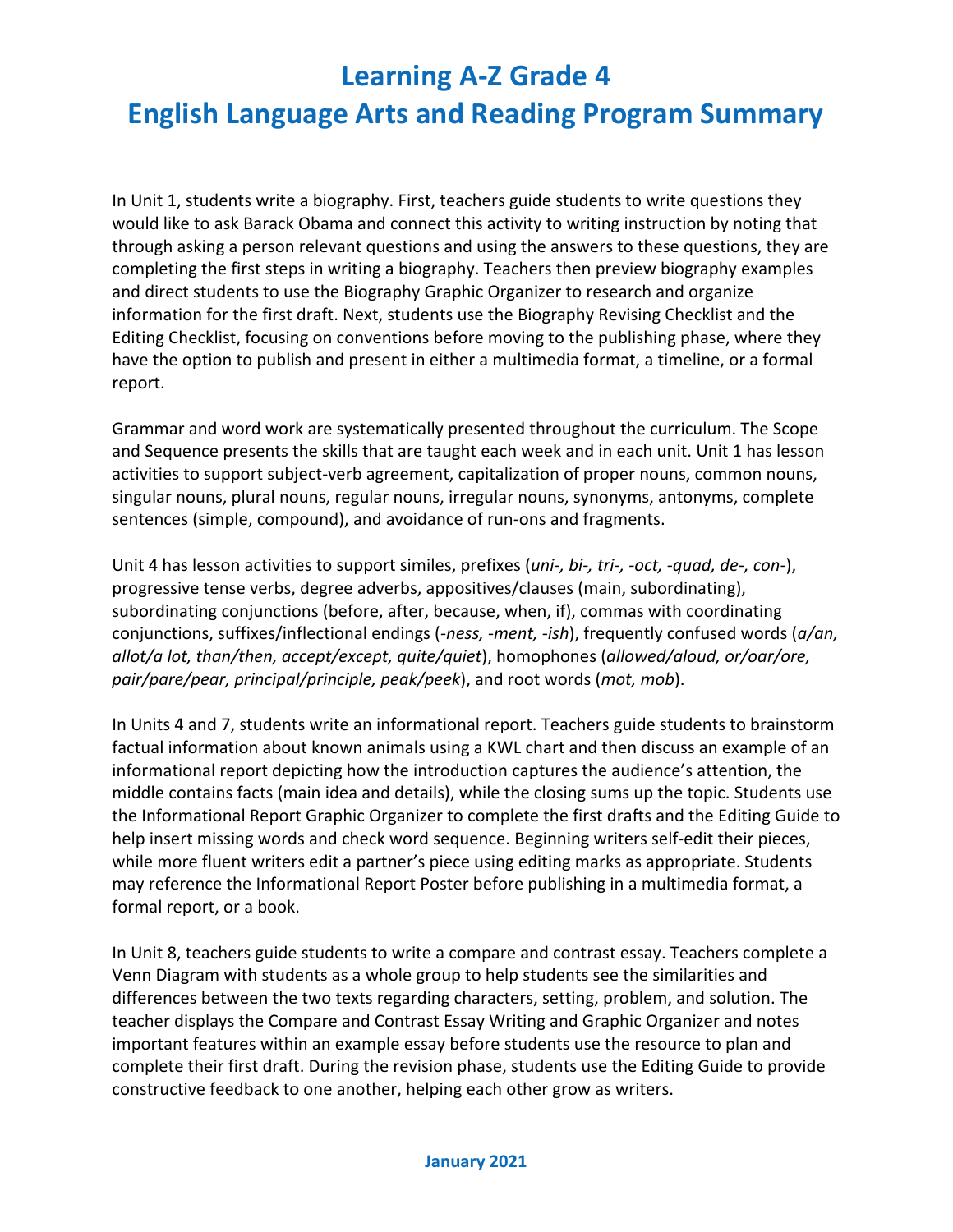Unit 8 has lesson activities to support relative adverbs (*where, when, why*), clipped words/portmanteau, prefixes, suffixes/inflectional endings, root words, and multisyllabic words (vowel phonograms).

The materials provide printable or projectable samples of graphic organizers and grammar and word work activities that coincide with the leveled readers to provide students additional practice. For example, teachers may access a lesson that accompanies the book *Captain Morty Commands the Sky* by Kathy Hoggan (Level T), which focuses on recognizing and using articles *a* and *an* and identifying and using homophones correctly in sentences. Students complete worksheets to work on these skills. All text-type lessons include the following resources to support teachers and students throughout the process: graphic organizers, writing sample, revision checklist, classroom poster relating to content in the lesson, and a scoring rubric.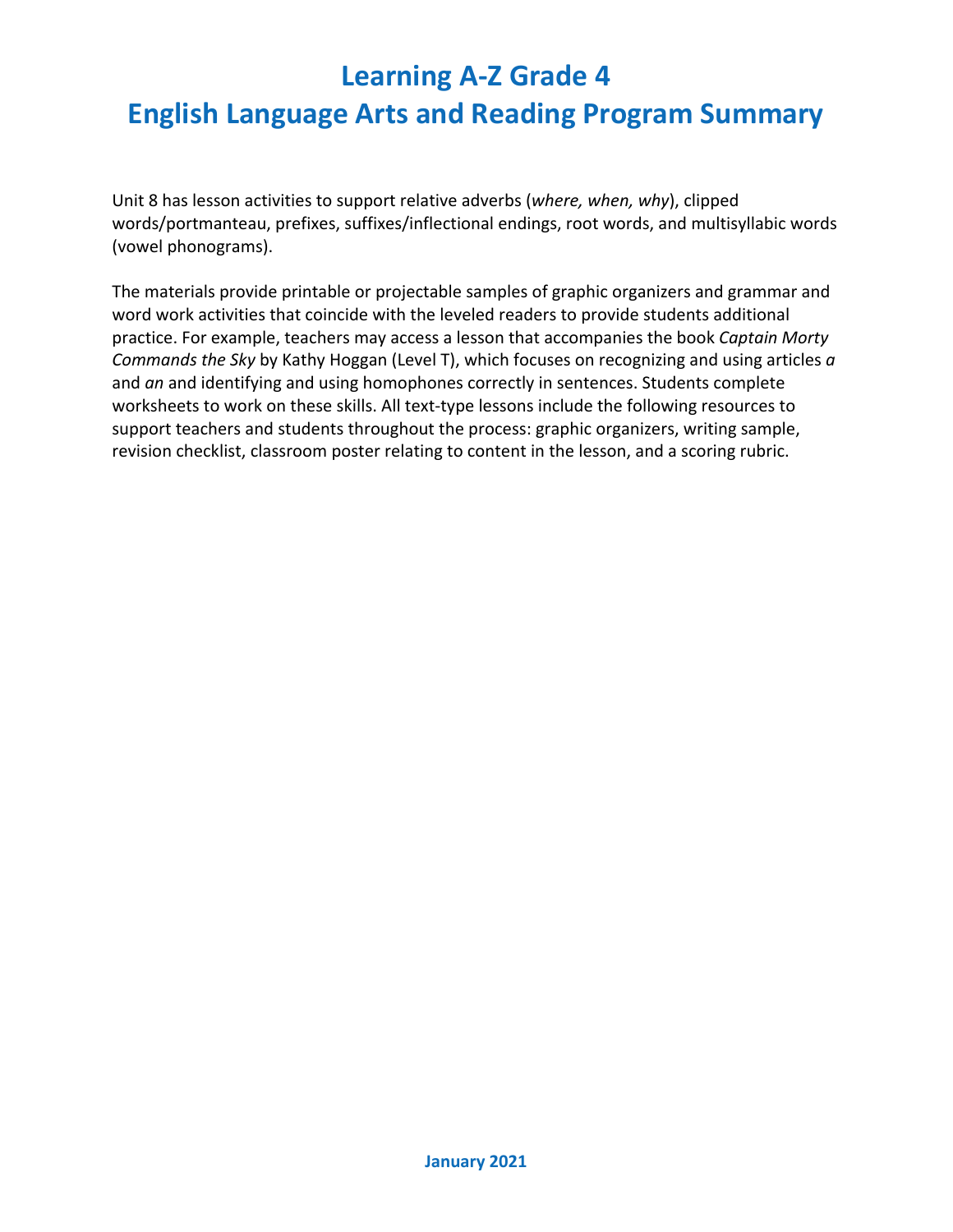## **English Language Arts and Reading Program Summary**

### **Indicator 3.B.4**

Materials include practice for students to write legibly in cursive.

- Materials include instruction in cursive handwriting for students in the appropriate grade(s).
- Materials include a plan for procedures and supports for teachers to assess students' handwriting development.

#### **Meets 1/1**

The materials allow students to practice and apply cursive handwriting. While the guidance for teachers is limited within the materials, teachers have support for cursive handwriting implementation. However, the materials do not include year-long guidance for assessing, measuring, and supporting students' handwriting development.

Evidence includes but is not limited to:

The grade 4 TEKS require students to write legibly in cursive to complete assignments. The implementation guide provides a writing schedule for the materials and states that handwriting/cursive is in every unit, every week.

The materials provide resources that teachers access for instruction and practice in cursive handwriting. For example, the grade 4 resources feature sheets that provide practice forming and connecting cursive letters and forming cursive words and sentences. Furthermore, teachers may access word and sentence practice sheets that support academic success in spelling, writing, and note-taking. Teachers may either print out individual resources by type of practice or all resources for grade 4.

Additionally, the materials include sequenced instruction that teaches cursive lowercase letters first before moving on to uppercase letters and then word and sentence practice. Also, the materials group cursive letters by approach stroke type so students gain confidence in one stroke type before moving on to others. For example, in Unit 1, Week 1, students practice the undercurve lowercase letters of *i, t, u, w, r, s, p,* and *j*. Students write these letters in isolation on lined paper, connect letters using cursive strokes, and then trace the letters before writing independently on the lines. Additionally, students may write vocabulary words beginning with the letter *i* in cursive, such as *instinct, igneous, inherit, income, Indian Ocean*, and *Iroquois,* as well as sentences such as "The Indian Ocean is the third largest ocean." "The Iroquois were a group of five Native American tribes."

In Unit 4, Week 3, students practice the undercurve loop lowercase letters of *e, l, h, k, f,* and *b*. Students write these letters in isolation on lined paper, connect letters using cursive strokes, and then trace the letters before writing independently on the lines. Additionally, students may

#### **January 2021**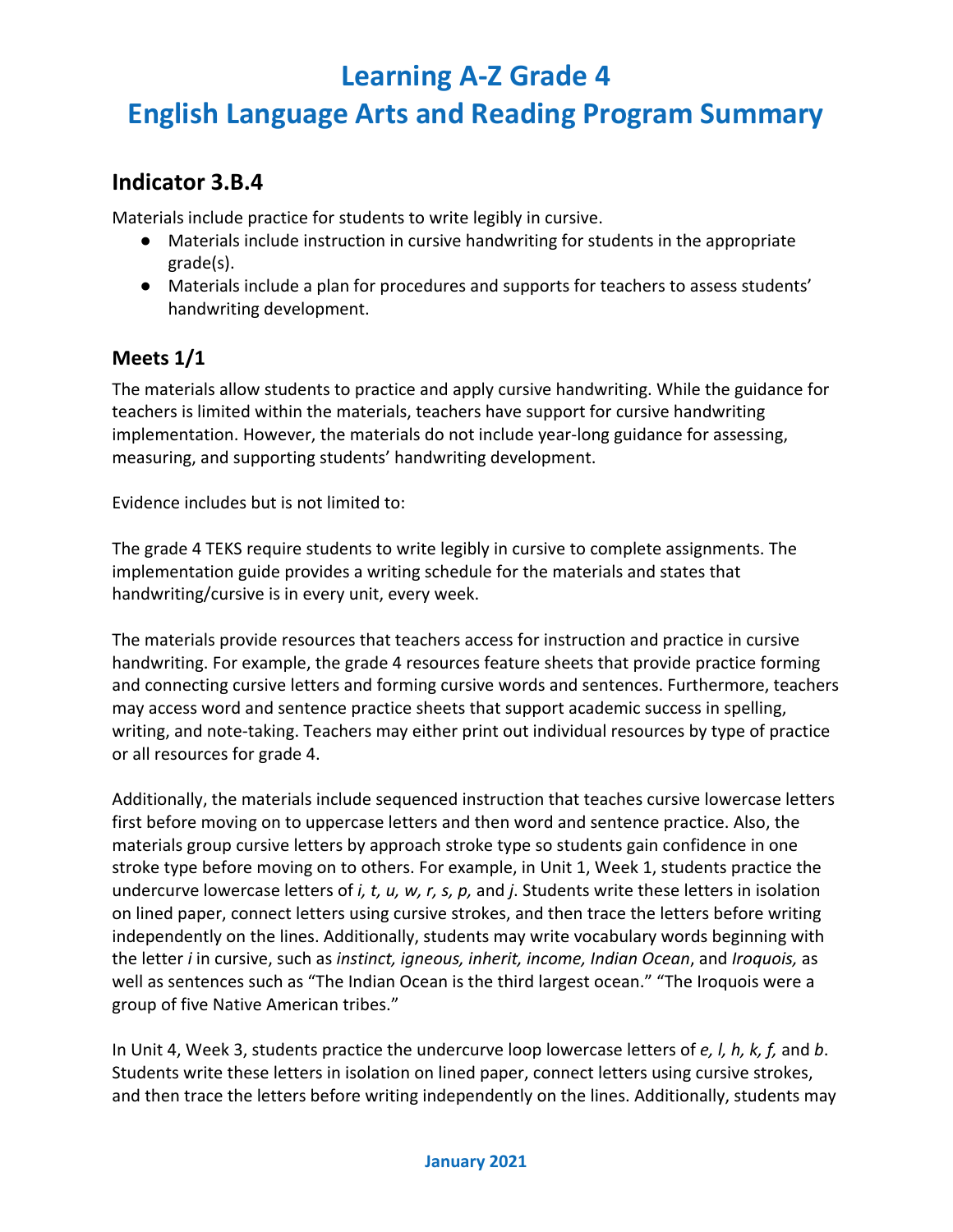write vocabulary words beginning with the letter *f* in cursive, such as *federal, factor, fossil, freeze, Alexander Flemming,* and *Florida,* as well as sentences such as "Alexander Flemming figured out how mold affected bacteria." "Florida is famous for its fresh citrus fruit." These types of activities allow students to practice letters learned previously and connect them with the current letters of practice.

In Unit 8, Week 2, students practice the overcurve lowercase letters of *n, m, x, y, z,* and *v*. Students write these letters in isolation on lined paper, connect letters using the cursive strokes, and then trace the letters before writing independently on the lines. Additionally, students may write vocabulary words beginning with the letter "z" in cursive, such as *zapped, zoom, zinc, zone, Zimbabwe,* and *Zurich,* as well as sentences such as "Zimbabwe has amazing wildlife including zebras," and "Zurich is the largest city in Switzerland." These types of activities allow students to practice letters learned in previous units and connect them current letters of practice.

While the materials contain cursive supports within the lessons, there is limited teacher guidance on stroke formation in modeling cursive for students.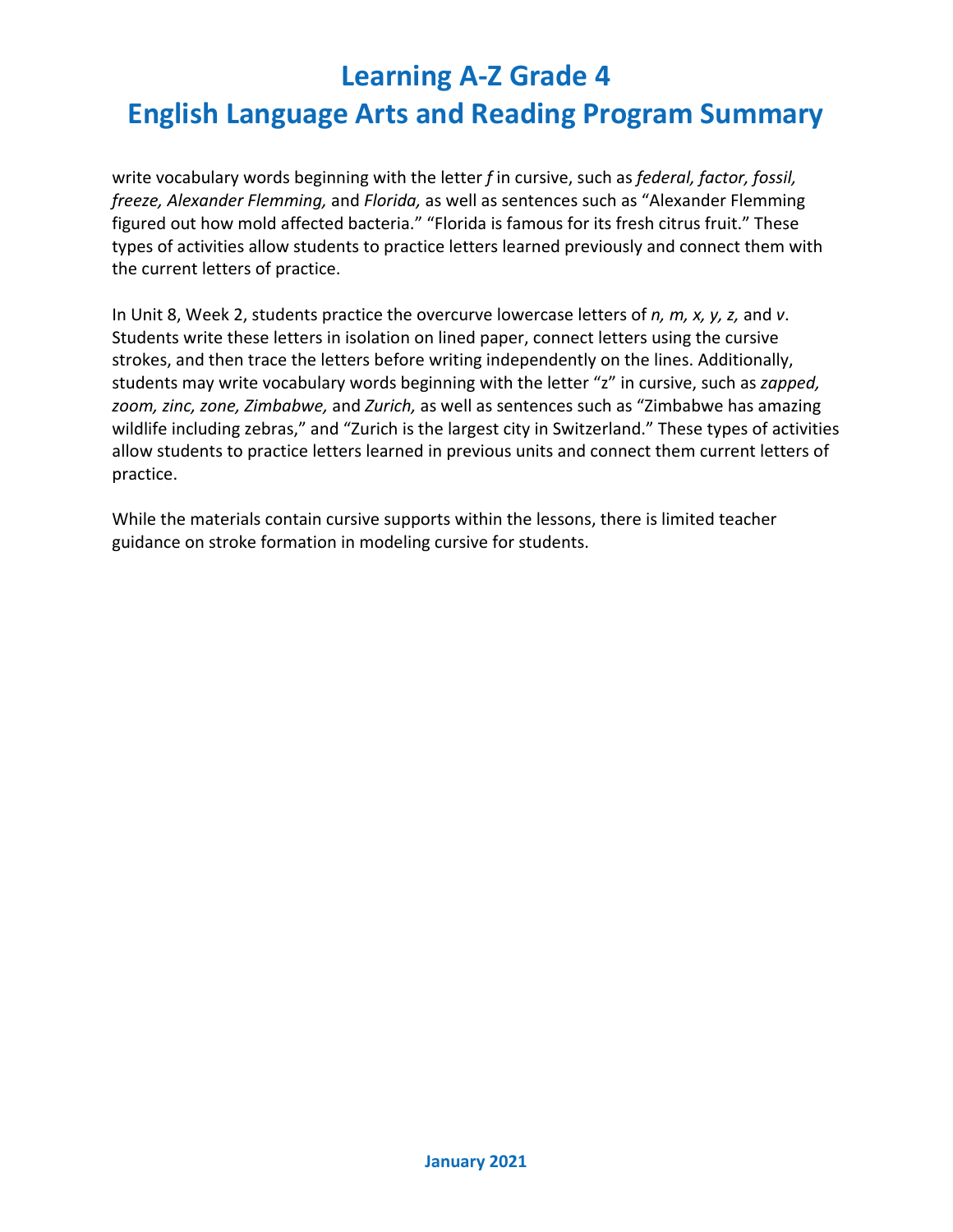## **English Language Arts and Reading Program Summary**

### **Indicator 3.C.1**

Materials support students' listening and speaking about texts.

- $\bullet$  Speaking and listening opportunities are focused on the text(s) being studied in class, allowing students to demonstrate comprehension.
- Most oral tasks require students to use clear and concise information and well-defended text-supported claims to demonstrate the knowledge gained through analysis and synthesis of texts.

#### **Meets 4/4**

The materials provide day-to-day opportunities for students to be actively engaged in discussions about the texts they are reading, including expectations that discussions are textbased. Teachers access speaking and listening lessons within each unit. Additionally, oral tasks require students to use clear and concise information and well-defended, text-supported claims to demonstrate the analysis and synthesis of texts.

Evidence includes but is not limited to:

The Implementation Guide states: "The literacy block provides opportunities for students to build their oral language skills through academic conversations. As students participate in different parts of the literacy block, they should discuss the texts they have read, including shared texts, texts used for independent reading, and texts read aloud. In addition, students should discuss the weekly strategies and skills. These discussions can happen in a whole-group setting or in small groups as students work together in centers or stations. During discussions with others, students will ask and answer questions about the texts they read, the strategies and skills they learn, and the Unit and/or Weekly Questions provided in the Literacy Curriculum Map." Additionally, the instructional materials provide a listening and speaking objective within the "Read Aloud" component, which states, "Listen actively, ask relevant questions, and respond appropriately by answering questions, determining the main ideas of what has been presented, and/or commenting on others' thoughts." The materials guide teachers to ask discussion questions, such as "What do you need to do to prepare for a discussion?" "What do you think about...?" "Share what you learned about...." "Paraphrase what...just said." "Why are we talking about...?" and "What questions can you ask to clarify...?" The Implementation section of this guidance document instructs the teacher to "have students frequently participate in discussions with a focus on listening and responding" and to model how to listen attentively, how to summarize or paraphrase what someone has said, how to express and present ideas in a clear manner using visuals, and how to elaborate on what someone has said to continue collaboration on an idea. Also, the materials suggest teachers use student listening tasks, such as turn and talk to summarize or retell, and ask students to verbalize connections to what was said or read.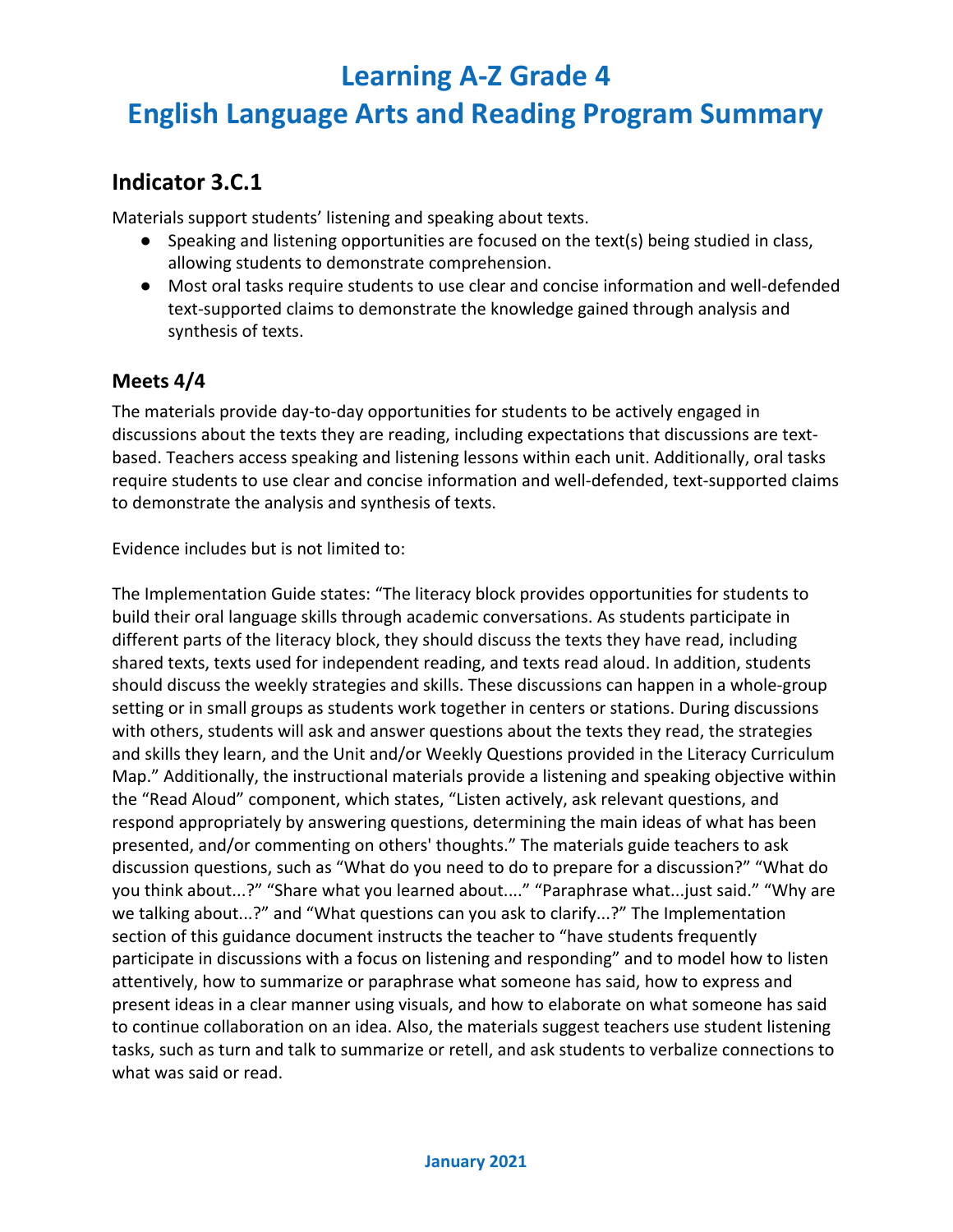Speaking and listening opportunities about texts are built into the Read Aloud portion of each lesson within each unit. Teachers guide students to orally summarize the text and make text-totext, text-to-self, and text-to-world connections to share with a partner. For example, in Unit 2, students read *Robin Hood Wins the Sheriff's Golden Arrow* adapted by Karina Barrentine. The lesson plan guides teachers that students should discuss the text and its connection to the weekly question, "How does a character affect other characters and events in a story?" In Unit 5, after reading *The Cyberbully* by Jessica Malordy, students discuss the text and its connection to the weekly question, "How can you help prevent bullying?" In Unit 8, students read several passages from the "Weather Informational Text Pack" and then discuss the text and its connection to the weekly question, "How do weather and natural disasters affect people?"

Throughout the materials, teachers guide students to use specific information and welldefended text-supported claims to demonstrate comprehension. For example, when using the "Literature Circles" materials, teachers lead students through a guided discussion that includes making predictions, asking questions, and summarizing the text. Additionally, teachers use the "Comprehension Skills" packs to guide students to respond orally to text-dependent questions. For example, in the Cause and Effect skills lesson, the teachers ask students to respond orally to questions about the model passage, *An Oil Spill Causes Disaster,* such as "Identify the cause and effect relationships" and "Which effects in the paragraph become causes of other events?"

Additionally, the leveled texts within the materials all contain a "Think, Collaborate, and Discussion" section, which includes discussion cards teachers may use to engage literature circle discussions, as essay or journal entry topics, as game cards, or as whole group discussion starters to set a purpose for reading. For example, some discussion questions that require students to cite text evidence from *The Village* by Rus Buyok are, "What can you conclude about the creatures at the end of the book? What character traits best describe Sarah and Jake? Why does the cat want the kids to get out of town?"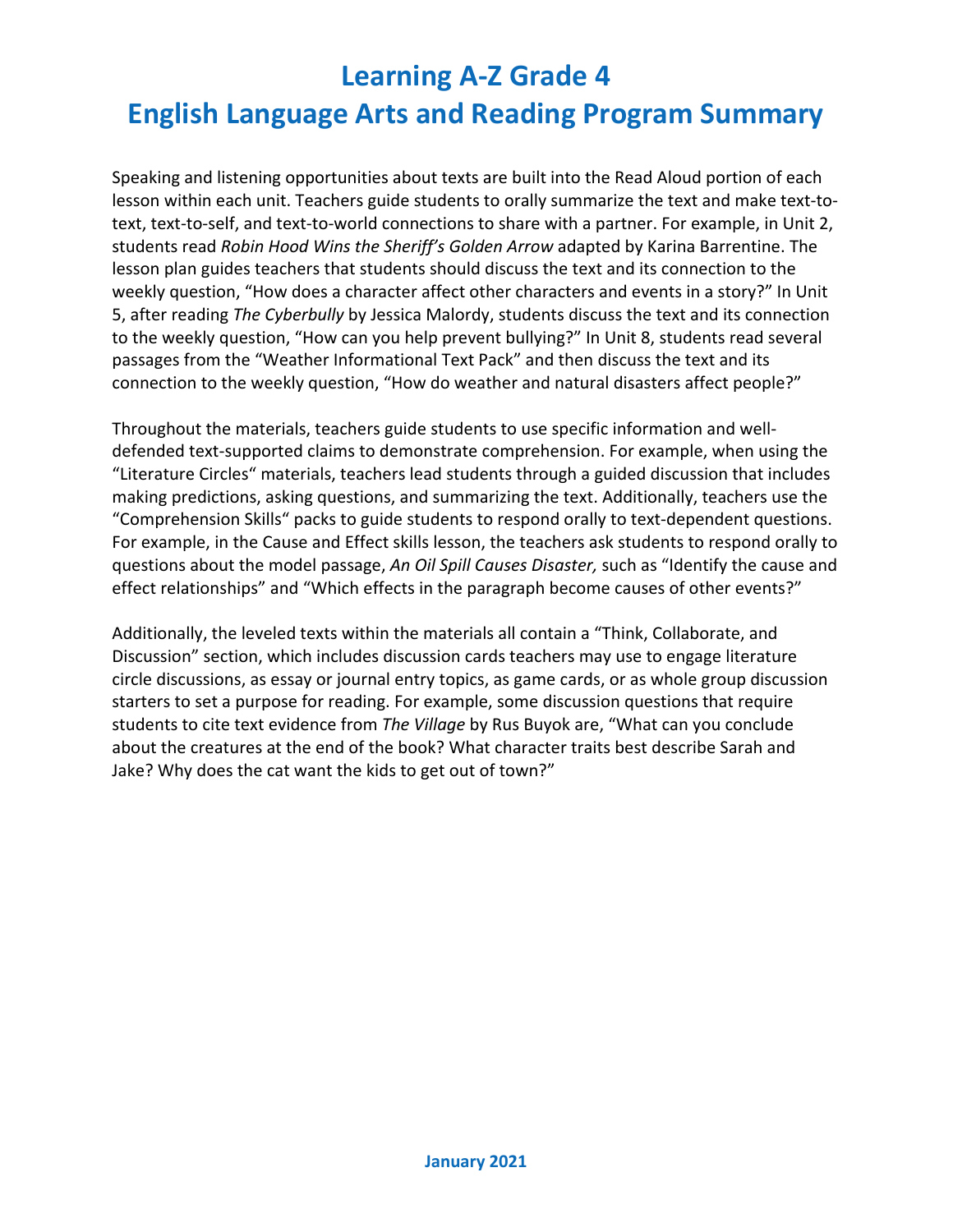## **English Language Arts and Reading Program Summary**

### **Indicator 3.C.2**

Materials engage students in productive teamwork and in student-led discussions, in both formal and informal settings.

- Materials provide guidance and practice with grade-level protocols for discussion to express their own thinking.
- Materials provide opportunities for students to give organized presentations/performances and speak in a clear and concise manner using the conventions of language.

#### **Meets 4/4**

The materials provide teachers with implementation support to engage students in productive teamwork and student-led discussion in both formal and informal settings. Additionally, teachers access routine speaking and listening lessons, which guide them to model speaking/listening opportunities and provide common discussion questions that lead students to create organized presentations/performances while speaking in a clear and concise manner and using the conventions of language. However, the lessons do not contain grade-level protocols for student discussion.

Evidence includes but is not limited to:

The Implementation guide states: "It is important to start the school year by teaching students the rules and expectations associated with different types of conversations. Take time to develop and practice expectations for classroom discussions. Students should practice taking turns, listening when others are speaking, and understanding nonverbal behaviors and cues that add meaning to conversations."

The materials provide routine opportunities for students to engage in discussion in expressing their thinking through a "Listening and Speaking" lesson component embedded within the "Shared Reading" block. Additionally, Week 3 of each unit has a Speaking and Listening lesson within the "Writing" section. While these lessons provide the objective, purpose, discussion questions, and implementation guidance, the materials lack evidence of a protocol for student discussion. However, within the "Project-based Learning" resources, the materials provide a "Teamwork Rubric" that addresses team discussions. The rubric is a checklist that allows students to evaluate their participation in the group discussion. Examples of discussion criteria include "I listened with care, spoke in turn, and stayed on topic," "I asked questions when I did not understand," "I explained my own idea and linked my ideas to what others said," and "I could decide what the main ideas were and tell details from what was said. This helped me organize what was discussed."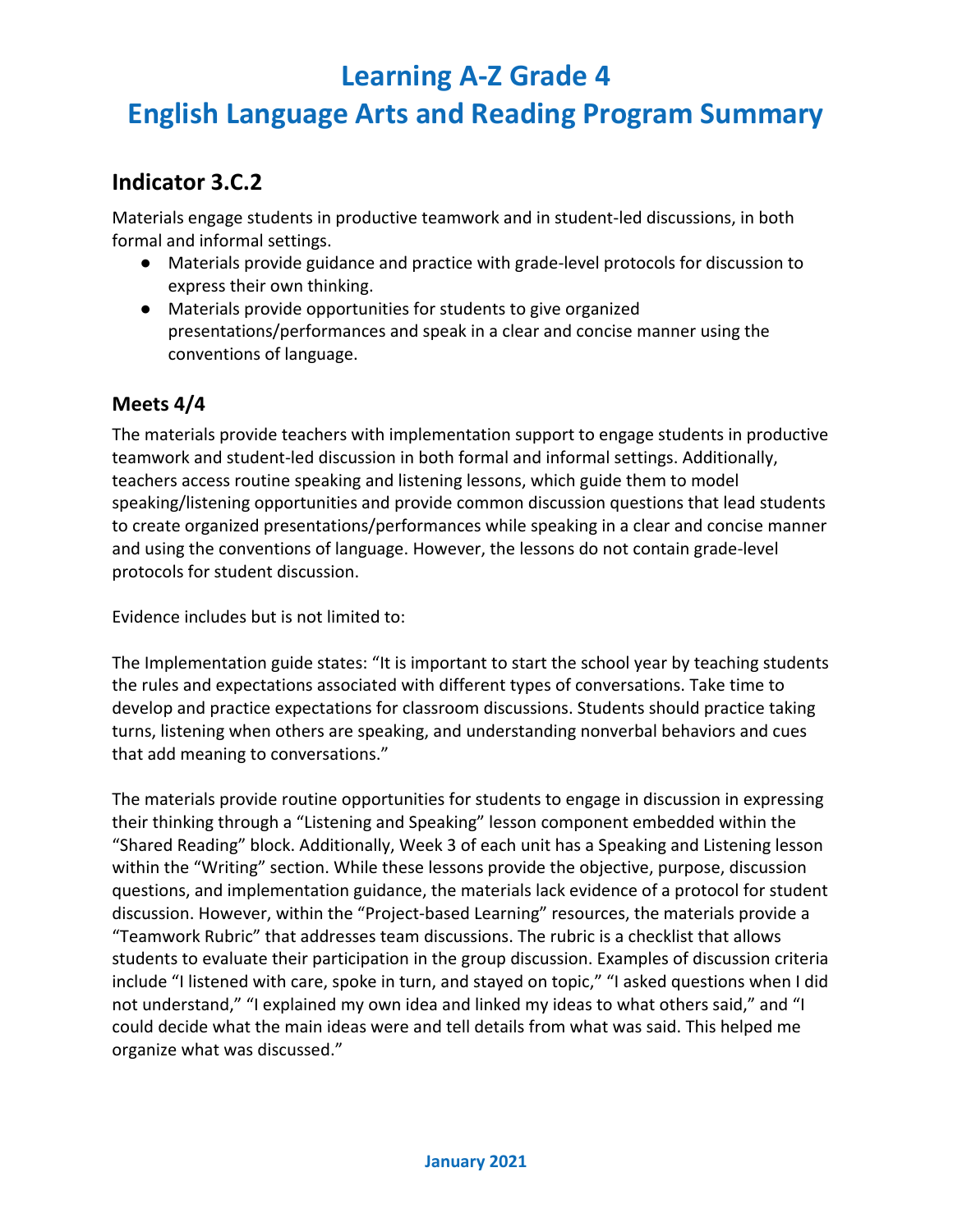Additionally, each unit provides guidance for teachers to lead students through the writing process. After students publish, they have opportunities to present in varied formats, including an oral presentation. For example, in Unit 1, students write a biography. In the publishing phase, students publish and present in either a multimedia format, a timeline, or a formal report. In Units 4 and 7, students write an informational report. Students publish and present in a multimedia format, a formal report, or a book.

Furthermore, teachers access "Literature Circle" materials, which provide a structure for student-led group discussions. The teacher's role is to set the groups' academic goals, model instruction, and facilitate the literature circles using the quick guide that details routines and processes. Then, students engage in assigned roles to share meaningful conversations, focusing on a text to deepen comprehension. Specifically, the roles include discussion leader, predictor and questioner, skill master, summarizer, travel tracker, conflict connector, character/people tracker, wordsmith, illustrator, researcher, literary reactor, and theme tractor. Students focus on their role as they read a text and then regroup to allow students to present prepared findings to the group.

Also, teachers may utilize the "Reader's Theater" scripts to allow students to give organized performances and speak in a clear and concise manner using conventions of language. The materials encourage teachers to guide students to read with expression and practice important fluency attributes, such as pause, inflection, and intonation. Teachers may choose fiction or nonfiction scripts, and most are multi-level, which allows for differentiated instruction. Grade 4 titles include *The Amazing Amazon, Albert Einstein,* and *Rumplestiltskin.*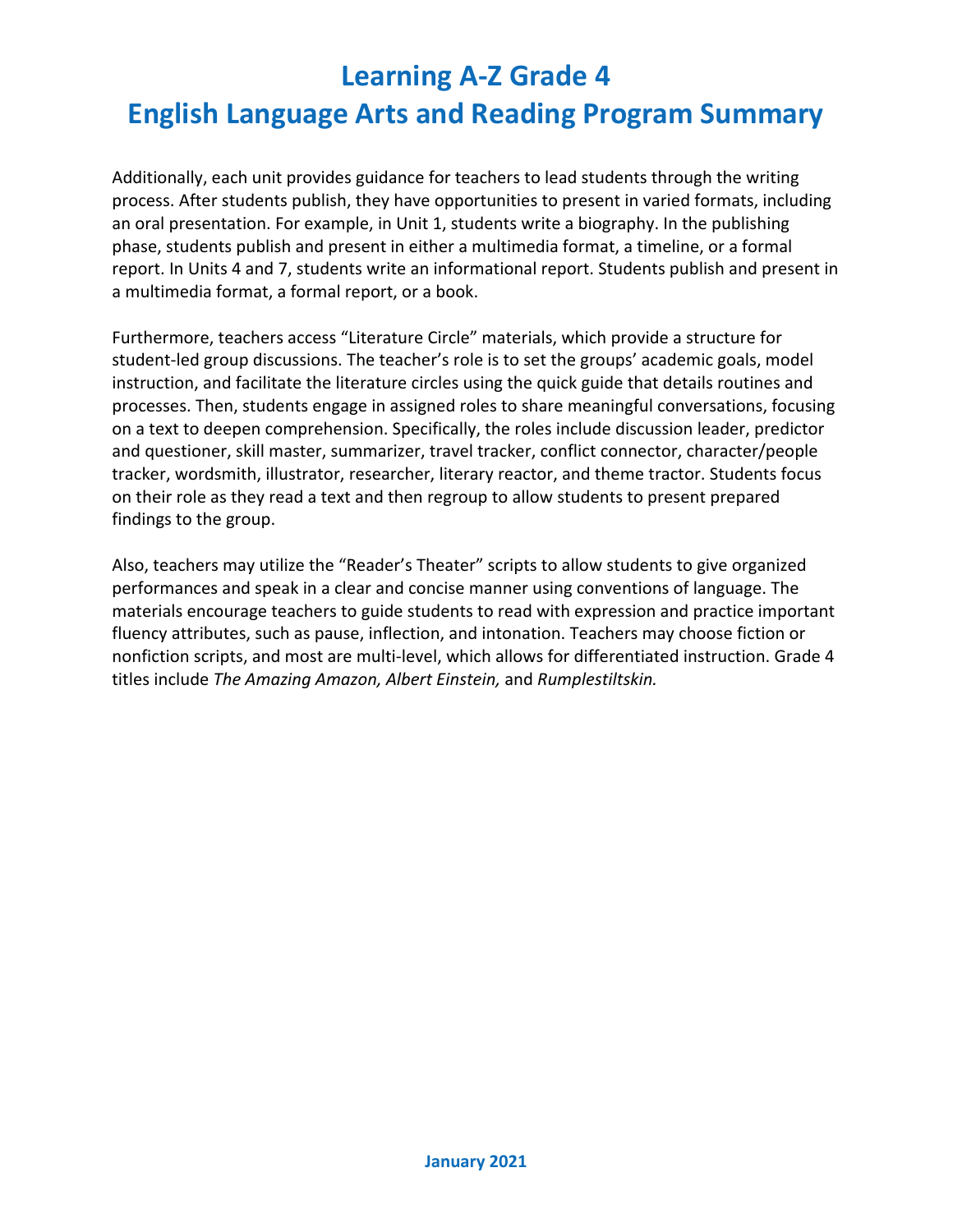## **English Language Arts and Reading Program Summary**

### **Indicator 3.D.1**

Materials engage students in both short-term and sustained recursive inquiry processes to confront and analyze various aspects of a topic using relevant sources.

- Materials support identification and summary of high-quality primary and secondary sources.
- Materials support student practice in organizing and presenting their ideas and information in accordance with the purpose of the research and the appropriate grade level audience.

#### **Meets 4/4**

The materials support the identification and summary of high-quality primary and secondary sources and engage students in both short-term and sustained recursive inquiry processes to confront and analyze various aspects of a topic using relevant sources available throughout the curriculum. Additionally, the materials provide sufficient student practice opportunities for organizing and presenting researched topics appropriate for grade-level audiences.

Evidence includes but is not limited to:

The materials engage students in both short-term and sustained recursive inquiry processes supporting the identification and summary of high-quality primary and secondary sources. For example, in Unit 1, students ask and answer questions using various informational nonfiction texts. In Unit 1, Week 1, students read literary text packs focused on the overarching question "What makes a good President of the United States?" Passages include secondary source articles "Lincoln's Lasting Legacy" and "America's Youngest President Inspires a Nation." Students ask and answer questions about key details in the texts before, during, and after reading to show understanding. The teacher models the inquiry process and how to stop, restate, and answer a question. Students complete think-alouds about the text they read, address the key question, and cite evidence from the texts.

In Unit 4, Week 4, students cite text evidence while reading the informational text *Tokyo Imperial Palace* by Dionne Soares Palmer. Students research Emperor Meiji and write a biography about him summarizing his life, his reign as emperor, and how his decision to move the imperial residence still affects Japan today. Lastly, teachers guide students to research Japan's system of government, complete a Venn Diagram to compare what they learn to the system in the US, and then write a paper about the similarities and differences of the two governments.

In Unit 7, students respond to the question "Why is it valuable to learn about people and places from the present and past on a global scale?" They use multiple texts to locate answers to this overarching unit question. Students read texts such as *Page's School Report* by Troy Wolff. This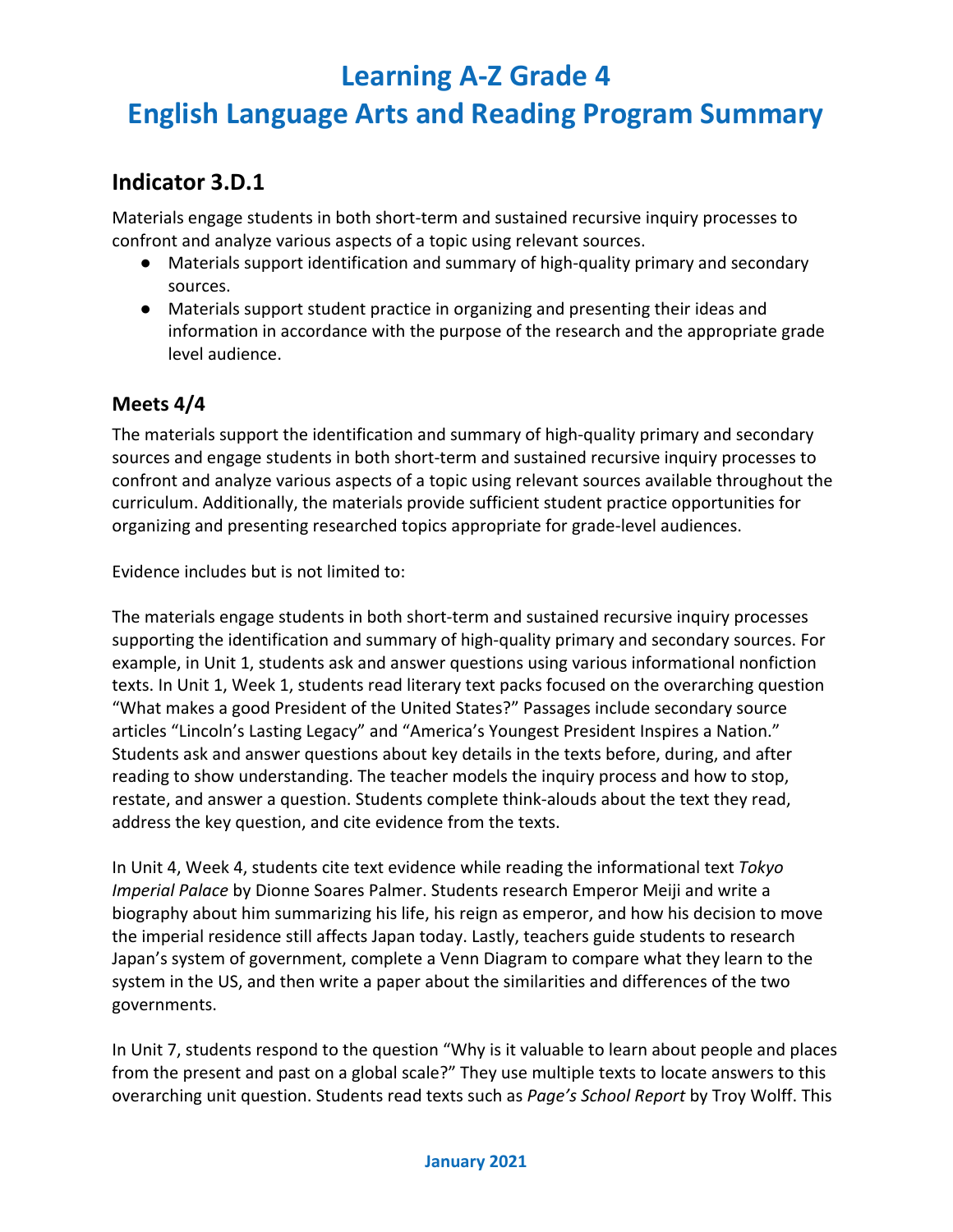text models the process of writing a research report. Students also examine the text *Seven Wonders You Can Visit* by David Dreier. Students practice finding answers to text-dependent questions, with the understanding that some text-dependent questions will require them to read multiple paragraphs, multiple texts, and even look at text features.

Furthermore, the materials support student practice in organizing and presenting their ideas and information in accordance with the purpose of the research for an appropriate grade-level audience. For example, there are five Project-Based Learning Packs for grade 4. The topics are Crack the Codes, Looks Greek to Me, Protect My Rights, Environmentally Friendly Cars, and Money Games. Each pack includes a driving question, anchor texts, primary and secondary resources for students to use to research, a Lesson Plan to guide teachers in facilitating group projects, a project outline, and a project rubric. For example, within the Crack the Codes pack, the guiding question is "How do codes affect our lives and the ways we communicate?" The anchor text is *Arrows* by Dina Anastasio. Students may access five primary sources, including "Alphabet Symbols," "The Curious History of  $\omega$ ," "Images and Symbols in Art," "Images and Symbols in Craft," and a "National City Zoo" map, and four additional secondary sources, including "Editorials," "Helpful Reminders in Mathematics," "One Picture is Worth a Thousand Words," and a "Recipe for Granola." Teachers guide students to use a "Project Outline" and an "Investigation Planner" to organize their investigation questions and summarize their findings. The Investigation Planners are graphic organizers with a space to put the driving question on the top and three investigation questions underneath the driving question; there is also space to track the sources used to answer each investigation question. Students use the second page of the planner to compile main ideas and details from their research findings. Teachers access Lesson Plans for each Project-Based Learning pack for project ideas with various presentation formats. For example, for the Crack the Codes unit, project suggestions include art gallery or museum displays of self-portraits with symbols and imagery or a quilt block or symbolic pattern design; a demonstration of an alphabet; or a creation of a new code that is then used to write and decode secret messages. Finally, the "Project Presentation Rubric" guides students through expected standards for organizing ideas, using props, speaking clearly, and presenting as a team and includes the following scores: Needs Work, Almost There, and Meets Standard.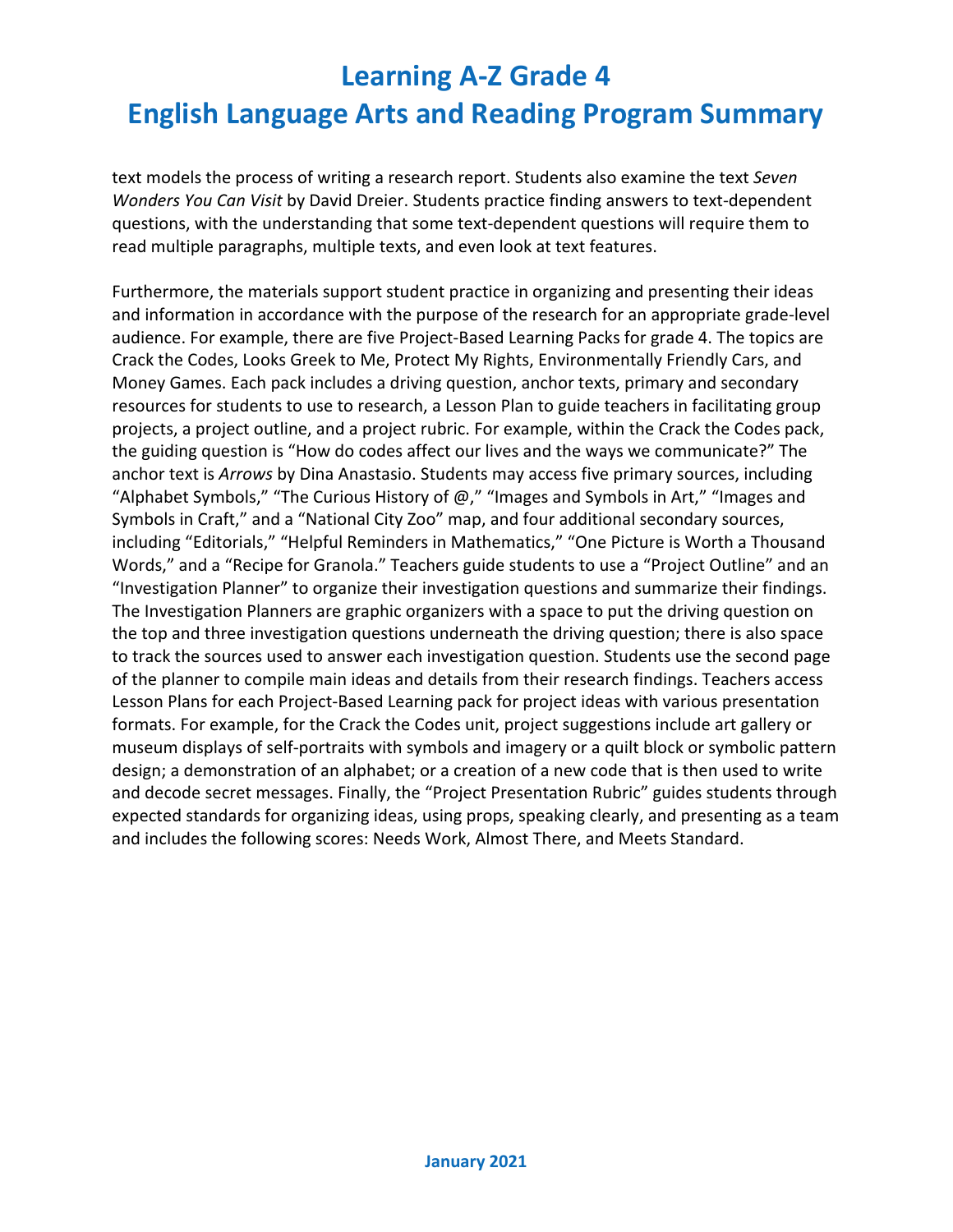## **English Language Arts and Reading Program Summary**

### **Indicator 3.E.1**

Materials contain interconnected tasks that build student knowledge and provide opportunities for increased independence.

- Questions and tasks are designed to help students build and apply knowledge and skills in reading, writing, speaking, listening, thinking, and language.
- Materials contain a coherently sequenced set of high-quality, text-dependent questions and tasks that require students to analyze the integration of knowledge and ideas within individual texts as well as across multiple texts.
- Tasks integrate reading, writing, speaking, listening, and thinking; include components of vocabulary, syntax, and fluency, as needed; and provide opportunities for increased independence.

#### **Meets 4/4**

The materials provide coherently sequenced text-dependent questions and tasks that require students to build and apply interconnected knowledge and skills in reading, writing, speaking, listening, thinking, and language within individual texts as well as across multiple texts. Lessons involving literacy skills repeat as the text level increases, and there are varied genres throughout the school year. This provides students opportunities to apply their skill acquisition, thus fostering independence.

Evidence includes but is not limited to:

The material's Scope and Sequence provides a detailed account of the content taught within the eight units. Text-dependent questions are included in each unit each week. Additionally, each lesson contains questions and tasks for students to incorporate reading, writing, speaking, listening, thinking, and language in accordance with the TEKS. Furthermore, literacy stations integrate reading, writing, thinking, listening, and speaking. Students have the opportunity to practice, apply, and review vocabulary, syntax, and fluency skills they learn throughout the literacy block.

The materials provide teachers guidance in implementing "Literature Circles" that foster deep discussion of texts as students analyze the integration of knowledge and ideas within individual texts and across multiple texts. Teachers divide students into groups to read a chosen book independently and then meet together for discussion. Students use bookmarks to jot notes as they read, and then they apply their thinking in writing using the "Journal Pages." Journal Pages become their reference tools for when students participate in their group's discussion.

Additionally, the materials contain close reads. Close reading requires students to analyze, evaluate, and think critically about a given text. Close Read Passages help students practice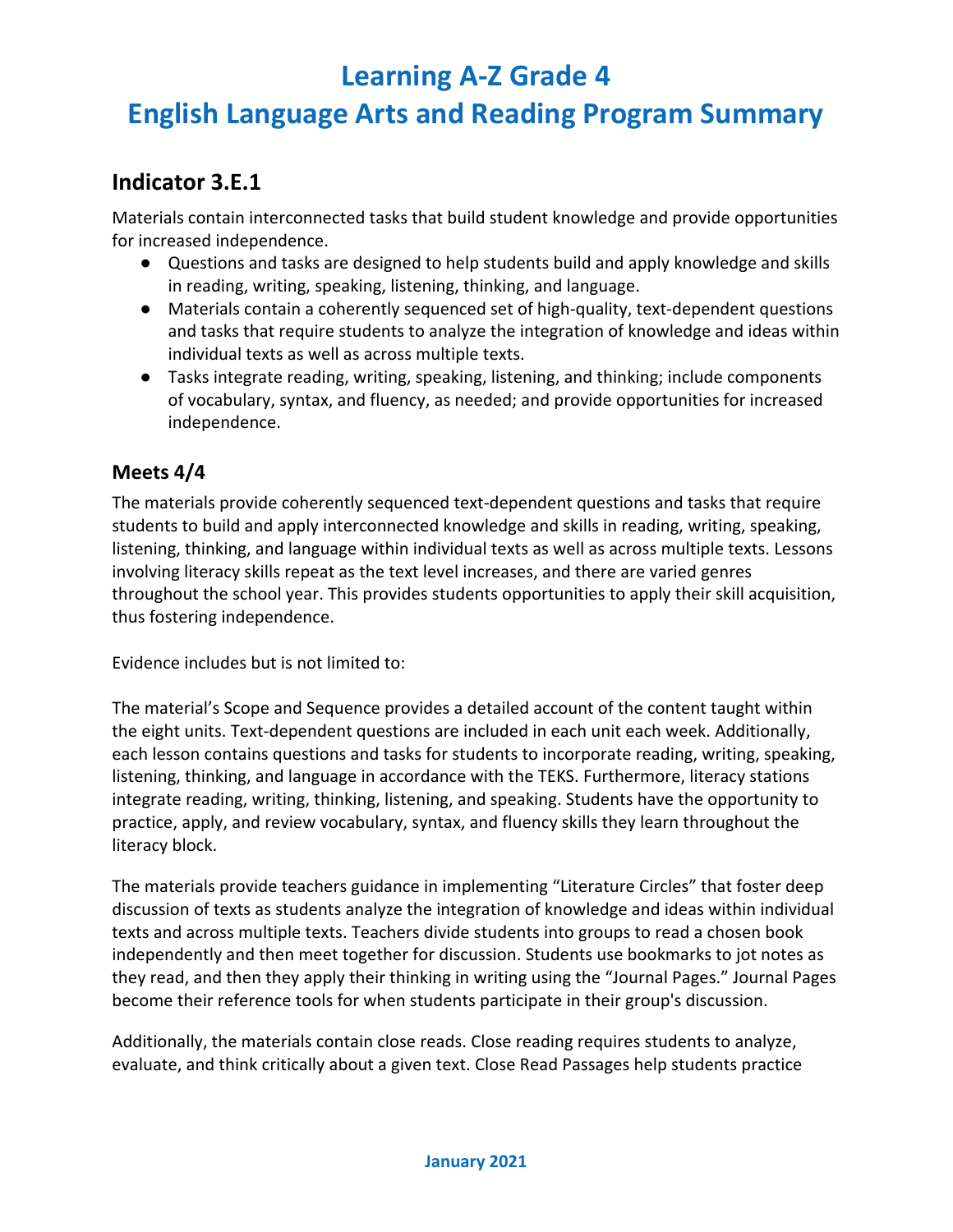close reading skills through multiple readings of the text. Some passages are also connected to Leveled Books at a similar reading level, enabling students to create cross-textual connections.

Furthermore, the materials provide tasks that integrate reading, writing, speaking, listening, and thinking, including components of vocabulary, syntax, and fluency that foster increased independence. For example, teachers may access "Project-Based Learning Packs" that task students to investigate a high-interest topic and answer a driving question. Students collaborate and develop creativity, critical thinking, problem solving, and communication skills through guided inquiry and the use of planning or organizing tools. They apply and gain independence in reading, writing, speaking, listening, and thinking and study components of vocabulary, syntax, and fluency. For example, a grade 4 topic, "Crack the Codes," allows students to work collaboratively to develop a project while investigating various texts and literature pieces (books, symbols, maps, editorials, charts, abbreviations). Students study the vocabulary, read the anchor text in pairs or varied groupings, record information onto their graphic organizers, investigate and plan, find and evaluate resources and then present a culminating project type to represent their learning.

Furthermore, the materials contain integrated high-quality, text-dependent questions and tasks that require students to analyze the integration of knowledge, ideas, themes, and connections within individual texts as well as across multiple texts, building conceptual knowledge and targeting complex elements. For example, in Unit 3, students focus on the question, "Why is it important to have alternate forms of energy?" Teachers use *The Sun* by Ned Jensen in shared reading, *Energy Sources: The Pros and Cons* by David L. Dreier in read-aloud, and one of three different selections about energy in small groups. Additionally, students practice content and academic vocabulary during their vocabulary station time and respond to the weekly question during writing station time. In Unit 4, students develop a research piece after examining several texts, such as *Click: A Book About Cameras and Taking Pictures* by Gail Gibbons, *I Face the Wind*  by Vicki Cobb, and *Lightning* by Seymour Simon. Students research a topic of interest and write factual/textual evidence onto a graphic organizer before creating a draft. Then, they use the "Informational Report Revision Checklist" to verify textual evidence listed, making sure facts and details support each main idea within their draft.

In Unit 6, the focus question is "What are the common characteristics of groups of plants and animals living in the same environment?" Teachers use *The Grasslands* by Kira Freed in shared reading, *Taiga* by Kira Freed in read-aloud, and one of three different leveled texts about various animal and plant habitats during small group instruction. Students practice with content and academic vocabulary during vocabulary station time and respond to the weekly question during the writing station time. After reading *The Grasslands*, teachers introduce the "Informational Reading Text Pack" that relates to the question "How do plants support life?" The text pack includes five articles for student groups in the class. Students highlight words or phrases and take notes in the margins to help them answer the question. Team members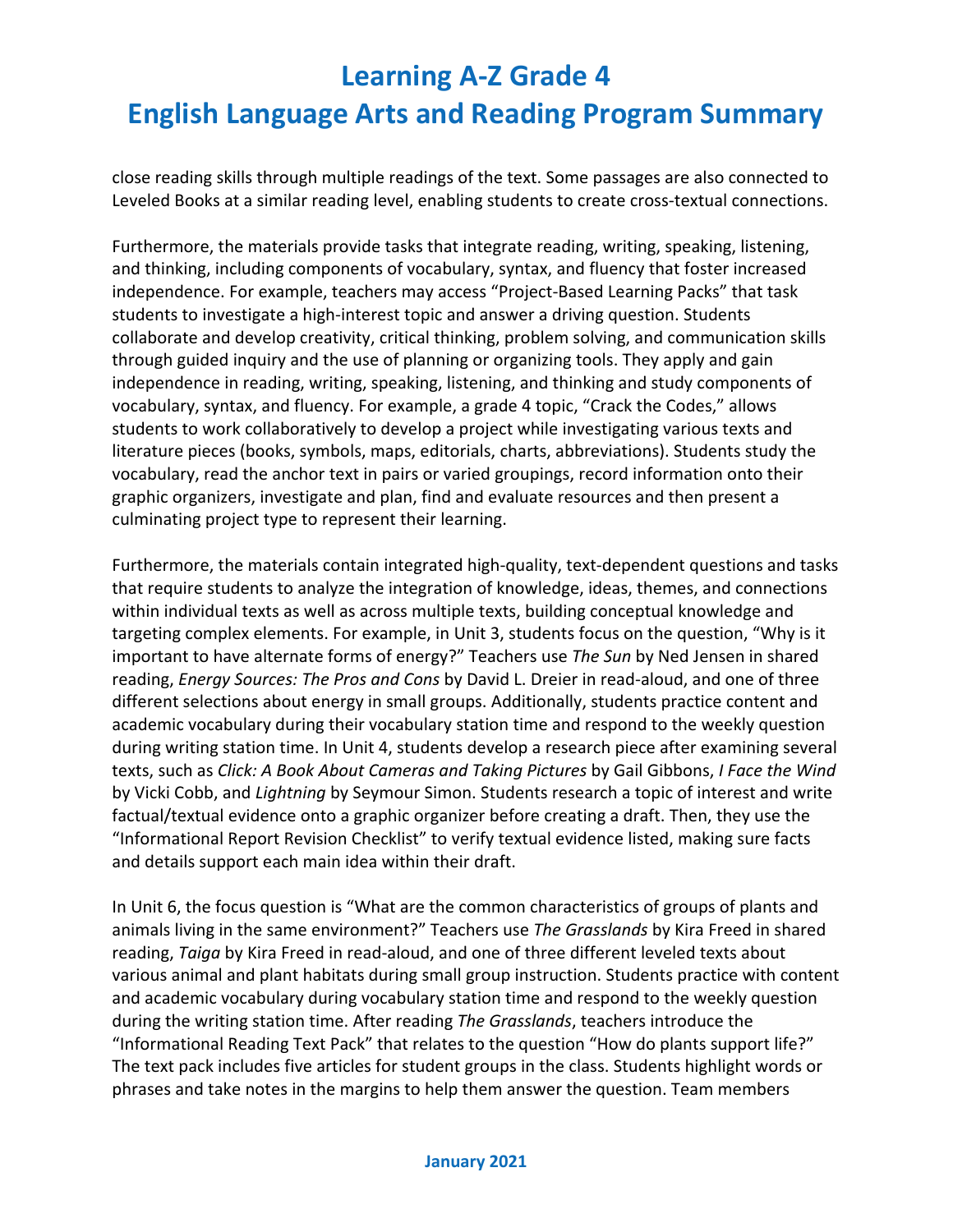discuss their notes from each text to generate a team answer to the question. They collaboratively or individually write an answer that includes text evidence.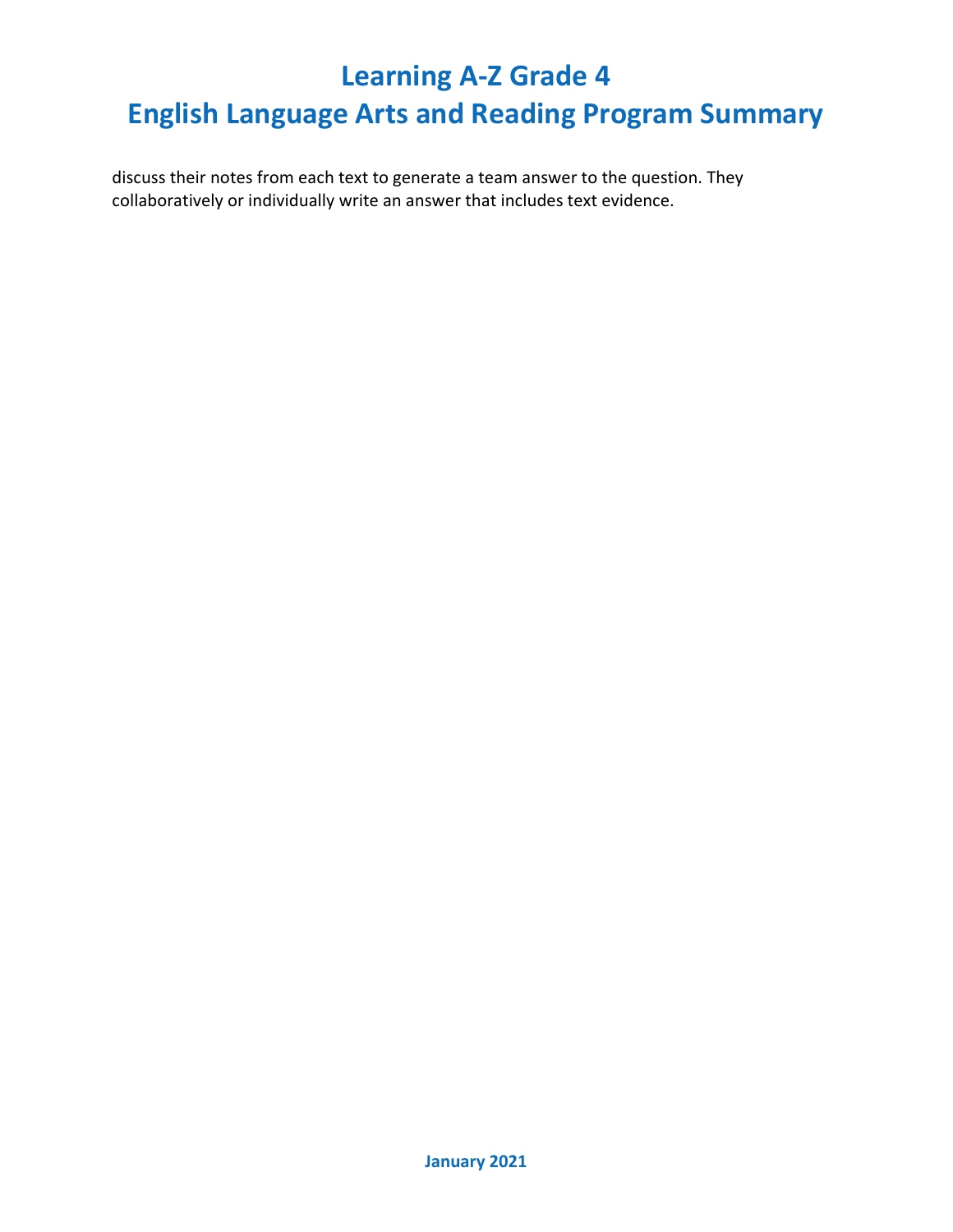## **English Language Arts and Reading Program Summary**

### **Indicator 3.E.2**

Materials provide spiraling and scaffolded practice.

- Materials support distributed practice over the course of the year.
- Design includes scaffolds for students to demonstrate integration of literacy skills that spiral over the school year.

#### **Meets 4/4**

The materials provide distributed practice throughout all units. The lesson design includes scaffolds for students to demonstrate the integration of literacy skills that spiral the entire school year.

Evidence includes but is not limited to:

The materials support distributed practice over the course of the year with opportunities for students to demonstrate and apply knowledge, skills, and concepts. Lessons repeat throughout the units with common objectives, purpose, discussion questions, and implementation procedures. Due to the same discussion questions routinely reinforcing the ELAR TEKS, students incorporate previous learning into the current lesson of study. The weekly lessons are in the same format with Shared Reading, Read Aloud, Grammar and Word Work, Writing, Small Group Instruction, and Stations. For example, in Unit 1, Week 2, students summarize key details to show understanding of a text, realizing that the summary will sometimes answer the questions who, what, when, where, and why about a topic. Specifically, teachers encourage students to stop and turn to a partner at routine intervals throughout the text and summarize what they have read so far, including the main idea and a few details. The culminating activity consists of students developing written and oral summaries of the texts they have read. This same lesson is also in Unit 4, Week 1; Unit 5, Weeks 1 and 4; and Unit 7, Week 1. The Scope and Sequence provides teachers a reference point regarding how the lessons spiral throughout the school year. While the basic lesson format remains consistent, the book level (and therefore the rigor) increases as the units progress. Additionally, the genres and text types vary so that students have opportunities to apply the skill and concept knowledge at an increased rigor across varied types of texts.

The lessons provide numerous opportunities to interact with resources such as rubrics and graphic organizers throughout the year, fostering independence and deepening understanding of the grade-level TEKS. Teachers access rubrics as part of each type of writing process lesson as students complete writing assignments across the year.

There is a series of rich, high-quality printable and projectable electronic books at 29 levels of text complexity that progressively increase in difficulty to help students improve comprehension and fluency. Students read texts at their level and in their areas of interest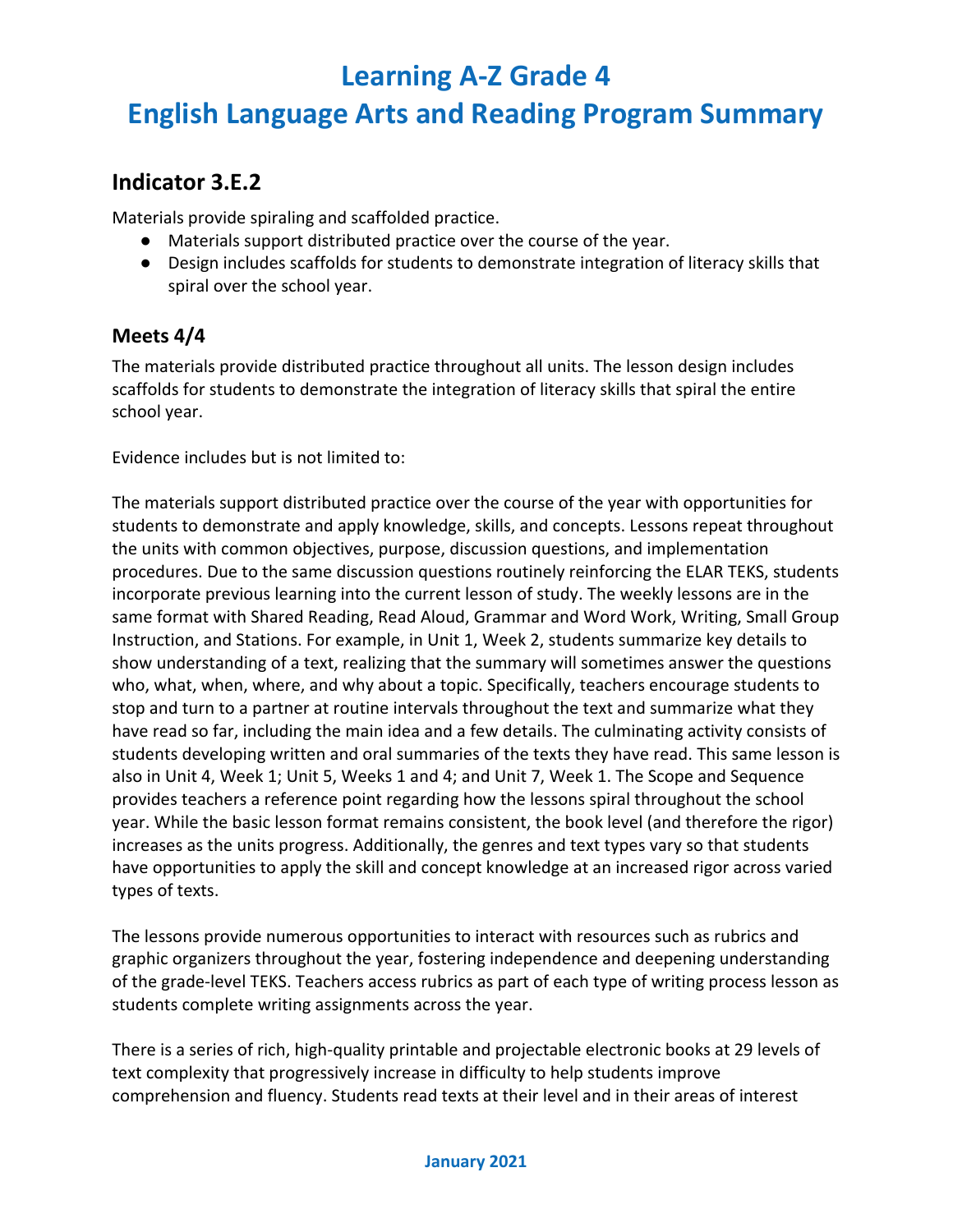anytime with web access to get the practice they need to become better, more confident readers.

The materials also include scaffolds for students to demonstrate the integration of literacy skills that spiral over the school year. The grade 4 "Implementation Guide" states that scaffolding happens through the integration of the "Grammar & Word Work Skills," which are introduced every week and can be used for spiraling to gauge prior knowledge and explicitly teach the skills. Furthermore, the guide provides teachers the recommendation of setting Weekly Goals to gauge evidence of progress in literacy skills over the school year. The materials also provide teachers many resources, including a variety of graphic organizers and rubrics to reinforce developmental levels while providing an accountability piece for the lesson.

The materials contain close reads that require students to analyze, evaluate, and think critically about a given text through multiple readings of the text. The close reads allow students to work collaboratively with intentional student pairings and groupings to foster scaffolded learning and language supports. Students engage in scaffolded questions during each reading of the text. For example, the grade 4 Close Read fiction passage titled "Annie Christmas" (no author listed) contains scaffolded questions for students to discuss and answer after each reading. Students engage with main idea and details questions following the first read and then reread the passage and address inference and author's message/word choice questions. Students examine the meaning and value of the text, the point of view, meaning, draw conclusions, and make connections after the third read.

Furthermore, nonfiction close reads are labeled with a text structure of either compare and contrast, problem and solution, cause and effect, sequence, or descriptive. Therefore, teachers select texts based upon the needed spiraling of text structure.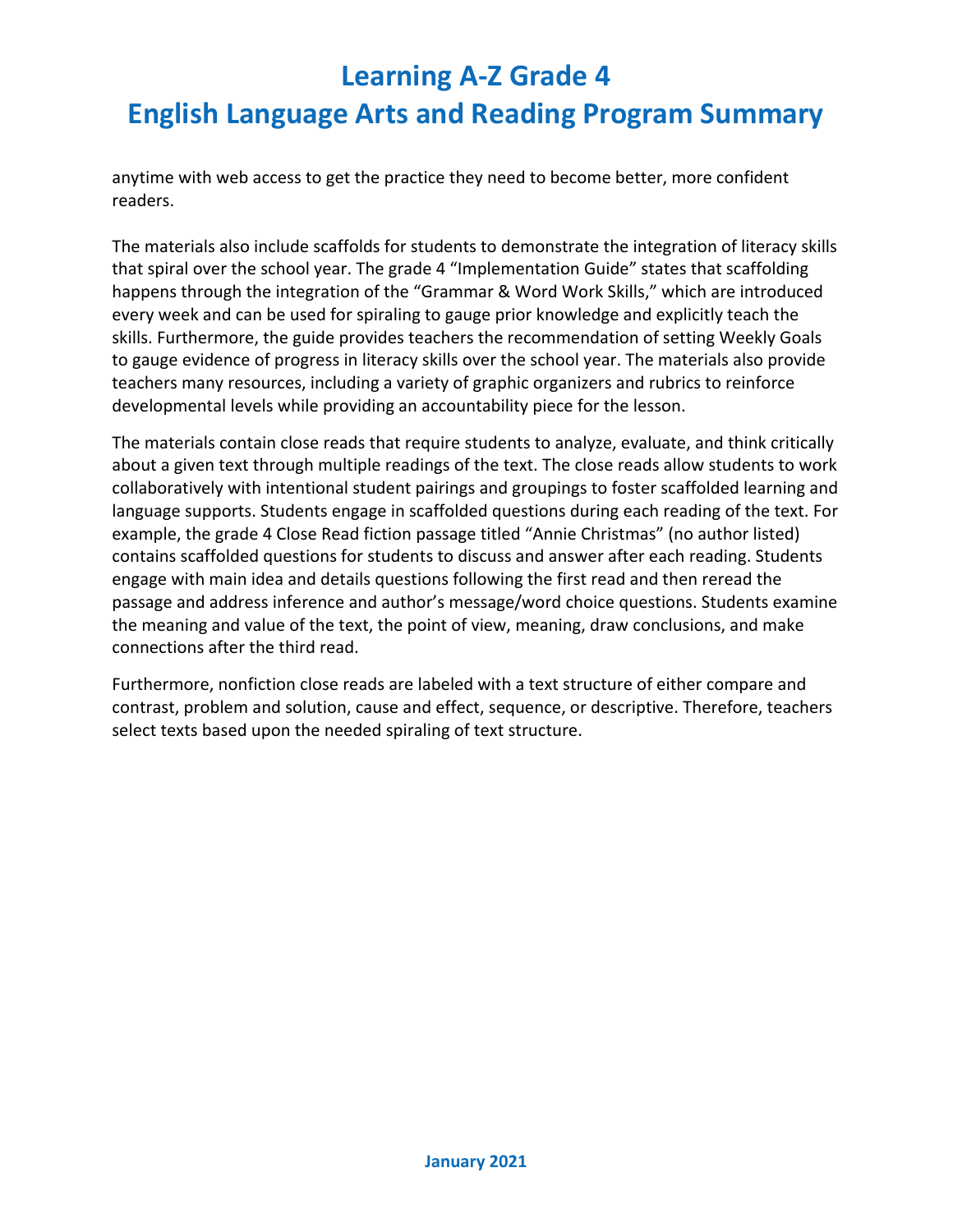## **English Language Arts and Reading Program Summary**

### **Indicator 4.1**

Materials provide systematic instruction and practice of foundational skills, including opportunities for phonics and word analysis skills (e.g., examination of grade-level prefixes and suffixes, decoding of multisyllabic words by using syllabication, and automaticity with gradelevel regular and irregular spelling patterns).

- Materials include a research-based sequence of grade-level foundational skills instruction and opportunities for sufficient student practice to achieve grade-level mastery.
- Materials systematically develop knowledge of grade-level phonics patterns and word analysis skills as delineated in the TEKS for grades 3-5.
- Materials provide opportunities for students to practice grade-level word recognition skills to promote automaticity.
- Materials provide opportunities for students to practice and apply word analysis skills both in and out of context.
- Materials include building spelling knowledge as identified in the TEKS.
- Materials specifically attend to supporting students in need of effective remediation.

#### **Meets 4/4**

The materials provide students the opportunity to sequentially and systematically develop knowledge of grade-level phonics patterns and spelling knowledge, as well as word recognition and word analysis skills both in and out of context as delineated and sequenced in the TEKS for grade 4. Additionally, the materials provide support for students in need of remediation to achieve mastery.

Evidence includes but is not limited to:

Teachers access both "Decodable Books" and "Phonics Passages" to provide systematic, sequenced phonics instruction and word analysis skills practice within the leveled readers. Additionally, the "Supplementary Lesson Ideas" provide teachers with ideas for engaging students in the study of phonics using visual, auditory, kinesthetic, and tactile senses. The materials encourage teachers to use cueing systems, including semantics (what makes sense), syntax (what "sounds right" grammatically), and graphophonemic knowledge (the way a word looks and sounds), which is not aligned to the science of teaching reading.

Furthermore, teachers access "High-Frequency Word Book Sets" to provide students with an introduction to the most common and essential words in the early sets and reinforce those words in subsequent sets. The materials also provide lists of words for each set and the order in which they are introduced and reviewed.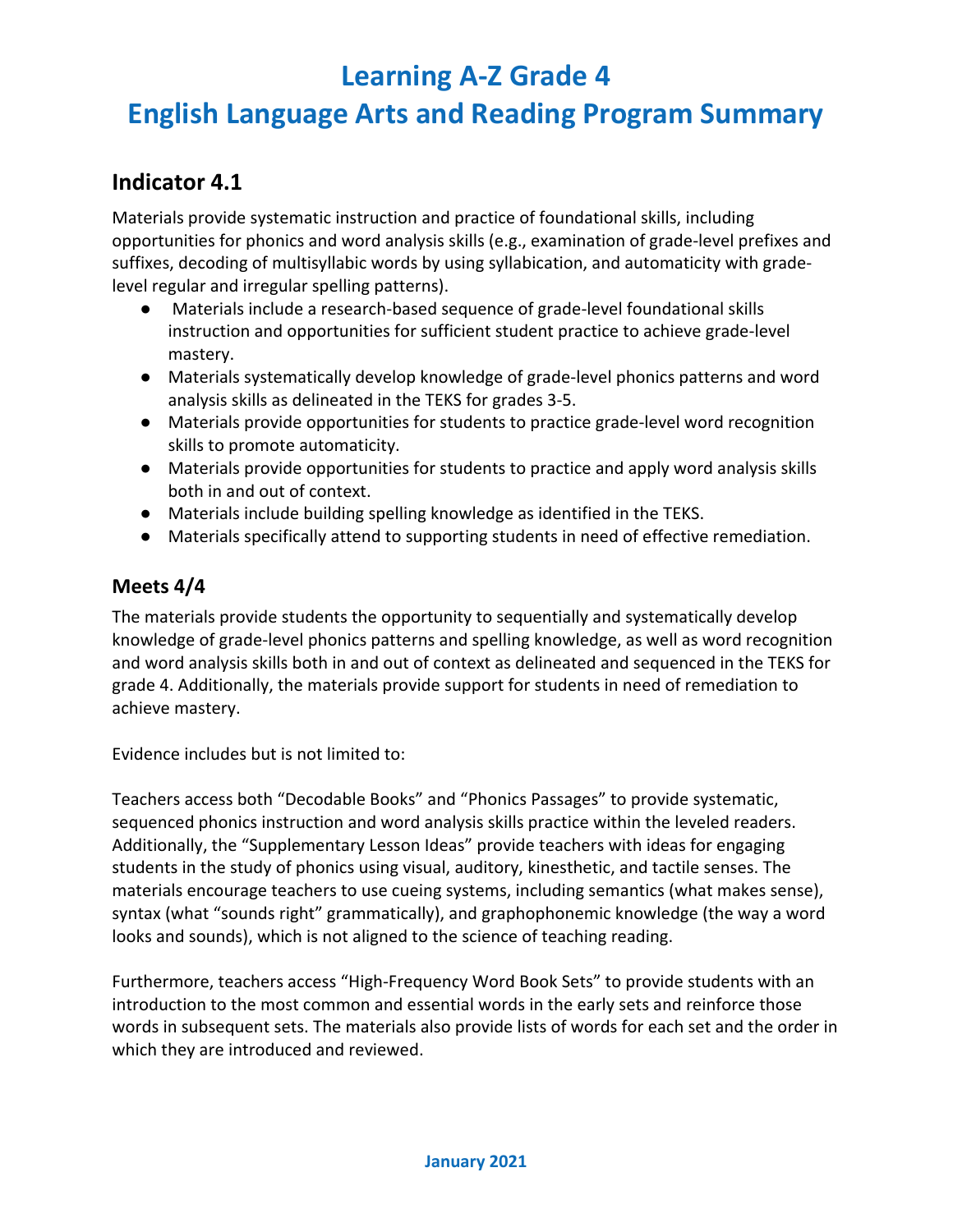The materials also guide teachers to provide instruction based on student needs. Teachers use the informal assessments within the materials to assess students weekly to determine skill gaps and the instructional focus for remediation. Each "Grammar and Word Work" lesson component contains "Differentiation Resources" to support students needing remediation. These resources include but are not limited to worksheets, graphic organizers, center activities, and word sorts. Students work within the current skill of study, but these differentiated resources provide the added support and scaffolding needed to build skill mastery. Teachers may also access the "Grade 4 Pause Point Phonics Lessons," which provide instruction on the foundational literacy skills for either whole class or small group instruction based on student need. Each lesson provides guidance regarding Instructional Support and Support for English Language Learners.

The materials also contain "Word Work Centers" that provide students opportunities to work with words. The Word Work Learning Centers focus on spelling patterns, affixes, high-frequency words, and relationships between words. These center activities are primarily geared for lower elementary, but this resource is available for students needing additional remediation.

Additionally, the materials contain a "Focused Instruction" component, which includes High/Low Text Sets. The text sets have a lesson plan, a vocabulary focus, and graphic organizers to help teachers scaffold learning for students.

The "Tutoring and Mentoring Pack" provides teachers further options for remediation through an extensive collection of printable, research-based materials in six instructional categories: alphabet, phonological awareness, phonics, high-frequency words, fluency, and comprehension. Teachers may access the K-2 Foundational Skills Curriculum and locate needed lessons within the scope and sequence in order to meet the remediation needs of lower-level students.

The materials develop knowledge of grade-level phonics patterns, spelling proficiency, and word analysis skills as delineated in the TEKS for grade 4 through the Grammar and Word Work component. For example, in Unit 2, Week 2, students practice spelling words using knowledge of suffixes, including how they can change base words, such as dropping *e*, changing *y* to *i*, and doubling final consonants. In Unit 2, Week 4, students practice decoding multisyllabic words with closed syllables; open syllables; VCe syllables; vowel teams, including digraphs and diphthongs; r-controlled syllables; and final stable syllables and decoding words using advanced knowledge of syllable division patterns such as VV. In Unit 4, Week 1, students practice decoding words using knowledge of prefixes. In Unit 5, Week 1, students practice spelling words using knowledge of prefixes. In Unit 7, Week 4, students practice spelling homophones and spelling multisyllabic words with multiple sound-spelling patterns. In Unit 8, Week 3, students practice decoding words using knowledge of suffixes, including how they can change base words such as dropping *e*, changing *y* to *i,* and doubling final consonants.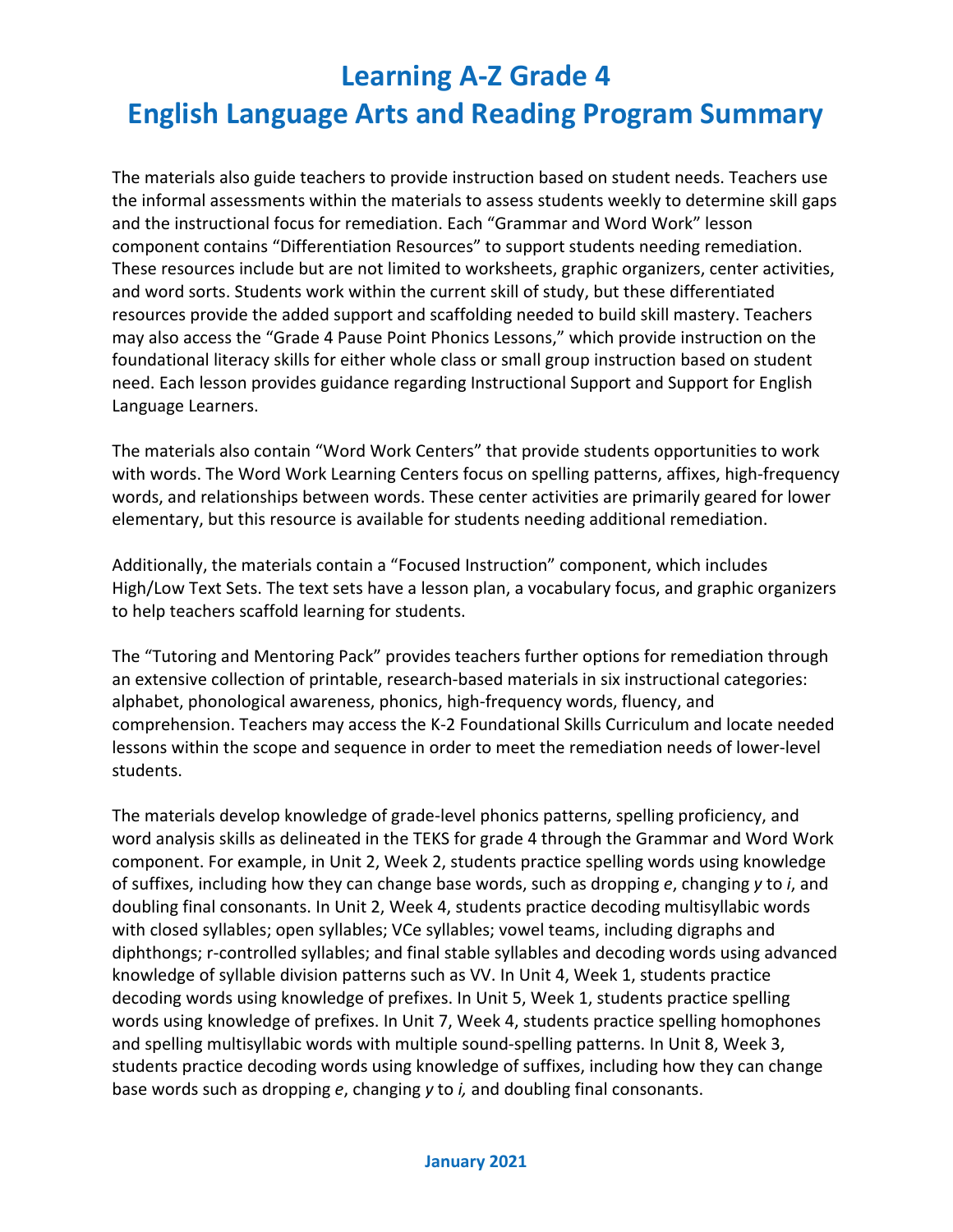Also, teachers may access more than 60 Word Sorts that cover letters, sounds, content-area topics, and open sorts and help fine-tune higher-level thinking skills by allowing students to categorize information.

The grade 4 phonics lessons contain five days of instruction and include a "Daily Language Practice" (DLP) that provides 32 weeks of standards-based grammar and word work instruction, practice, and application that targets key skills. There are new skills introduced each week and then practiced daily, along with skills reviewed from previous instruction. The spiraling of the skills reinforces complexity both horizontally and vertically. Teachers may use the Daily Language Practice as a stand-alone resource or as fully integrated with the [Literacy Curriculum](https://www.raz-plus.com/literacy-curriculum-map/)  [Map,](https://www.raz-plus.com/literacy-curriculum-map/) aligning with the current topic of study. For example, Week 8 of the Daily Language activities focuses on syllable patterns VCCV, CVVC, and VCV. This coincides with the lesson in Unit 2, Week 4, which has the objective of reading and spelling multisyllabic words correctly using advanced knowledge of syllable patterns. Week 15 of the Daily Language activities focuses on the suffixes ‑*ness,* ‑*ment,* ‑*ish,* which coincide with the lesson in Unit 4, Week 3. This lesson entails decoding words using knowledge of suffixes, including how they can change base words such as dropping *e*, changing *y* to *i*, and doubling final consonants. It also encompasses spelling words using knowledge of suffixes and identifying the meaning and use of words with affixes. Week 32 of the Daily Language activities focuses on multisyllabic words, specifically vowel phonograms, which coincides with a lesson in Unit 8, Week 4, on spelling and decoding multisyllabic words using advanced knowledge of consonant changes, vowel teams, digraphs and diphthongs, syllable patterns, and multiple sound-spelling patterns. Examples in the Learning Guide include closed syllable words such as *fan/tas/tic*, open syllable words such as *mu/sic,* r-controlled words such as *car/pen/ter,* and words with vowel teams such as *cheer/lead.*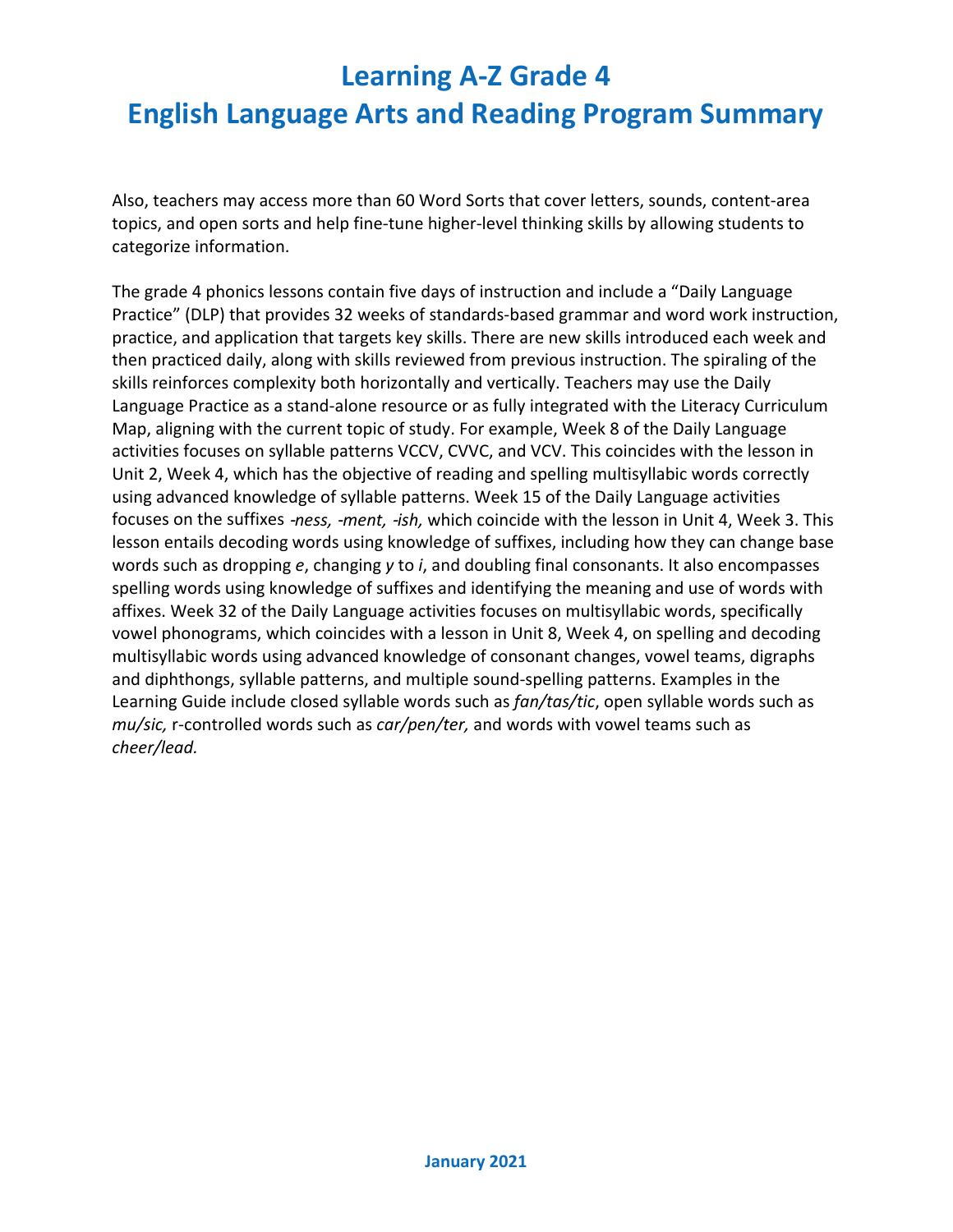## **English Language Arts and Reading Program Summary**

### **Indicator 4.2**

Materials include diagnostic tools and provide opportunities to assess student mastery, in and out of context, at regular intervals for teachers to make instructional adjustments.

- Materials include tools to support and direct teachers to assess students' growth in, and mastery of, foundational skills (e.g., skill gaps in phonics and decoding) both in and out of context.
- Materials support teachers with guidance and direction to respond to individual students' literacy needs, based on tools and assessments appropriate to the grade level.
- Materials support the teacher in working with students to self-monitor, use context to confirm or self-correct understanding, and employ rereading when appropriate.

#### **Meets 4/4**

The materials include diagnostic tools and provide opportunities to assess student mastery, in and out of context, at regular intervals for teachers to make instructional adjustments. The assessment schedule and implementation protocols for each assessment provide consistency in accurately determining student progress in foundational literacy skills, allowing for implementation of instructional support as needed.

Evidence includes but is not limited to:

The materials include tools to support and direct teachers to assess students' growth in, and mastery of, foundational skills both in and out of context. The "Foundational Literacy" component contains a variety of skills needed for readers to practice and acquire in order to accurately decode and comprehend. Teachers have access to a multitude of assessments to help determine student strengths and needs. Students have the opportunity to be assessed at routine intervals on Benchmark Books, Benchmark Passages, Retelling Rubrics, Alphabet Letter Naming, Phonological Awareness, Phonics, High-Frequency Words, and Fluency Timed Readings.

Although phonological awareness is primarily for early learners, teachers in grades 3–5 have access to "Phonological Awareness Assessments" as guides to inform instruction on listening, identifying, discriminating, and producing sounds. The materials provide single-skill assessments that give teachers targeted information about a specific skill and multi-skill assessments that evaluate multiple skills. Both are aligned with Phonological Awareness Lessons grades K-1.

Additionally, the materials provide phonics assessments, including sound/symbol relationship assessments and numbered Phonics Assessments (1-23) to determine student skills to decode words. All phonics multi-skill assessments include administration notes to ensure the validity of results. Furthermore, there are aligned assessments with skills presented in phonics lessons for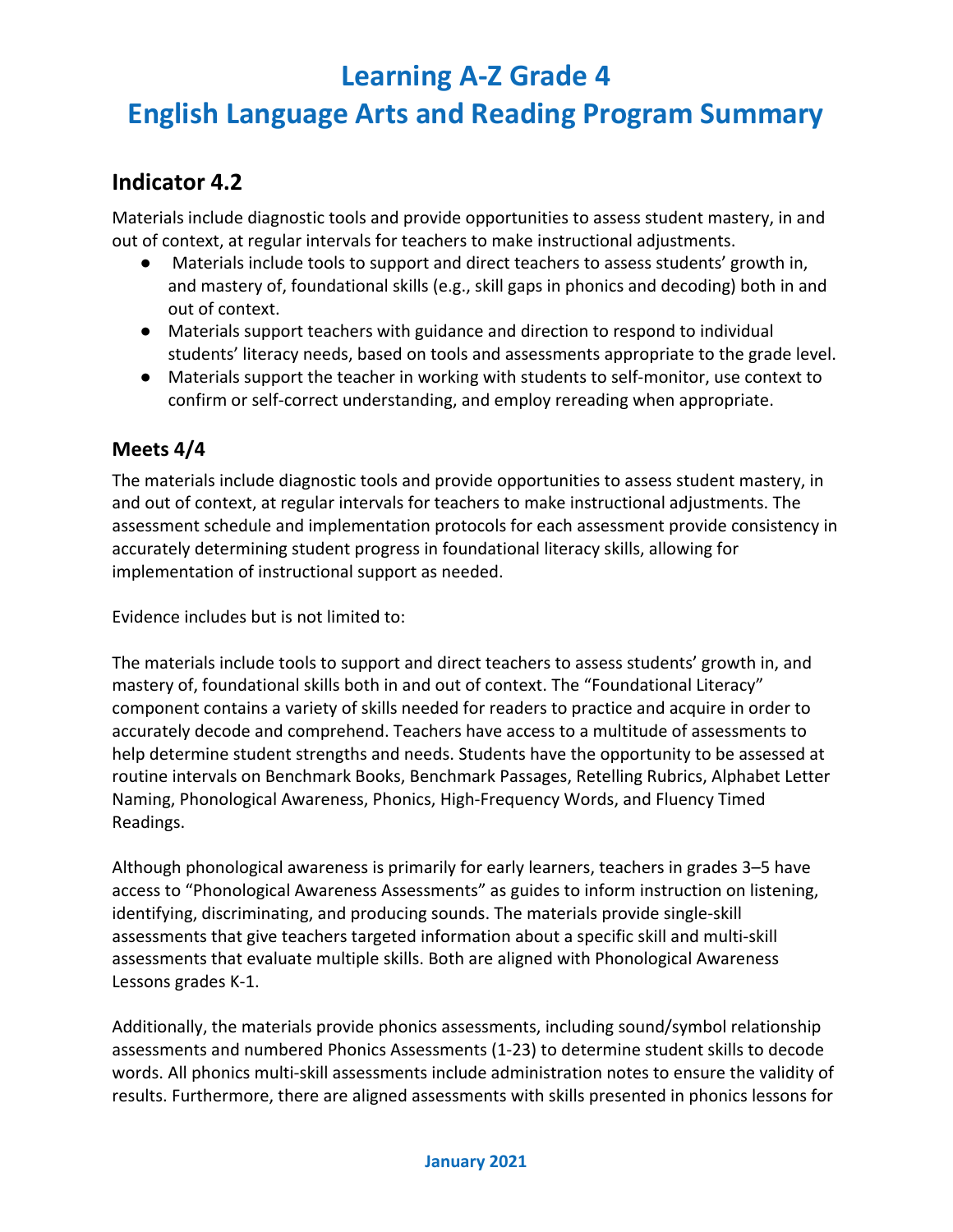grades K-2.

Teachers match lessons with students' skills based upon their performance on the Phonics Assessments. Teachers access 16 scripted phonics lessons for grade 3. For example, Phonics Lesson 2 focuses on r-controlled and consonant-le syllable types. Students practice syllabication to decode words before blending and creating new words with these components. Students use the R-Controlled and C-le Syllable Cards and texts as resources.

The "Tutoring and Mentoring Packs" provide teachers guidance and direction regarding developmentally appropriate resources that address a student's specific learning needs. The tools are convenient, well-organized, and educationally sound packs that supply teachers, parents, tutors, and tutor coordinators with effective reading strategies and an extensive collection of printable, research-based materials in six instructional categories: alphabet, phonological awareness, phonics, high-frequency words, fluency, and comprehension. A teacher can download, print, and assemble the resources to create ready-to-use tutor packs.

The materials provide routine self-correction lessons throughout the units with the objective of student self-correcting word recognition and understanding by using context. The purpose of these lessons is to teach self-monitoring and self-correction strategies in improving student comprehension. "Kids A-Z" materials encourage students to self-monitor and reread by rewarding them with robust incentives as they successfully complete assessments, books, and quizzes. Students may spend their earnings to personalize their robot in the *Robot Builder* or their *Raz Rocket*. Teachers may also award bonus stars after scoring assessments.

The materials also provide "Running Records" that accompany the Benchmark Passages and Benchmark Books to accurately assess students' reading behavior fluency and comprehension. After administering the Running Record, teachers access the Assessment Report to measure students' progress and to access a chart that provides guidelines for student placement within the materials. However, the reviewer was not able to view the online lessons for the designated areas, seemingly due to access limitations.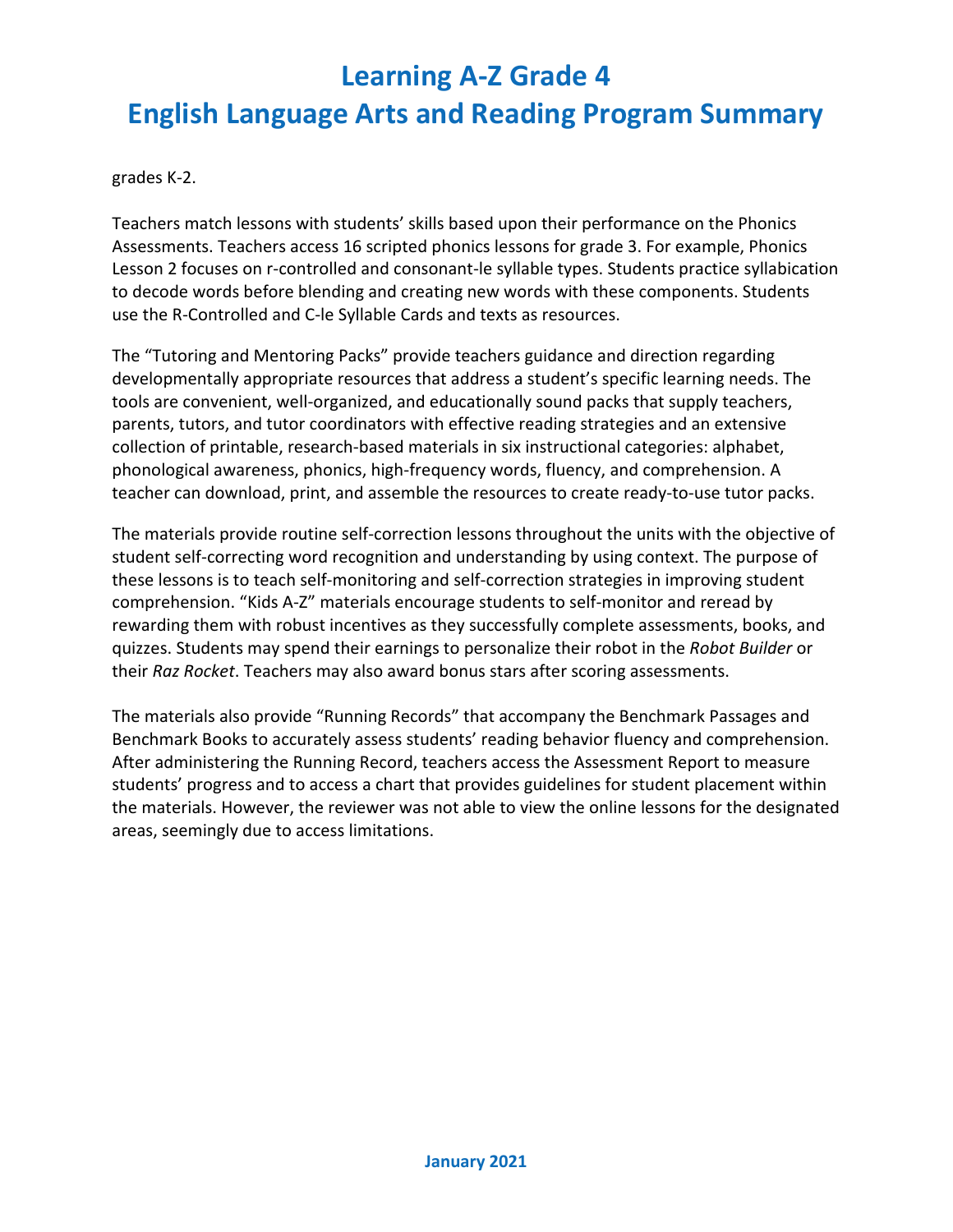## **English Language Arts and Reading Program Summary**

### **Indicator 4.3**

Materials provide frequent opportunities for students to practice and develop oral and silent reading fluency while reading a wide variety of grade-appropriate texts at the appropriate rate with accuracy and expression to support comprehension.

- Materials provide students opportunities to read grade-level texts as they make meaning and build foundational skills.
- Materials include explicit instruction in fluency, including phrasing, intonation, expression, and accuracy.
- Materials provide opportunities and routines for teachers to regularly monitor and provide corrective feedback on phrasing, intonation, expression, and accuracy.

#### **Meets 4/4**

The materials provide opportunities for students to practice and develop oral and silent reading fluency while reading a wide variety of grade-appropriate texts at the appropriate rate with accuracy and expression to support comprehension. While the materials include explicit instruction in fluency, including phrasing, intonation, expression, and accuracy, they lack sufficient opportunities and routines for teachers to regularly monitor and provide corrective feedback on these skills.

Evidence includes but is not limited to:

The materials provide students opportunities to read grade-level texts as they make meaning and build foundational skills. The "Foundational Skills" component contains "Fluency Texts" and "Fluency Passages" complete with "Retelling Rubrics" and "Comprehension Quick Check Quizzes" that provide information about a student's understanding and comprehension. Retellings provide details that identify strengths and weaknesses students have comprehending fiction or nonfiction texts, including analysis of text structures. The rubrics provide specific details expected from every student so that teachers can judge each retelling with the same rigor. Additionally, multiple-choice quizzes provide students with feedback when completed on how well they scored. Students choose books from the Reading Room for independent practice.

The Foundational Skills also contain "Read Aloud Texts" that provide students opportunities to hear texts read fluently for making meaning while building foundational skills. Read Aloud Texts introduce and expose students to the sounds that different letters or combinations of letters make, help teachers provide models of fluent reading, and build oral and listening comprehension skills. Alliteration with consonants or repetition of vowel sounds in each book provides opportunities for students to demonstrate listening for particular units of sound, or phonemes, in the initial, medial, and final positions of words, thus enhancing oral reading fluency. The Read Aloud section has a 5-Day Implementation guide. On Day 1, it instructs teachers to introduce the Fluency Skills by modeling fluency by reading the text or a section of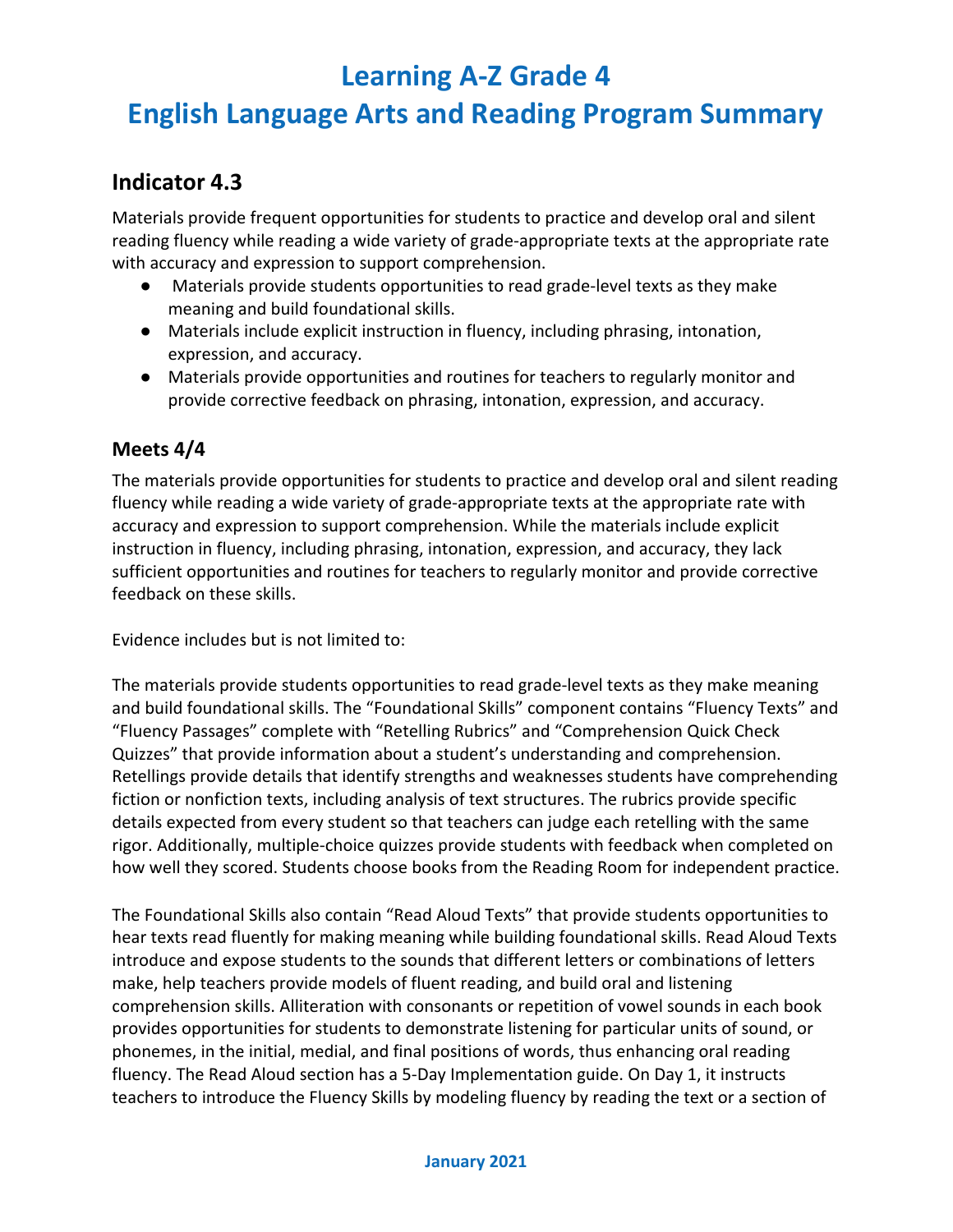the text with appropriate accuracy, rate, expression, and self-correction. On Days 2-4, it instructs teachers to model fluency by reading with appropriate accuracy, rate, expression, and self-correction. This section also provides two lessons to use for fluency that are alternated throughout the materials and can be adapted to any text/materials. For example, in Unit 2, the Accuracy, Rate, and Expression lesson is taught in Weeks 1 and 3. The Self-Correction lesson is taught in Weeks 2 and 4. This pattern is the same throughout the curriculum.

The "Literacy Curriculum Map" under "Shared Reading" resources provides guidance for teachers to have students read the text, emphasizing fluency by reading with appropriate accuracy, rate, and expression while modeling self-correction.

"High-Frequency Word Books" prepare students for reading success with three sets of highfrequency word books, which include the most commonly used sight words in printed text. Each set targets high-frequency words, including sight words of gradually decreasing frequency. Repeated use will lead to greater fluency, reading rate, and reader confidence.

Additionally, teachers access "Reader's Theater" scripts that encourage students to read with expression and practice important fluency attributes, such as pause, inflection, and intonation. The grade 4 materials include various titles, including an "early" fictional script titled *The Big Fiesta*, a "middle" fiction script titled *Rumplestiltskin,* and an "upper" nonfiction, multi-level script, *Albert Einstein*. The lesson plans that accompany each script provide the teacher with tips for instructional support, sentence starters, comprehension strategies such as summarization techniques, and extension activities.

Furthermore, students have opportunities to enhance reading fluency by participating in silent reading during stations and independent text reading. *Raz-Plus* provides printable, projectable, and electronic books at 29 levels of text complexity, which gives students fluency practice with text that progressively increases in difficulty.

Materials provide fluency assessments, which are a one-minute timed reading of a passage to measure the number and accuracy of words read. Text passages are Levels F through Z, and timed readings have a series of sentences with true/false statements that additionally test comprehension. There are three of these assessments, each with more difficult sentences than the preceding one.

Teachers access the "Running Records" tools that accompany the Benchmark Passages and Benchmark Books. A teacher can assign a digital version of a [Benchmark Passage](https://www.raz-plus.com/assessments/benchmark-passages/) or [Benchmark](https://www.raz-plus.com/assessments/benchmark-books/)  [Book](https://www.raz-plus.com/assessments/benchmark-books/) (Levels aa-J) using the Assign button on the book's thumbnail or landing page. Students record themselves reading aloud and send the recording to the "Kids A-Z In Basket," where the teacher reviews it and provides feedback. However, the materials lack guidance for teachers regarding a schedule and routine to follow to measure fluency.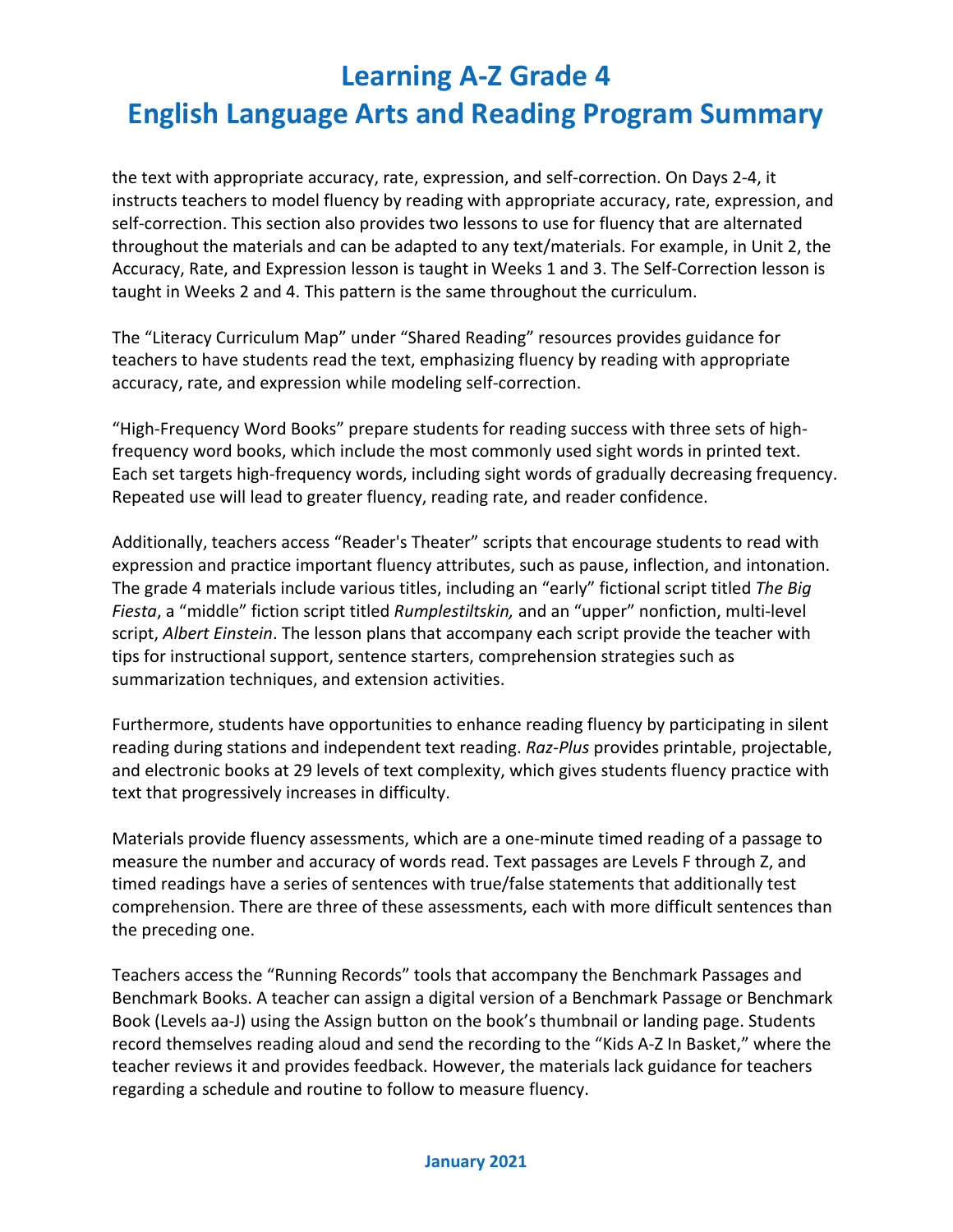## **English Language Arts and Reading Program Summary**

### **Indicator 5.1**

Materials include supports for students who demonstrate proficiency above grade-level.

● Materials provide planning and learning opportunities (including extensions and differentiation) for students who demonstrate literacy skills above that expected at the grade level.

#### **Meets 2/2**

The materials include supports for students who demonstrate proficiency above grade level. Guidance provides planning and learning opportunities, including extensions and differentiation. While most extensions are framed for the general classroom population, extension and differentiation opportunities successfully support students who demonstrate literacy skills above grade level.

Evidence includes but is not limited to:

Throughout the grade 4 units, students who are above grade level have varied opportunities in reading and writing to work above grade level, as teachers have access to lesson plans at the grade 5 level that correlate with the concept or skill of study. The materials contain extension activities that are differentiated for students working above grade level. These activities are located within grade-level lesson plans embedded within each literacy area (Shared Reading, Read Aloud, Grammar and Word Work, Writing, Small Group Instruction, Stations) for each weekly lesson. These activities primarily consist of independent practice or online extensions.

Furthermore, the Grade 4 Implementation Guide explains that "small-group instruction time is built into the literacy block every day to allow for differentiation." The curriculum contains leveled texts that progressively increase in difficulty to help students improve comprehension and fluency. Additionally, the leveled readers have activities that support the current skill or concept of study. For example, a "Small Group Instruction" lesson in Unit 2 has students work with leveled texts in applying the close procedure. This lesson has a fifth-grade leveled text available for readers reading above grade level titled *The Swallow's Song.* The texts include varied genres, fiction, and non-fiction selections to challenge students reading above grade level. Teachers then align books to students based upon readability and interest levels. For example, in Unit 7, Week 4, leveled books integrate the same central question: "How does examining natural and human-made wonders help us learn more about the world?" *Underground Cities* is available in Level U, and *Natural Wonders of the World* is available in Levels V and Y. This is continued throughout all units with leveled books of the same book or related topics of books written at the different levels.

The materials provide opportunities for students to participate in literature circles, utilizing leveled readers on an advanced level throughout the units. A template/recording sheet is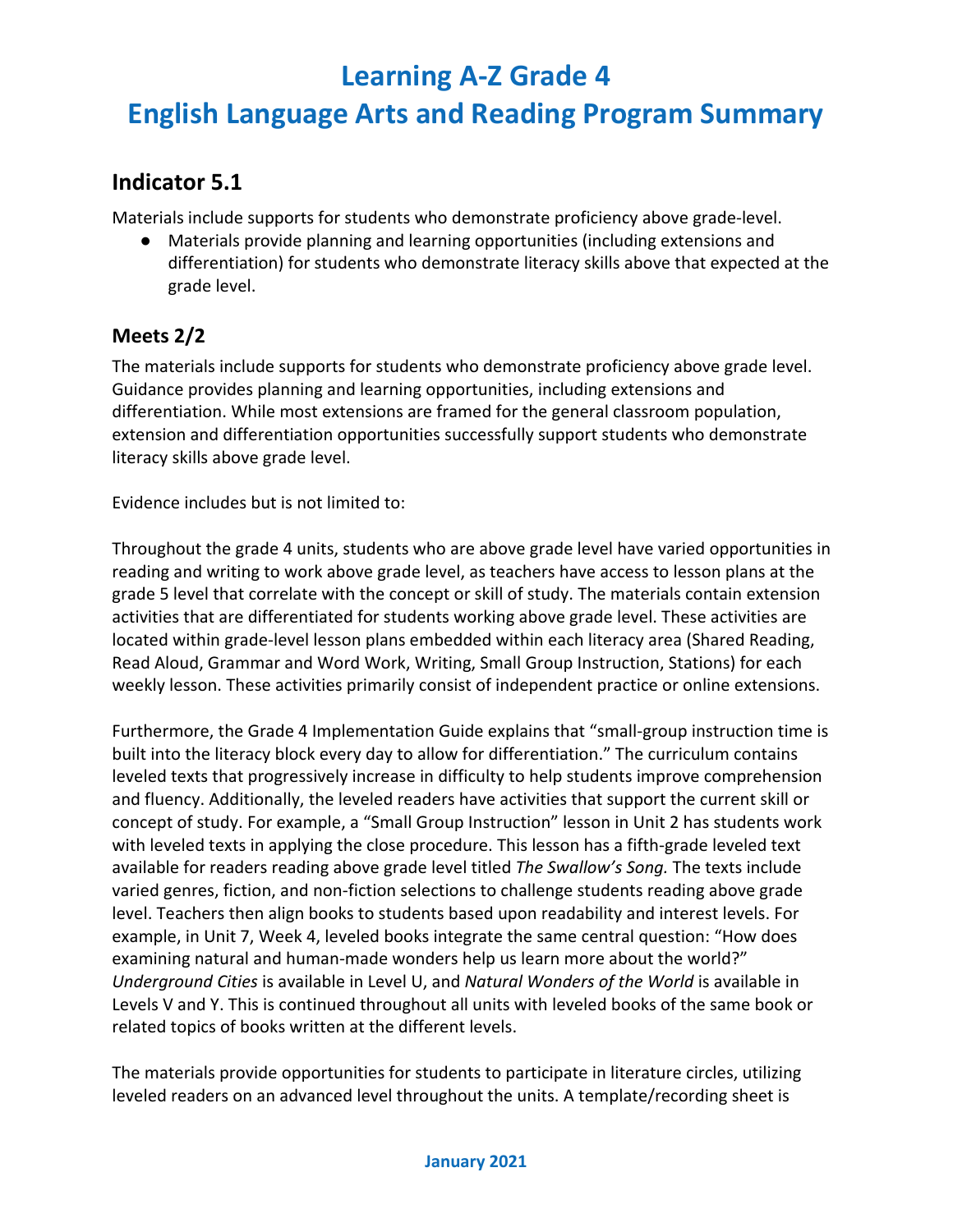available for students to utilize in facilitating reflective discourse among peer groups. For example, a lesson in Unit 2 provides opportunities for students to discuss how characters within a story affect other characters and events within the story. Students reflect upon the process and create journal notes regarding what went well and what should be changed in the story, and any lingering questions for the teacher.

In Unit 5, the teacher guides students who demonstrate above-level literacy skills to independently read a grade 5 level text, *The Bridge,* and highlight the character's thoughts and complete a character chart using clues from the text to discover the character's traits. Additionally, under the "Differentiation Resources" tab, teachers may access a Writing lesson over cinquain poetry. Teachers have two options for an introduction, one for more experienced writers or one for less experienced writers. The writing lesson includes an "Extend the Activity" section. Teachers can extend the activity by encouraging students to write another cinquain poem on a topic that is opposite of the one they have already written.

In Unit 6, Week 2, teachers utilize materials within the writing lesson to plan and implement learning opportunities for four developmental levels marked with one, two, three, and four triangles to designate their developmental level. The teacher selects a resource level on the basis of each student's needs. For example, above-grade-level students will utilize resources with four triangles and are thus instructed to include a heading, salutation, body, closing, and signature. Additionally, the body of their friendly letter should include a clearly developed beginning, middle, and end.

In Unit 8, as part of their project-based learning presentation assignment about the importance of learning about earth and space, above-grade-level students access a rubric that is designed for fourth- and fifth-grade students. This rubric provides students the opportunity to exceed standard; whereas, the grade-level rubric only provides students the opportunity to meet standard. For example, in the "Responds to an Audience" category, students must answer questions to clarify and follow up with supporting facts and details to attain a meets-standard rating, whereas above-grade-level students must answer questions clearly and completely by expanding or elaborating about the topic expressed to exceed standards.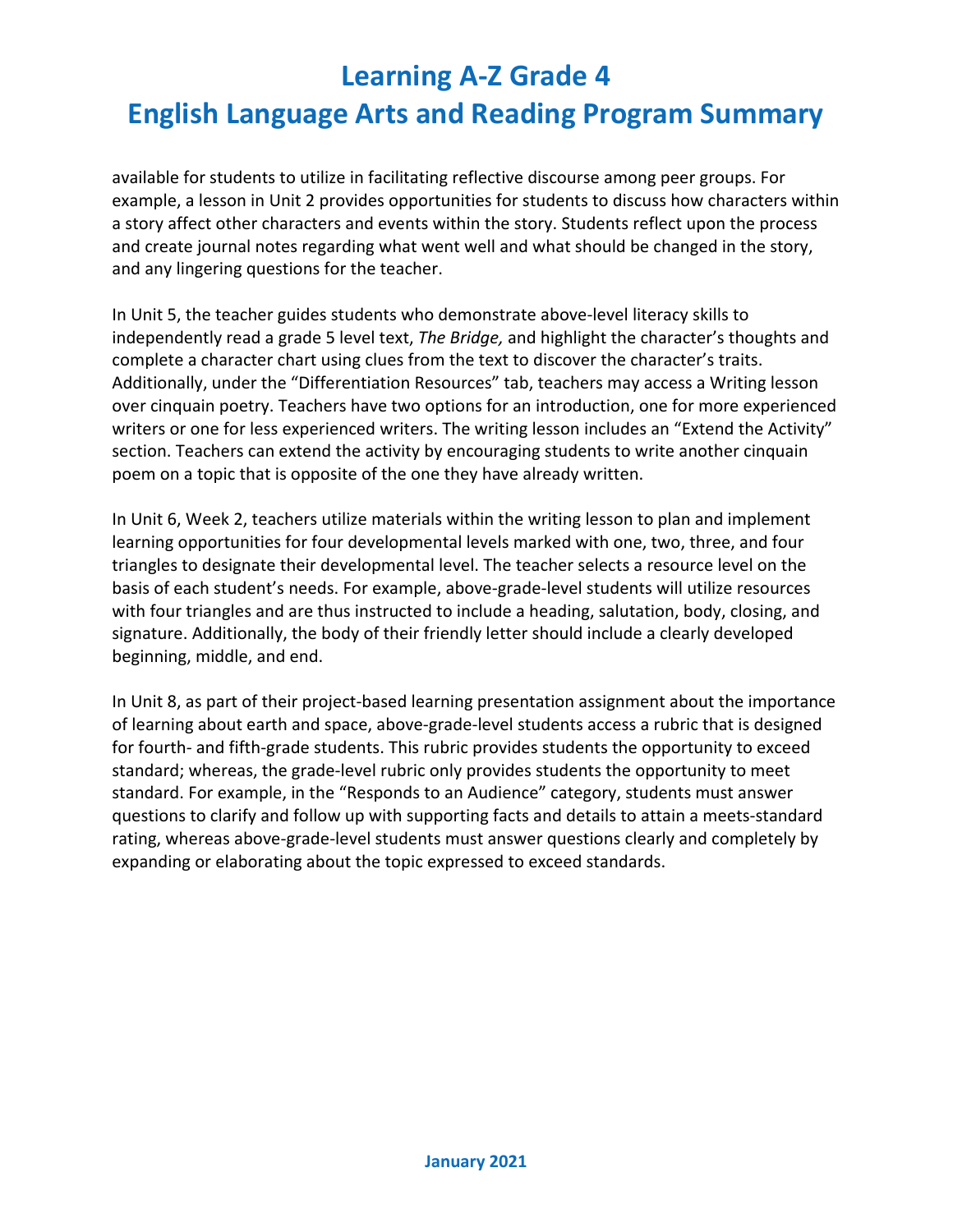## **English Language Arts and Reading Program Summary**

### **Indicator 5.2**

Materials include supports for students who perform below grade-level to ensure they are meeting the grade level literacy standards.

● Materials provide planning and learning opportunities (including extensions and differentiation) for students who demonstrate literacy skills below that expected at the grade level.

#### **Meets 2/2**

The materials provide sufficient planning and learning opportunities that include extensions and differentiation to support students who demonstrate literacy skills below grade-level.

Evidence includes but is not limited to:

The materials provide an "Intervention" tab for teachers to use as supplemental resources to the curriculum. Under the Intervention section, there are links to "Decodable Passage Packs," "Tutoring and Mentoring," "Summer School," "High/Low Text Sets," and "High/Low Graphic Books." The "30 Decodable Passage Packs Program Overview" states that they are based on the Orton-Gillingham method of reading instruction. The High/Low Text Set overview states text sets are designed as a resource organized around a specific topic that is both engaging and standards-aligned. Teachers may access the seven high/low text sets to grow topic and vocabulary knowledge and 50 high/low graphic books to allow struggling students to explore nonfiction topics in a visually appealing format with accessible text. Lesson plans accompany the graphic books and provide tips on how to use the resource to differentiate for below-level students.

In the Grade 4 Implementation Guide, the "Literacy Block Overview" explains that "small-group instruction time is built into the [daily plan]... to allow for differentiation." Then, within the small group instruction section, the materials provide three different leveled books for teachers to use: on-level resource, below-level resource, and above-level resource. Furthermore, the materials contain assessment materials that teachers use to best determine the leveled readers most appropriate for each student in order to match books based upon readability and interest levels. Teachers and students access texts from a variety of genres and types for students reading below the expected level.

Furthermore, throughout the grade 4 units, teachers may access High/Low resources indicated by an Ignite logo and/or lesson plans at the grade 3 level that correlate with the on grade-level concept or skill. For example, within a small group instruction lesson in Unit 2, the teacher guides below-grade-level students to work with a grade 3 text, *Aladdin and the Wonderful Lamp* by Katherine Follett, to apply the concept of characterization. Students make connections between the below-grade-level text they are reading and other texts they have read (text-to-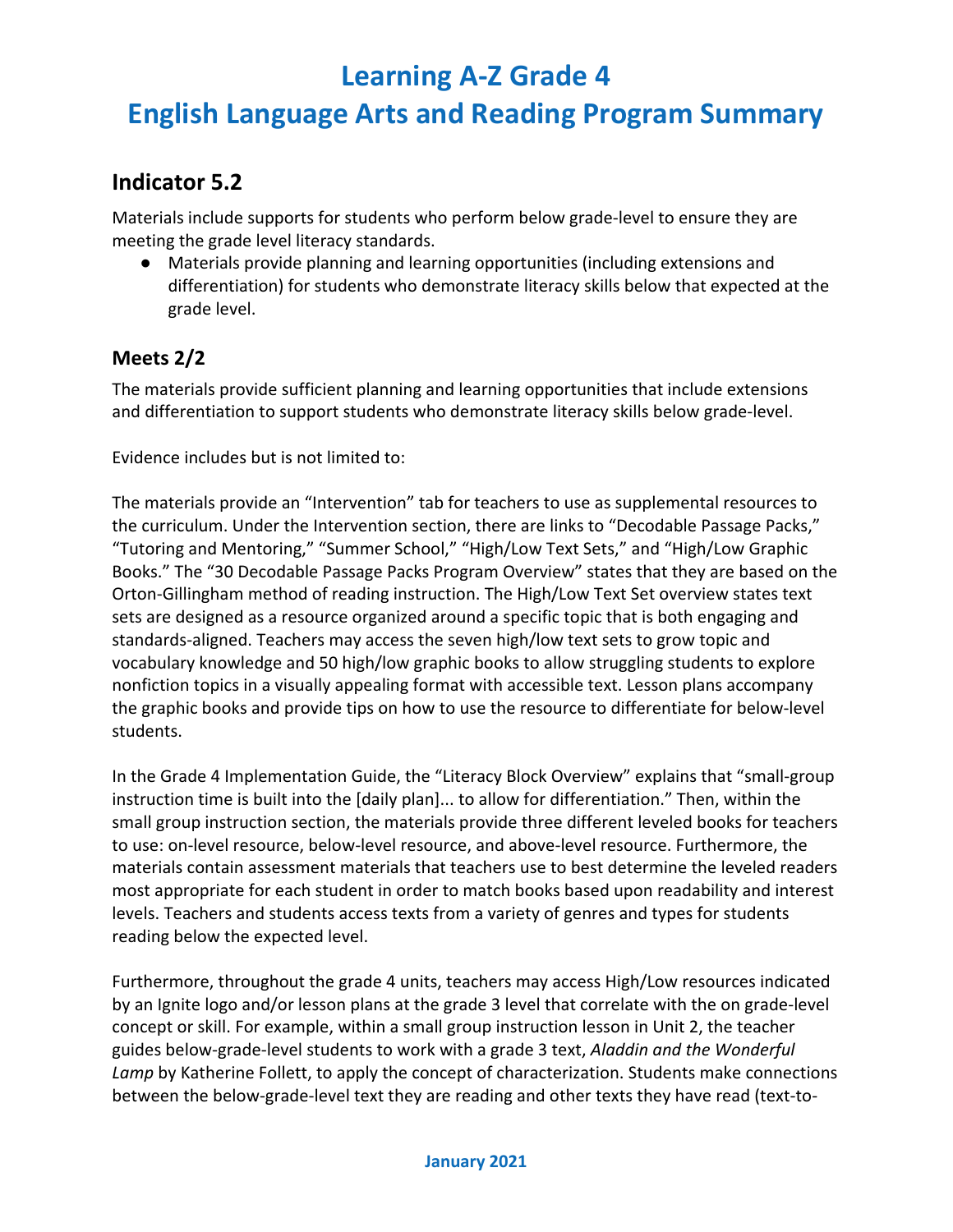text), between the text and their own experiences (text-to-self), and/or between the text and what they know about the world around them (text-to-world).

In Unit 3, the materials provide a lesson below grade level to reinforce problem and solution (which would have also been the on-grade-level, whole group focus). The teacher guides students below level through a lower-level text titled *Saving the Cave Painting* (no author listed) to determine what they think would have happened if the problem had not been solved. Then, to further scaffold learning, teachers guide students through a graphic organizer to follow a four-step process to analyze the problem and solution.

In Unit 5, the materials provide a below-grade-level lesson on point-of-view. The teacher guides students through a grade 3 text, prompting them to identify clue words that determine point of view. The materials provide extension activities and independent practice following this lesson with paper-pencil or interactive online options. For example, students may write their own short story passage from both the first-person and third-person points of view clue words they identified throughout the story.

Additionally, differentiation and extensions for students who demonstrate literacy skills below grade level are included for each section of the literacy block under the "Differentiation" tab. For example, Unit 7 Writing provides two additional levels for Grammar and Word Work. There is a Level Y lesson to go with *In Huck's Shoes*, where students identify the standard English word from a list of non-standard English words from the text and then use them in a sentence. Also, there is a Level R lesson with the text *Woods of Wonder* that allows students to add the suffix  *ing* to root words. Another example under the Differentiation tab is in Unit 7 in the Writing section. Teachers choose between two different leveled Summary charts in order to provide students the appropriate level of scaffolding while they summarize findings in the unit texts. One simplified chart is for students working below grade level, grades 2-3. It provides space for students to write the book title or topic and boxes to answer each of the questions: Who? What? When? Where? and Why? At the bottom of the chart, there are blank lines to write a complete summary. In comparison, the intermediate Summary Chart appropriate for grades 4-6 provides students with boxes to fill in four "Important Events" and provides space for a complete summary.

In Unit 8, students that are below grade level may access a Picture Dictionary and a Rhyming Go Fish game designed for grade 1 students and graphic organizers such as a Web Wheel, a Web Diagram, and a Y-Chart for kindergarten through grade 2 students to support elements of poetry and text features. These resources help the teacher to scaffold the lesson so that students working below grade level have opportunities to grasp the needed literacy concepts to accelerate learning.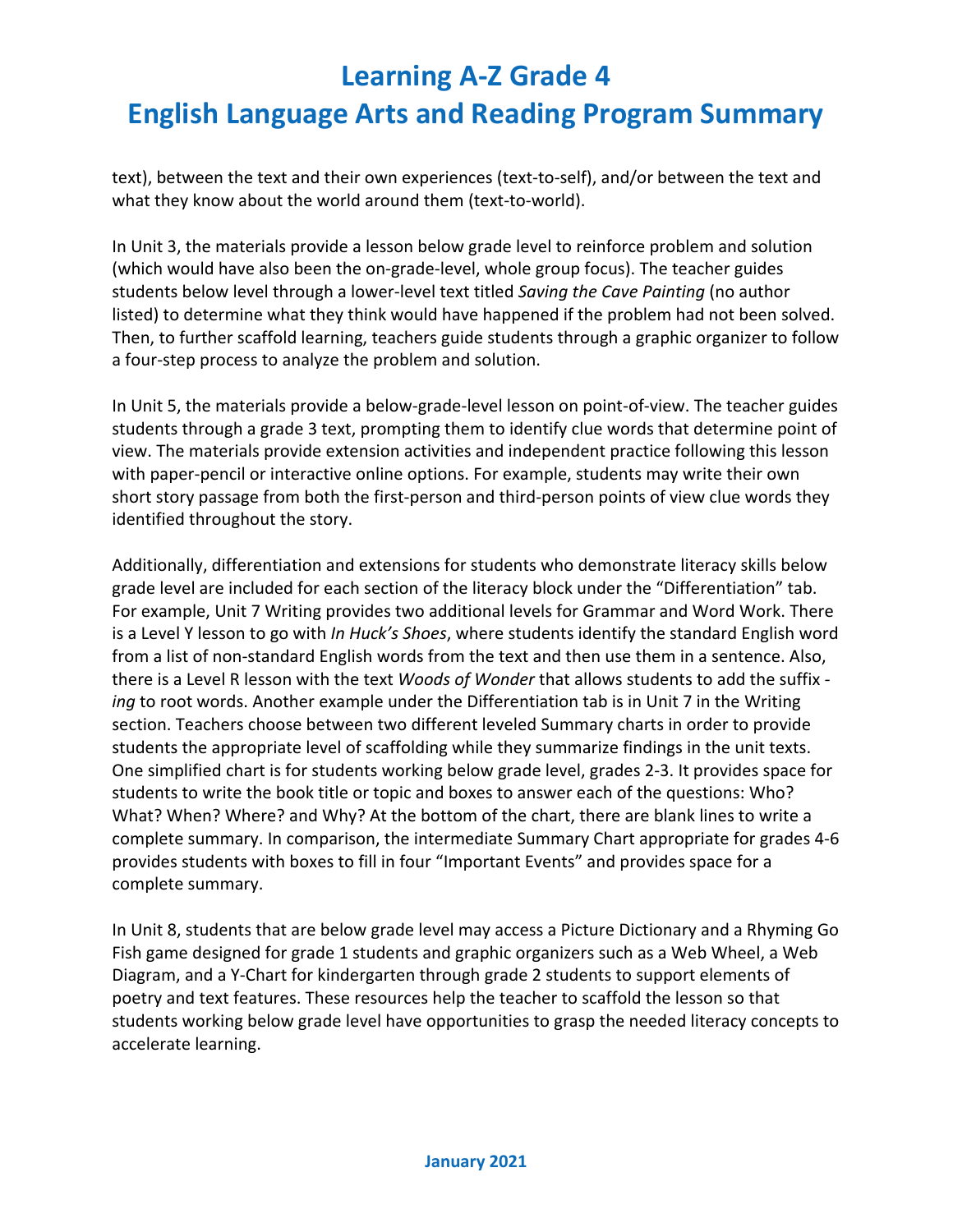## **English Language Arts and Reading Program Summary**

### **Indicator 5.3**

Materials include supports for English Learners (EL) to meet grade-level learning expectations.

- Materials must include accommodations for linguistics (communicated, sequenced, and scaffolded) commensurate with various levels of English language proficiency as defined by the ELPs.
- Materials provide scaffolds such as adapted text, translations, native language support, cognates, summaries, pictures, realia, glossaries, bilingual dictionaries, thesauri, and other modes of comprehensible input.
- Materials encourage strategic use of students' first language as a means to linguistic, affective, cognitive, and academic development in English (e.g., to enhance vocabulary development).
- Vocabulary is developed in the context of connected discourse.

#### **Meets 2/2**

The materials include supports for English Learners (ELs) to meet grade-level learning expectations, including accommodations for linguistics commensurate with various levels of English language proficiency. Furthermore, the materials provide an EL Edition that includes scaffolds such as adapted text, translated texts, native language support, and other modes of comprehensible inputs. Although the materials include accommodations for linguistics and encourage the use of the students' first language to enhance vocabulary development, additional components for encouraging strategic use of students' first language as a means to linguistic, affective, cognitive, and academic development in English are needed.

Evidence includes but is not limited to:

The materials provide an EL Edition based on instructional models, such as the SIOP model (Echeverria, Short, & Vogt, 2003), the Picture Word Inductive Model, and the recommendations in the National Literacy Panel's 2006 report *Developing Literacy in Second-Language Learners.* The materials provide Language Proficiency Standards for ELPA21, WIDA, TESOL, and the Common European Framework of Reference for Language, as well as for individual state language proficiency standards for Texas. The materials have a 1-5 leveling system with a correlation chart that corresponds with the ELPS. Level 1 represents Beginning Level, Level 2 is consistent with a high beginner/low intermediate, Level 3 represents Intermediate Level, Level 4 is equivalent to Advanced, and Level 5 correlates with Advanced High.

The materials provide EL curricular supplemental supports, curricular pieces, and resources, including the following: Leveled Reader Packs, EL Content Picture Packs, EL Grammar Packs, EL Comic Conversations, EL Language Skills Packs, and EL Assessments. The Leveled Reader Packs contain preparation notes for the teacher, a multiple-day lesson plan format, practice pages, and assessments. The EL Content Picture Packs provide content and research-based materials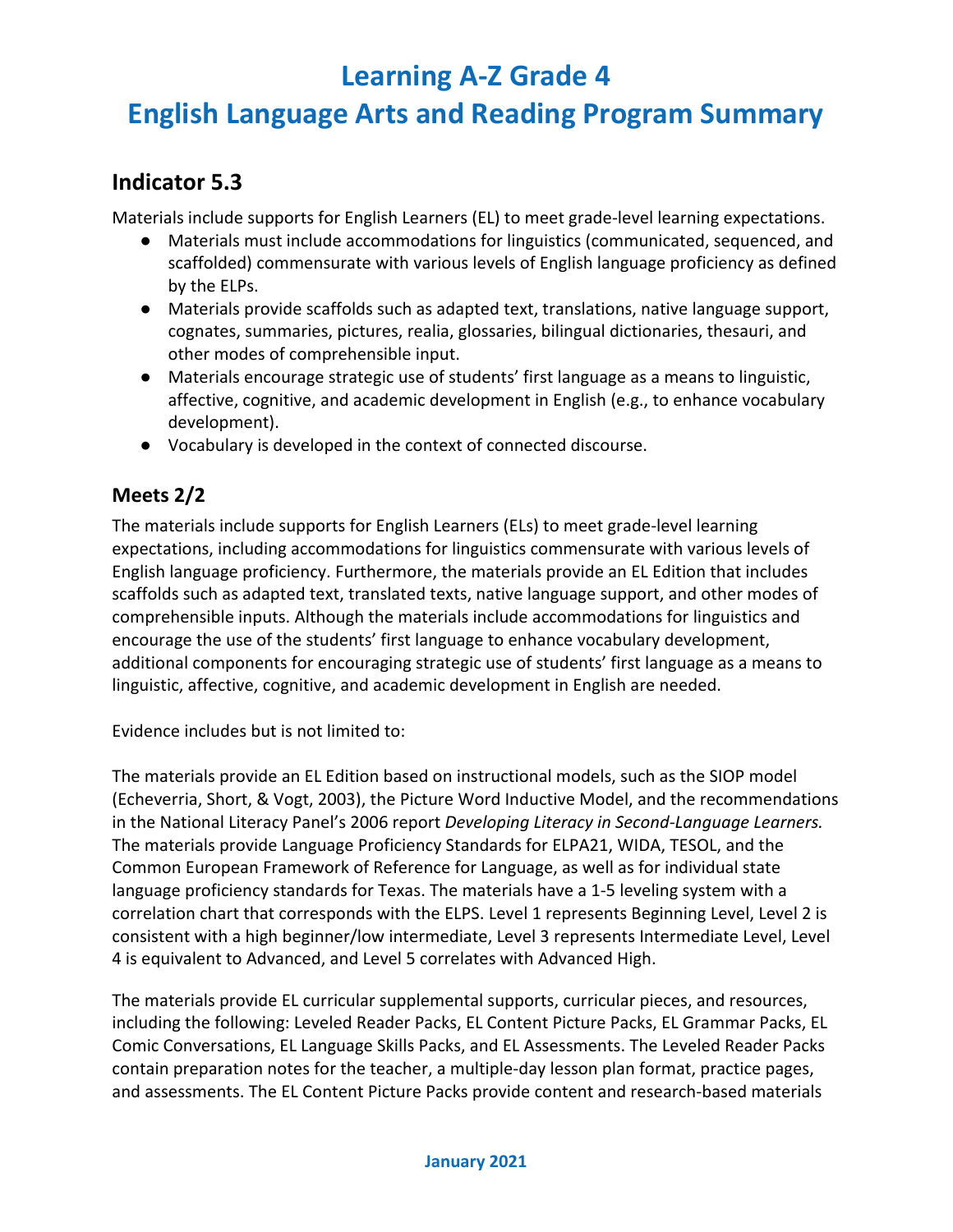focused on five skills (vocabulary, writing, speaking, grammar, and critical thinking) within the content areas of language arts, math, science, social studies, and basic social and instructional language. The packs' instructional strategies and accompanying activities enable teachers to differentiate instruction for ELs of all language proficiency levels. The EL Grammar Packs are organized by part of speech, language level, and grade level, and teachers may select texts that focus on a particular skill at a specific proficiency level. The EL Comic Conversations are for beginning to intermediate ELs with language proficiency levels of 1-3, which is equivalent to ELPS Beginner and Intermediate levels. The EL Language Skill Packs "provide comprehensive resources for teachers to meet students' needs by teaching targeted language skills while building academic content knowledge." The packs contain multiple lessons, interactive strategies, guided instruction, direct connection to the EL Assessments, best practices for scaffolding instruction, tools for differentiating instruction, and dialogue frames at varying levels of language proficiency. The EL Assessments provide resources for teachers to monitor and track English learners' progress in targeted academic language skills across the domains of speaking, writing, reading, and listening. They also give teachers the ability to identify students' specific language strengths and weaknesses and to plan extensions and interventions accordingly.

Furthermore, the materials provide the following types of resources in Spanish: leveled readers, authentic Spanish books, songs and rhymes, a fiction series, math books, benchmark passages, and High-Frequency Word lists. Additionally, the materials provide the following resources in French: leveled books, alphabet books, and a fiction series. The materials provide British English leveled books, Polish leveled books, Ukrainian leveled books, and Vietnamese leveled books.

Additionally, all grade 4 units contain EL resources in the categories of shared reading, read aloud, grammar, word work, and writing. For example, Unit 1, Week 2, provides a lesson for vocabulary development specifically designed for ELs within the shared reading component. As part of the lesson, students use dialogue frames at their proficiency level in order to ask each other questions using vocabulary picture and definition cards.

In Unit 2, Week 1, the materials include EL supports such as a lesson plan reinforcing *Abraham Lincoln,* which provides a retelling rubric and a separate detailed lesson reinforcing verbs specifically designed for ELs.

In Unit 5, Week 3, in the read-aloud lesson component, the materials include EL supports such as a two-day detailed lesson plan complete with tips, suggestions, and partially scripted pieces reinforcing the vocabulary and content in the texts *I Live in the City* by Margot Oliver and *The Monster Pumpkins* by Maribeth Boelts. The grammar and word work EL supports for this week include a grammar card pack reinforcing prepositions of location and the vocabulary text titled *Suffixes* by Courtney Silk, supporting the acquisition of the suffixes *-ist, -ful, -less,* and *-ment*.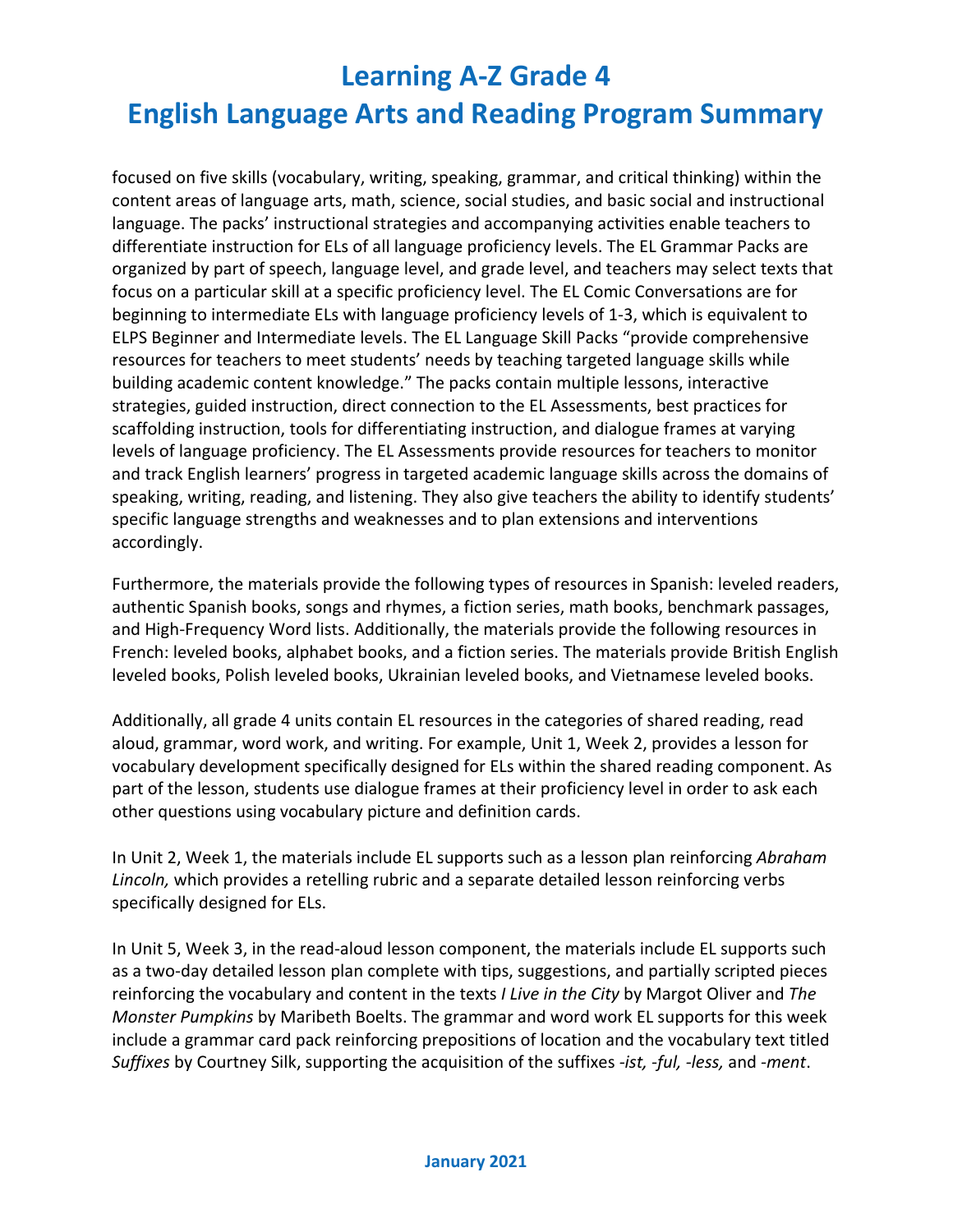## **English Language Arts and Reading Program Summary**

In Unit 8, Week 2, the materials include EL supports within the writing component, including conversational dialogue through a comic conversation lesson, which provides dialogue frames, key vocabulary, and role-play scenarios to support conversational speech.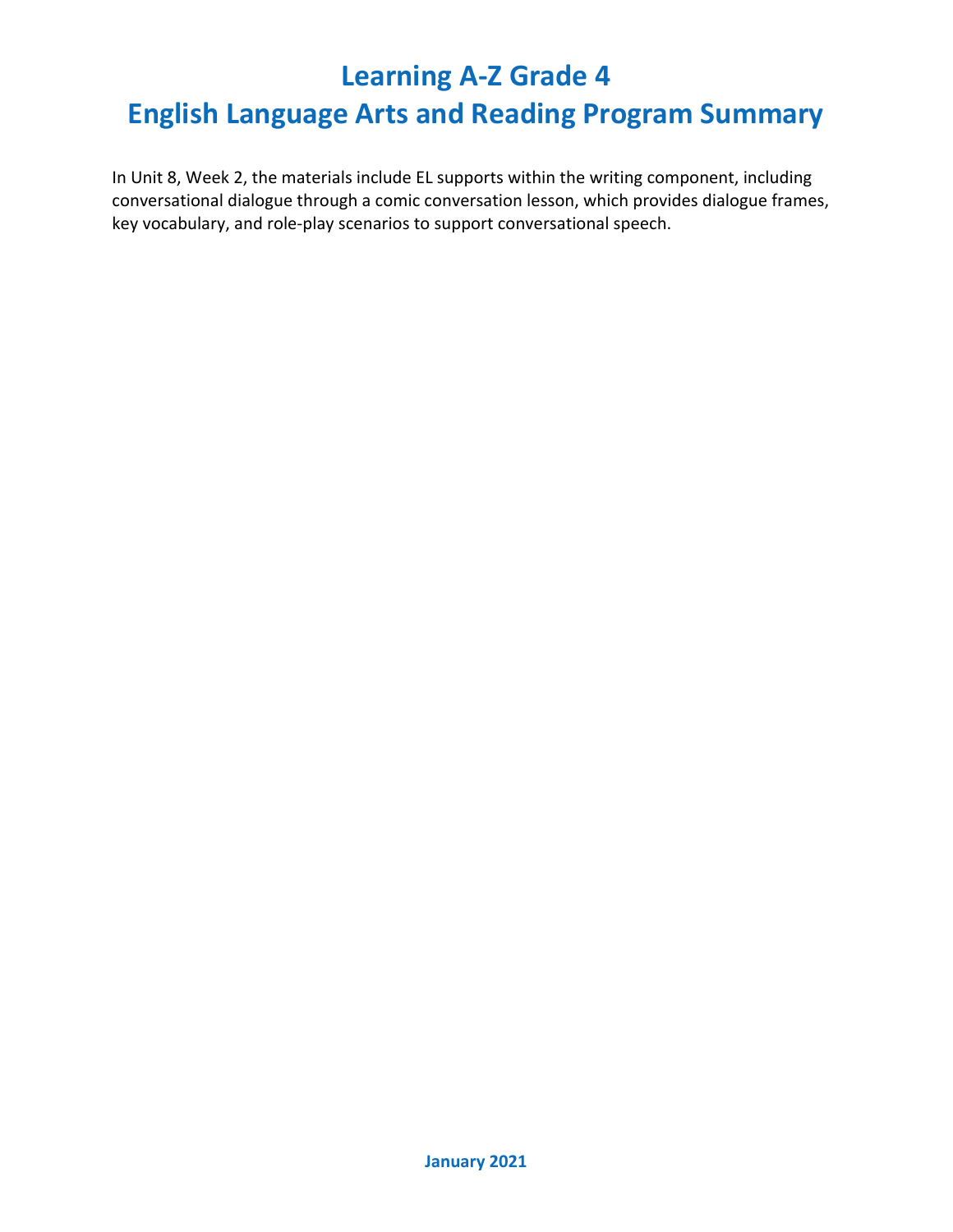## **English Language Arts and Reading Program Summary**

### **Indicator 6.1**

Materials include assessment and guidance for teachers and administrators to monitor progress including how to interpret and act on data yielded.

- Formative and summative assessments are aligned in purpose, intended use, and TEKS emphasis.
- Assessments and scoring information provide sufficient guidance for interpreting and responding to student performance.
- Assessments are connected to the regular content to support student learning.

#### **Meets 2/2**

The materials include formative and summative assessments that are aligned in purpose, intended use, and TEKS emphasis and provide sufficient guidance for teachers on how to interpret data, monitor progress, and then respond to student needs.

Evidence includes but is not limited to:

The materials contain formative and summative assessments that are aligned to the objective(s) with an emphasis on TEKS. Although there is no evidence of a test generator or a bank of questions tied to each TEK emphasized within each lesson, teachers can access varied ways to assess student skills to determine TEKS mastery for the grade level. For example, in Unit 1, Week 4, Day 5, the "Grammar and Word Work" component contains guidance to assess students as they produce and punctuate all sentence types and recognize and correct fragments and run-ons. These objectives correlate with the following grade 4 TEKS: 110.6.b.11.D.i. The materials suggest that the teacher administer a formative assessment to students and collect the data to inform future instruction by suggesting the following options: create a quiz, or have students create a quiz to assess their progress toward the weekly skill, have students provide a brief answer to a question related to one or more grammar and word work skill before exiting the classroom (exit ticket), provide an area for students to "park" a sticky note with an answer to a question or to list an outstanding question (parking lot), have students write sentences including examples of the grammar and word work skills (writing sample) and/or have students write a brief note to a friend on a postcard describing what they have learned. Students draw a picture on the front of the postcard to support their writing. In culmination, the class reviews the class goal related to the weekly grammar and word work skills.

During Week 4 of each unit, within the Writing component of the lesson, students respond in writing to the Unit Question, which serves as a formative or summative assessment. This is an opportunity for students to demonstrate an understanding of the content and to apply grammar, word work, vocabulary, and other relevant skills to their writing. In Unit 4, Week 4, Day 5, students discuss the learning throughout the unit, and teachers assess student learning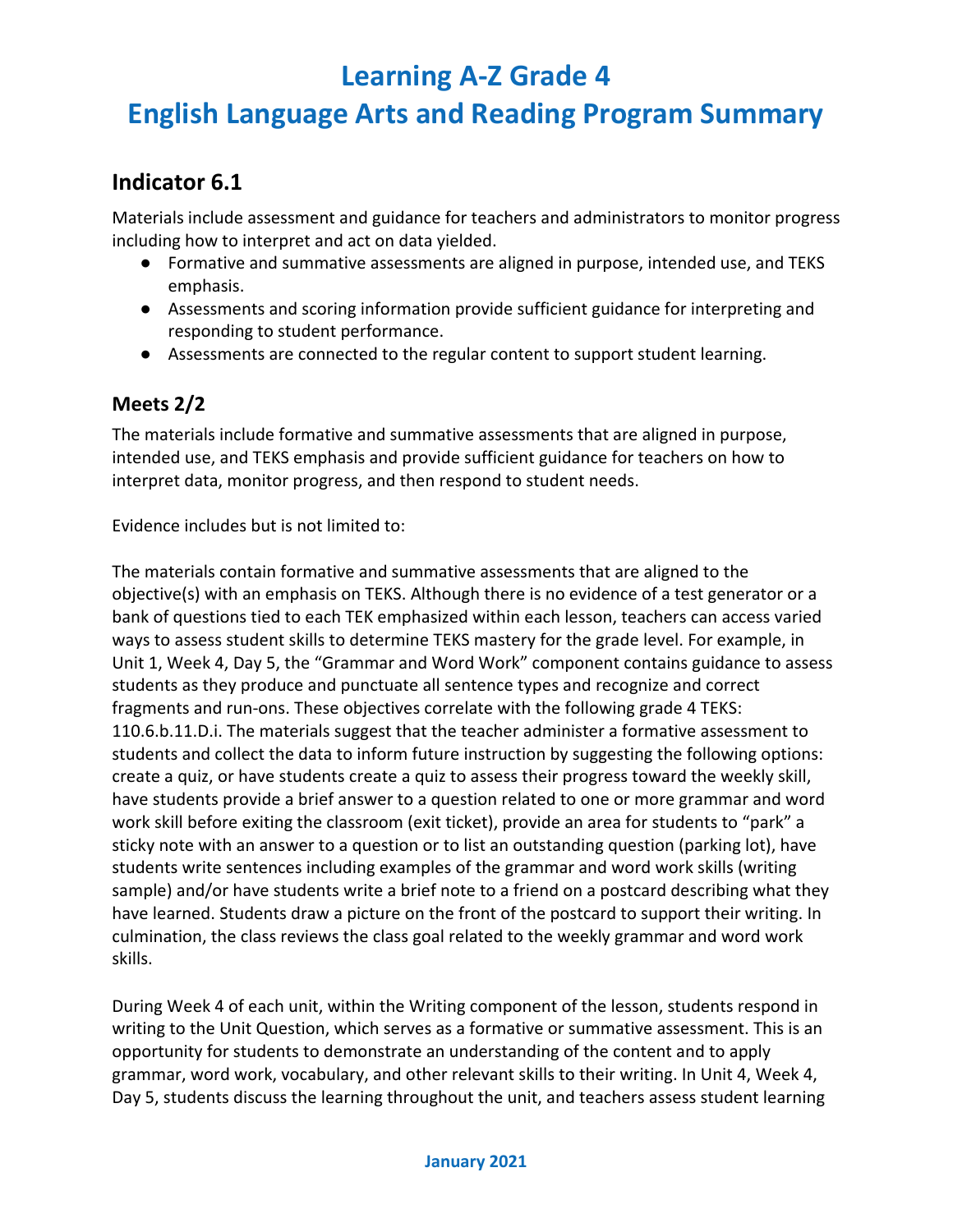by collecting written work samples and reviewing observational notes to inform future instruction. The objective for this unit is to write an informative/explanatory piece with a clear topic, logical progression of connected ideas, accurate vocabulary, and a concluding statement which correlates to the following grade 4 TEKS: 110.6.b.7.F, 110.6.b.11.A, 110.6.b.11.B.i., 110.6.b.11.B.ii and 110.6.b.12.B.

In Unit 8, Week 4, as part of the Shared Reading component, students answer the weekly question "Why is it important to study Earth's landforms?" and discuss information learned from the text. The teacher records relevant information on a class chart. The materials also recommend assessing students using the Comprehension Quiz associated with the text to check student comprehension. These assessments correlate to the following grade 4 TEKS: 110.6.b.6.F, 110.6.b.7.D, 110.6.b.6.E, 110.6.b.6.F, 110.6.b.6.I and 110.6.b.7.A.

The assessments and scoring information within the materials provide sufficient guidance for interpreting and responding to student performance. The materials include videos and webinars to help support teachers in implementing the curriculum, including assessments. Additionally, the materials guide how to score students based upon their performance and how to rate students using the scoring information. For example, teachers access information regarding reading behavior and comprehension while rewarding student progress from level to level from the "Benchmark Passages." After the teacher uses the tools within the materials to determine individual reading levels, the teacher can use the Benchmark Passages to help determine if students are progressing in reading levels as well as the degree of progress. Teachers use "Retelling Rubrics" to gain information about students' strengths and weaknesses in comprehending fiction or nonfiction texts, including analysis of text structures. Additionally, multiple-choice quizzes provide students with feedback when completed on how well they scored. Lastly, teachers use ["Assessment Reports"](https://www.raz-plus.com/learninga-z-levels/assessing-a-students-level/) for a whole-class view and student profile pages to see the individual reading rate and level progress reports. The materials also provide an assessment schedule for teachers to use when assessing students with running records. For example, it states students in the Early Fluent Readers Stage (Levels K-P) should be assessed every six to eight weeks, whereas students in the Fluent Readers Stage (Levels Q-Z) should be assessed every 8–10 weeks.

The materials provide opportunities for teachers to assess student reading fluency with two types of assessments. The first type of fluency assessment is a one-minute timed reading of a passage to measure the number and accuracy of words read. There is a fluency passage for each level, F through Z. The second type has a student perform a timed reading of a series of sentences and then answer true/false statements about the sentences to show comprehension. There are three of these assessments, each with more difficult sentences than the preceding one. The materials also provide a "Fluency Standards Table" that contains information on recommended reading rates. The procedures for assessing fluency include explicit instruction on the materials needed (two copies of the assessment passage—one for the student and one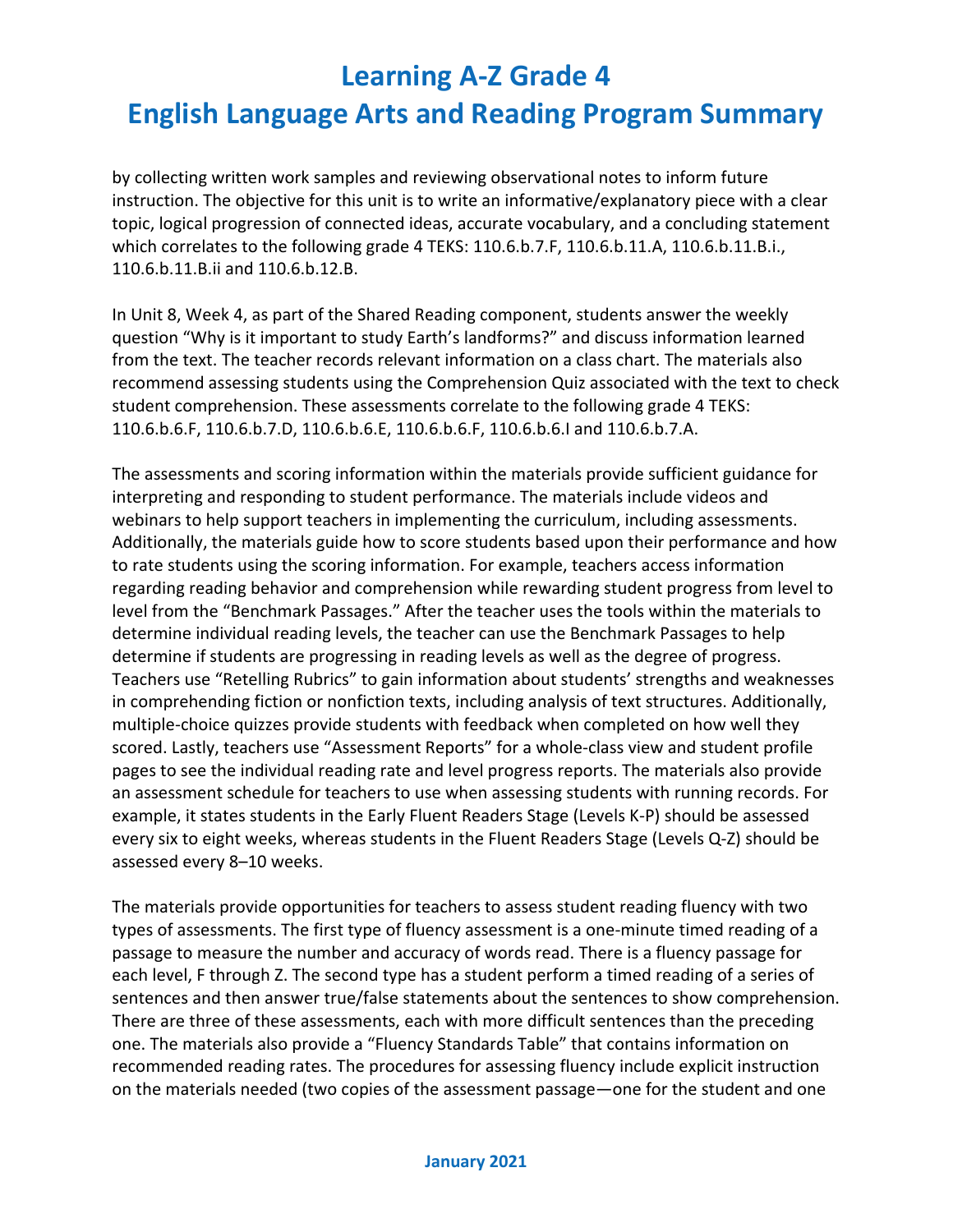## **English Language Arts and Reading Program Summary**

for the instructor, stopwatch or clock, pencil, and clipboard). If implemented consistently and correctly, students are expected to reach the target words-per-minute standard for their grade level with an accuracy rate of 90 to 95 percent after four to six readings, according to the materials. A table shows how to calculate the fluency score.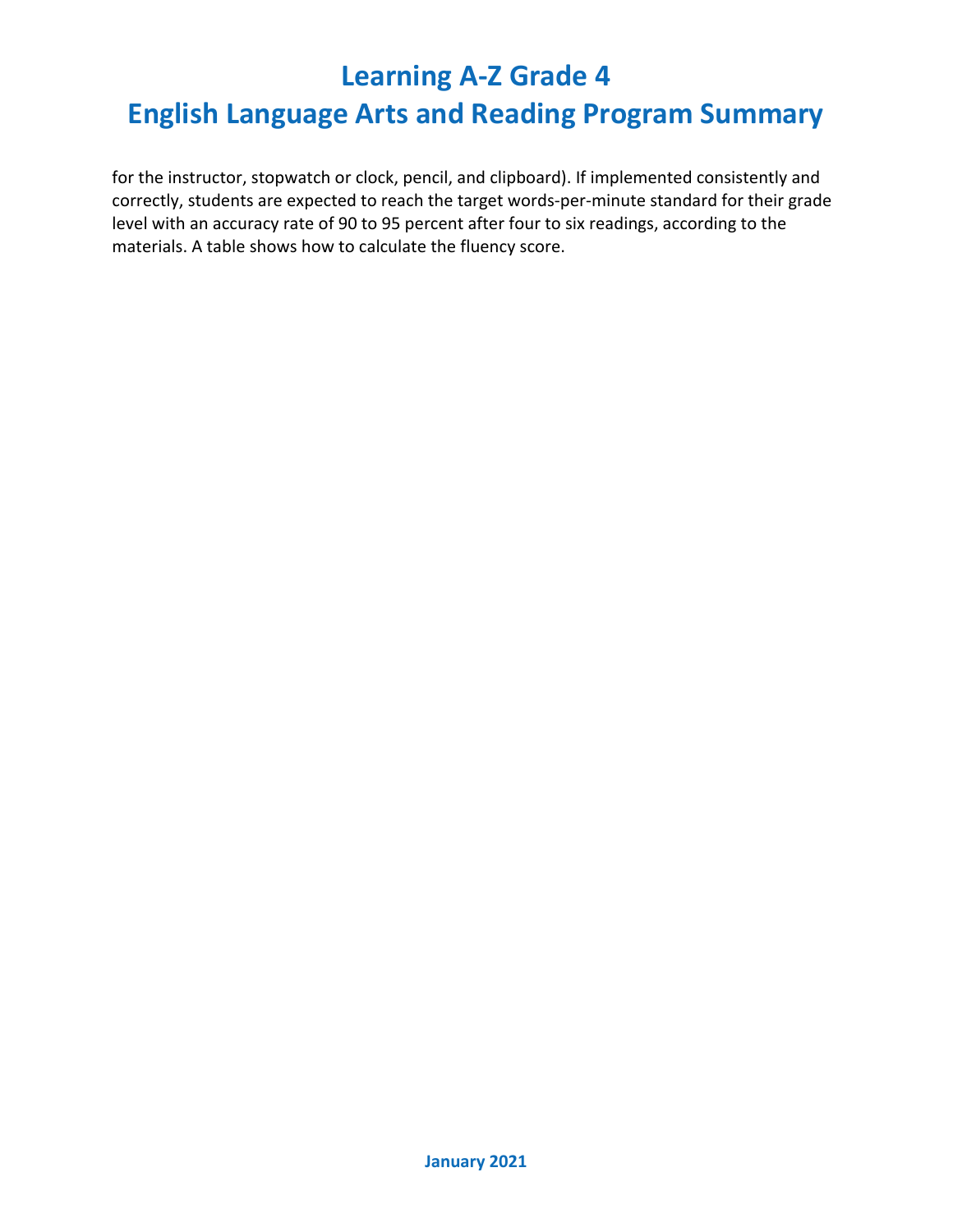## **English Language Arts and Reading Program Summary**

### **Indicator 6.2**

Materials include year-long plans and supports for teachers to identify needs of students and provide differentiated instruction to meet the needs of a range of learners to ensure gradelevel success.

- Materials provide an overarching year-long plan for teachers to engage students in multiple grouping (and other) structures. Plans are comprehensive and attend to differentiation to support students via many learning opportunities.
- Teacher edition materials include annotations and support for engaging students in the materials, as well as support for implementing ancillary and resource materials and student progress components.
- Annotations and ancillary materials provide support for student learning and assistance for teachers.

#### **Meets 2/2**

The materials provide an overarching year-long plan for teachers to engage students in multiple groupings and other structures. However, while the yearlong plan lacks detail, the materials do provide support for teachers to identify strengths and needs of students in varied literacy skill areas. There are differentiated instruction opportunities throughout the school year to meet the needs of a range of learners to ensure grade-level success.

Evidence includes but is not limited to:

While there is no overarching year-long plan for teachers to engage students in multiple groupings and other structures, the lessons do provide guidance as to the student groupings and differentiation throughout each unit. The materials include a 32-week content plan with standards that spiral; however, they do not clearly note for teachers where the standards repeat. The same lesson plan structure is used throughout the materials, utilizing a different text in each unit. However, it does not build on each unit's content mastery/understanding. For example, author's purpose is in Unit 1, Week 4, and Unit 4, Week 1. In Unit 1, the lesson uses a Level R nonfiction leveled text, while Unit 4, the lesson uses a Level Q nonfiction leveled text. Additionally, the materials provide resources for Small-Group instruction within the literacy block that teachers may access to group students for differentiated instruction.

The materials also provide opportunities for students to participate in literature circles, utilizing leveled readers on varied levels throughout the units. Primary Graphic Organizers on a grade K-2 level are available for students demonstrating skills below level. Additionally, a template/recording sheet is available for students to utilize in facilitating reflective discourse among peer groups. For example, in Unit 3, the materials provide a differentiated lesson reinforcing the concept of comprehension with a skill focus on problem and solution as part of the Whole Group Shared Reading lesson portion. The teacher guides the students through a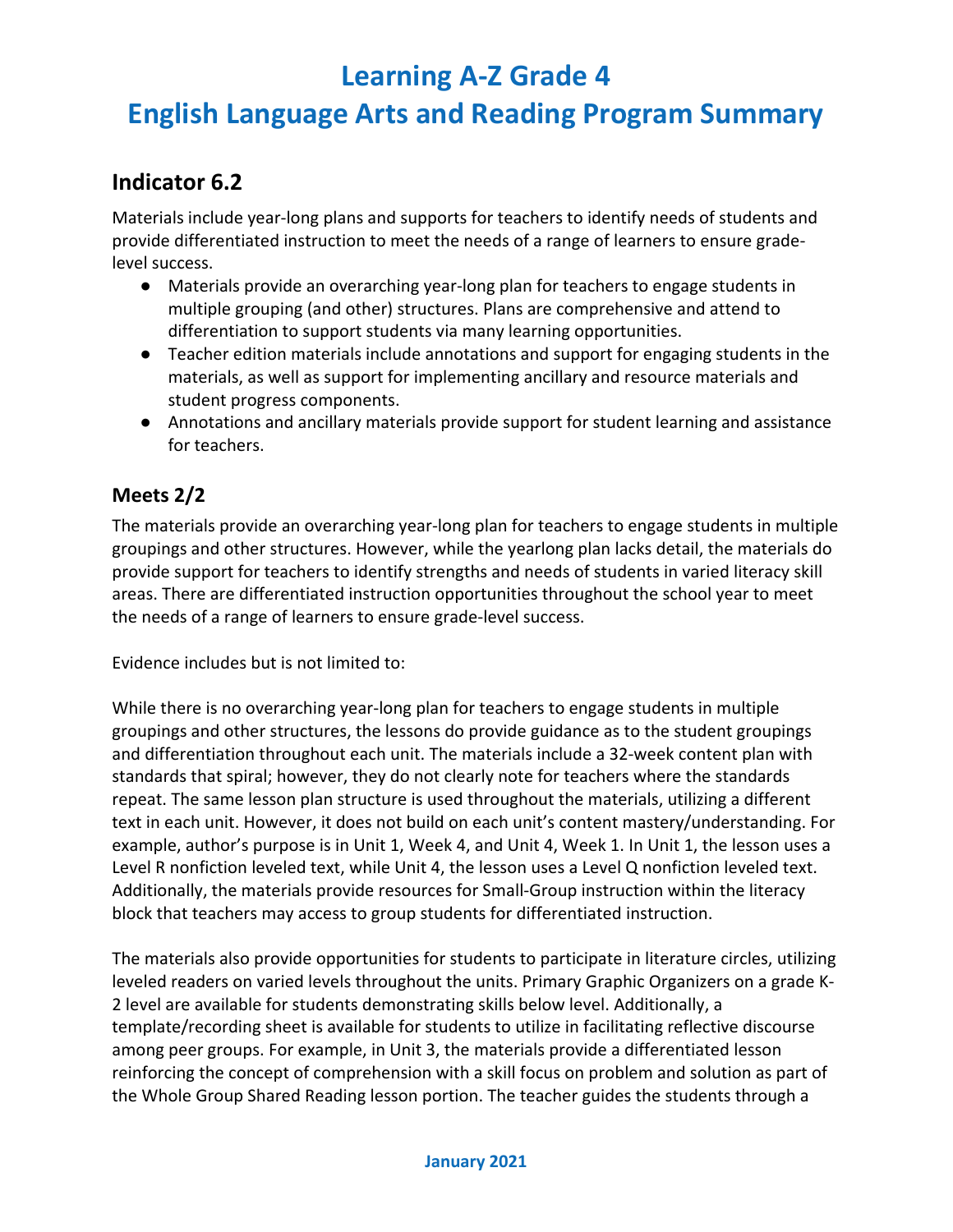below-grade-level text, allowing students to determine what they think would have happened if the problem had not been solved. Students use a graphic organizer to follow the four-step process to analyze the problem and solution. Then students write two paragraphs containing a problem and two solutions. The teacher invites students to exchange compositions and apply the four-step process to determine the problem and solutions.

In Unit 5, the materials provide a lesson below grade level supporting point-of-view. The teacher guides students through a grade 3 text prompting students to identify clue words in determining the point-of-view. Students support their responses, noting story clues. The materials provide extension activities and independent practice following this lesson with paper-pencil or interactive online options. For example, students may write their own shortstory passage from both the first-person and third-person points of view using appropriate clue words throughout each story.

In Unit 8, students that are below expected grade level may access a Picture Dictionary, a Rhyming Go Fish game designed for grade 1 students, and Graphic Organizers such as a Web Wheel and a Web Diagram developed for grades K-2 and a Y-Chart at the grade K-2 level in supporting elements of poetry and text features. These resources help the teacher scaffold the lesson so that students working below expected grade level have opportunities to grasp the needed literacy concepts in order to help accelerate their learning.

Additionally, teachers assess students through digital or printed running records to attain a baseline reading level at the beginning of the school year to determine the skills and reading behaviors that need support. Teachers access lesson plans for grade 3 that correlate with the grade-level concept or skill of study for students below level. Also, teachers may assign practice activities to students to enhance their skills and assess progress throughout the school year at recommended intervals as outlined within the materials.

Furthermore, teachers may assign customized lessons to students through the digital platform. These lessons are tailored to help support areas of need, such as character analysis, author's purpose, cause and effect, classifying information, compare and contrast, fact and opinion, setting, main idea and details, inferencing, drawing conclusions, problem and solution, sequencing events, story elements, and vocabulary. Teachers also access scripted lessons for each area of focus and/or assign students specific online lessons for reteaching.

The lessons provide scripted guidance for teachers, including sidebars and tips. The materials provide support for implementing ancillary and resource materials as well as student progress components. For example, each writing process lesson contains specific criteria for teachers to rate each student through each writing phase (Pre-Write, Draft, Revising, Editing, and Publication). The PBLs include text boxes throughout the lesson plan that specify what the teacher needs to write on the board as the lesson progresses. The PBLs also contain live links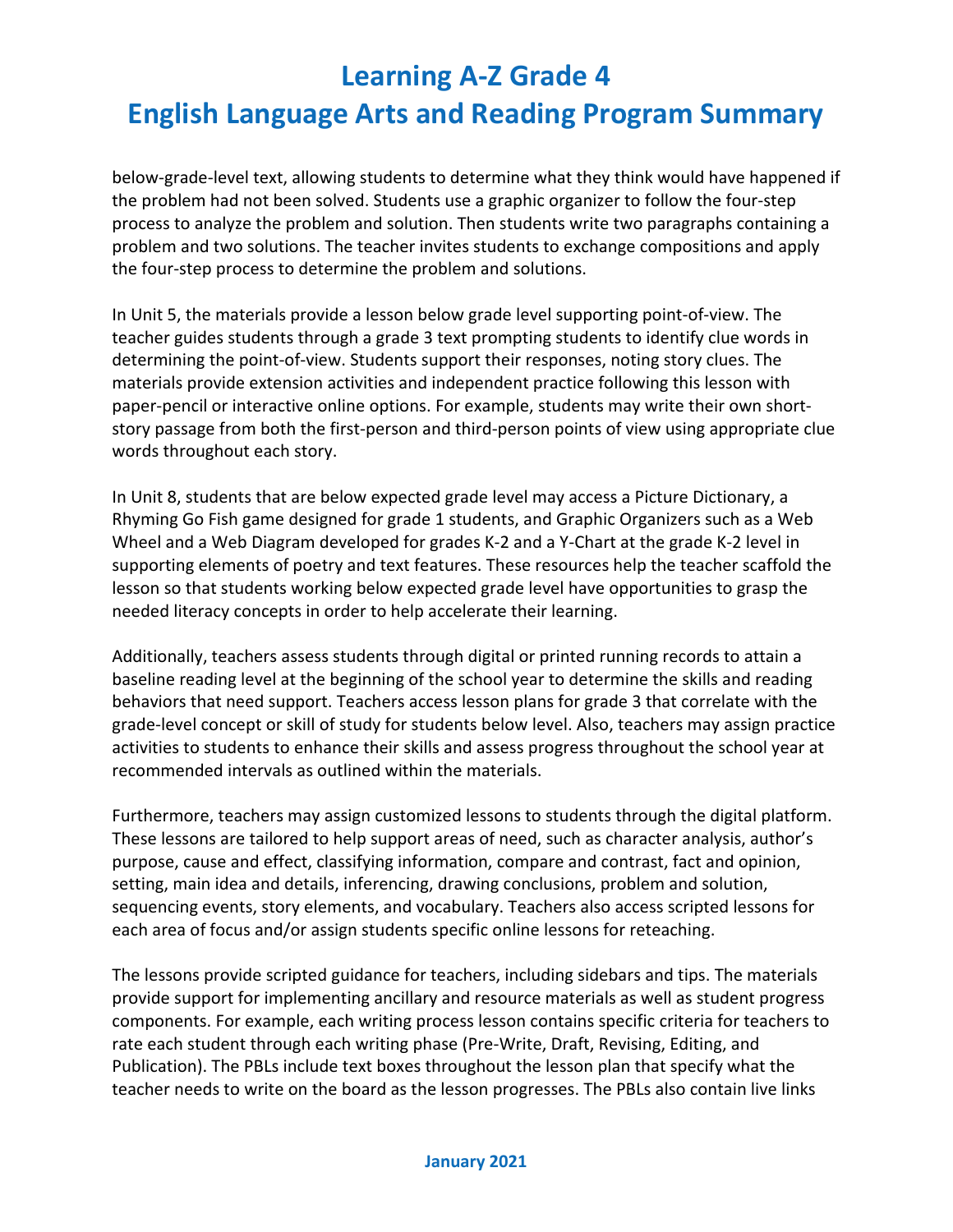embedded throughout the lesson plan that connect to resources such as Peer Review Sheet, Team Project Planner, Ask and Answer Questions KWLS, Investigation Planner, Driving Question Project Outline, and Teamwork Rubric. Additionally, some of the leveled texts contain small group guided lessons containing scripted Think Alouds for teachers to model how readers think.

The teacher edition materials include annotations and support for engaging students in the materials, as well as support for implementing ancillary and resource materials and student progress components. For example, "Raz-Plus" has a comprehensive blended learning platform that includes the curricular support teachers need and the personalized resources necessary to improve students' reading skills. Although the materials contain a wide range of ancillary and resource materials with implementation guidance for these resources, they do not always give specific guidance as to when to utilize these components. Instead, it is left to teacher discretion. Additionally, since the ancillary materials are not part of the lesson plan (in many cases), the teacher has to search outside of the primary lessons to access these supports.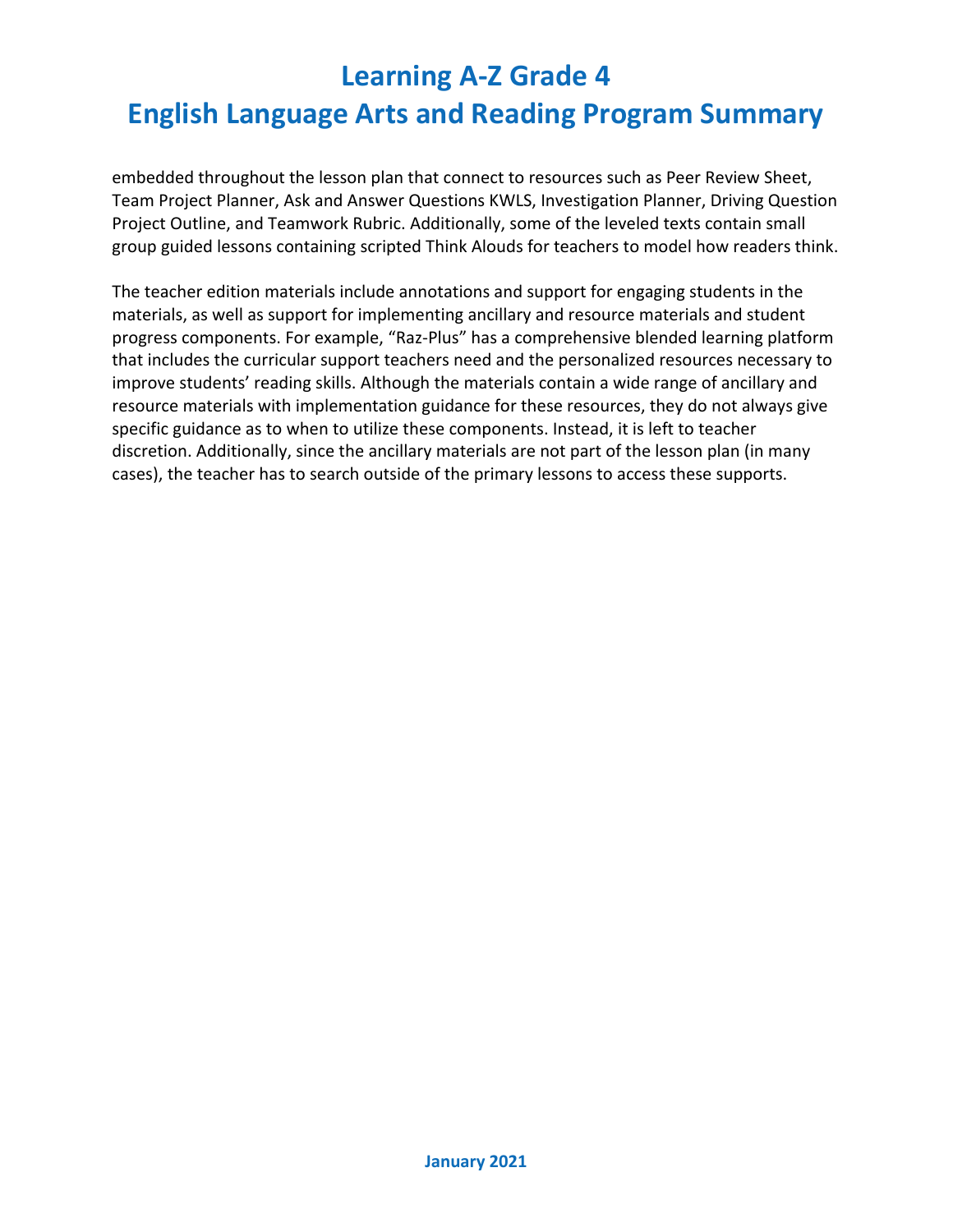## **English Language Arts and Reading Program Summary**

### **Indicator 6.3**

Materials include implementation support for teachers and administrators.

- Materials are accompanied by a TEKS-aligned scope and sequence outlining the essential knowledge and skills that are taught in the program, the order in which they are presented, and how knowledge and skills build and connect across grade levels.
- Materials include additional supports to help teachers implement the materials as intended.
- Materials include additional supports to help administrators support teachers in implementing the materials as intended.
- Materials include a school years' worth of literacy instruction, including realistic pacing guidance and routines and support for both 180-day and 220- day schedules.

#### **Partially Meets 1/2**

The materials provide a TEKS-aligned scope and sequence outlining the essential knowledge and skills that are taught in the program, the order in which they are presented, and how knowledge and skills build and connect across grade levels. However, the materials only provide 32 weeks' worth of literacy instruction, which does not support a 180-day or 220-day schedule. The materials provide additional support to help teachers implement materials as intended but lack support for administrators.

Evidence includes but is not limited to:

Materials have a TEKS-aligned scope and sequence, the "Literacy Curriculum Map Sequence & Standards," which contains a sequence and standards for each grade level. It is broken up into eight units and 32 weeks of curriculum, which would not cover a 180 or 220-day school year. Each weekly plan lists the Reading Strategy, Vocabulary, Comprehension Skill, Speaking & Listening, Writing, Fluency, Text Structures, Text Features, and Grammar & Word Work to be taught. If one clicks on the different components, it states the TEKS that are aligned. For example, in Unit 1, Week 2, it states "Retell" as the Reading Strategy. When one clicks on "Retell," it states the objective, "Retell key details and/or events in a text," and states the standards by state. Additionally, the lessons for each skill or concept are consistent in grades 3- 5. For example, the lesson on text features has the same objectives, purpose, discussion questions/question stems, and implementation guidance in grade 3, grade 4, and grade 5. The teacher adjusts the lesson plan to fit the current text. Furthermore, the writing lessons follow suit with the same lesson provided for informational/explanatory writing in grades 3-5. While the materials do not automatically "link back" or "link forward" to lessons that spiral nor "list" within the lesson units when the current lesson of study was previously taught or will be revisited in the future, the skills and concepts are listed in the unit scope and sequence so that teachers can view when that same skill or concept will be addressed within that unit.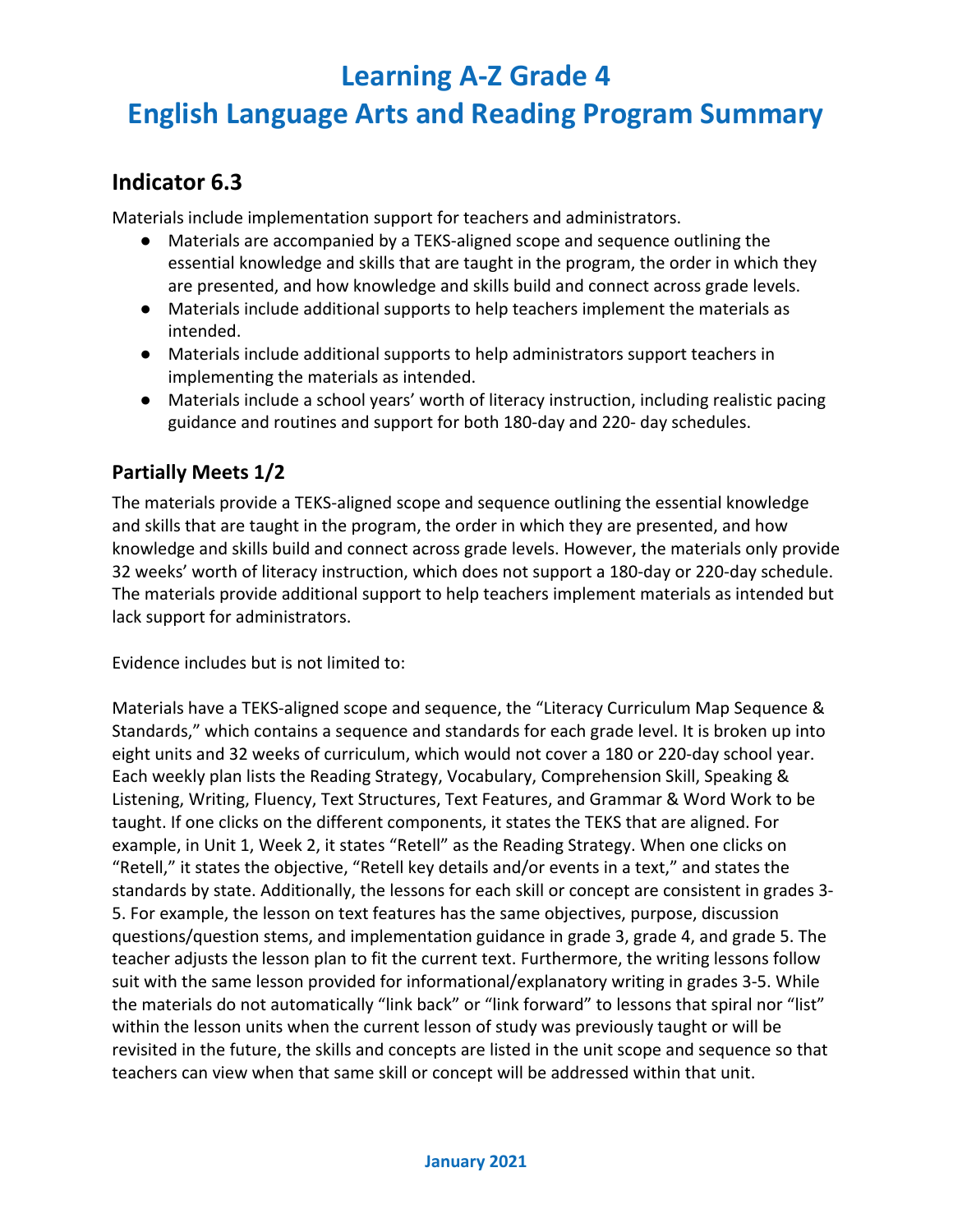The Literacy Curriculum Map provides implementation details for teachers for each section of the literacy block and includes definitions, the purpose behind each part, and strategies for teaching. Additionally, the materials provide professional development opportunities for teachers to provide information, background, and implementation support. For example, a "Getting Started" video provides teachers with the ability to view the various literacy component implementation as intended. There are live and recorded webinars available by topic so that teachers can choose based upon need. Additionally, there is a "Breakroom" that provides helpful teaching tips and inspiration. Topics include but are not limited to guest authors, book ideas, career goals, and organizational tips. Teachers may also utilize the scripted lesson plans to foster vertical and horizontal alignment in the implementation of the materials. Furthermore, there is specific guidance and protocols for teachers to access when assessing fluency so that accuracy and consistency are maintained from student to student as they move from grade level to grade level. Rubrics also provide specific criteria for teachers to use when scoring student writing development and presentation delivery.

The "Administrator Reports Overview" provides administrators guidance in the use of data. If an administrator has deep knowledge of the program, the administrator may choose to assign live or recorded webinars as part of a teacher professional development plan, designed to provide support as needed. These can also be a part of a teacher growth plan or refinement plan in helping teachers attain professional goals. However, the materials lack specific supports to help administrators guide teachers in implementing the materials as intended.

The materials divide the curricular components into eight broad units. Each of the eight units is divided into four weeks of lessons for the following literacy areas: Shared Reading, Read Aloud, Writing, Grammar and Word Work, Small Group Instruction, and Stations. Each week spans five days, which equates to a total of 160 instructional days. Because the materials offer additional lessons and resources, such as Project-Based Learning Lessons, Close Read Lessons, Literature Circles, and Text Sets, knowledgeable teachers could use resources within the program to expand to a 180-day schedule, but a structured plan for 180-days of instruction is not included.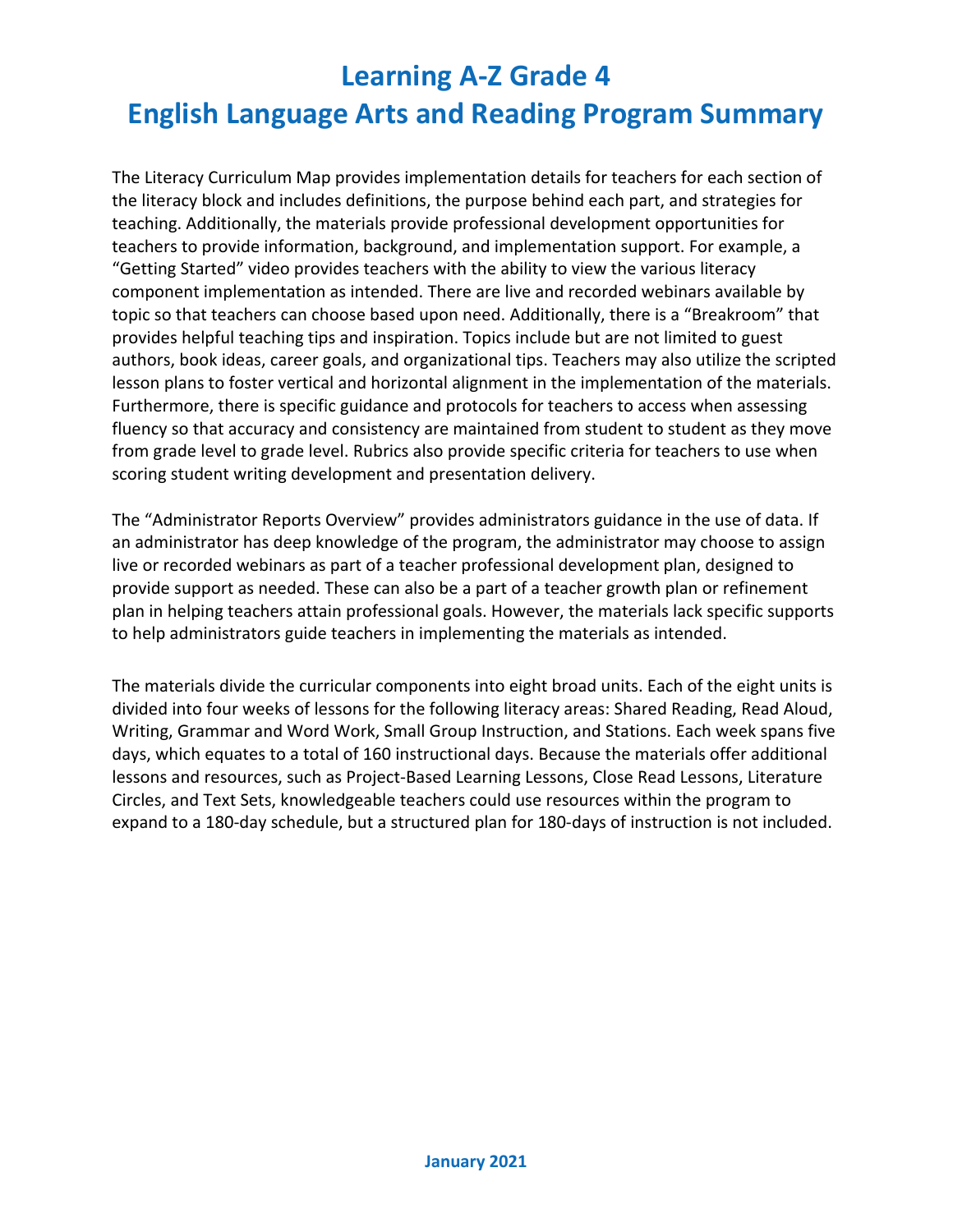## **English Language Arts and Reading Program Summary**

### **Indicator 6.4**

The visual design of the student edition (whether in print or digital) is neither distracting nor chaotic.

- Materials include appropriate use of white space and design that supports and does not distract from student learning.
- Pictures and graphics are supportive of student learning and engagement without being visually distracting.

#### **Meets 2/2**

While there is no specific student edition or student workbook, the visual design of the student materials, which includes graphic organizers, leveled texts, worksheets, and digital components, are neither distracting nor chaotic and maintain student focus on the learning objectives. Additionally, the resources contain sufficient white space with grade-level appropriate sizing and spacing, and the graphics are colorful and engaging while also supporting the written content.

Evidence includes but is not limited to:

The materials use different colored fonts throughout to denote different parts of the materials. For example, the Scope and Sequence uses purple, black, and blue fonts. The purple font distinguishes between whole-group instruction and small-group instruction. Bolded black font is for headings ("Shared Reading," "Read Aloud," "Grammar & Word Work," "Writing") and unbolded black font for the remainder of the materials. The blue font is for hyperlinks.

Additionally, throughout the materials, the margins are wide enough for students to annotate as needed on graphic organizers and worksheets. The margins are narrow for the close read passages, thus increasing attention to the text. The leveled texts contain sections of white space between headings and the body of the text. Text features such as bold print, italics, captions, and other written components enhance the resources. Spacing and font are appropriate throughout all texts and resource supplements. For example, Unit 1, Week 2 contains the text *The School Versus James Holt* by Rus Buyok, which has an appropriate amount of white space within the text that does not distract from student learning and ample spacing between the paragraphs and the glossary. Key vocabulary words are in bold font within the text. The arrangement of the text components is visually appealing to students at this developmental reading level. The pages contain margins that are wide enough for students to place small tabs or small post-it notes if needed.

In Unit 4, Weeks 1-4, the materials contain a persuasive writing activity that provides a graphic organizer. This resource has ample space for students to write with boxes that help contain the students' thoughts and ideas. The boxes also help the students to be concise with their writing.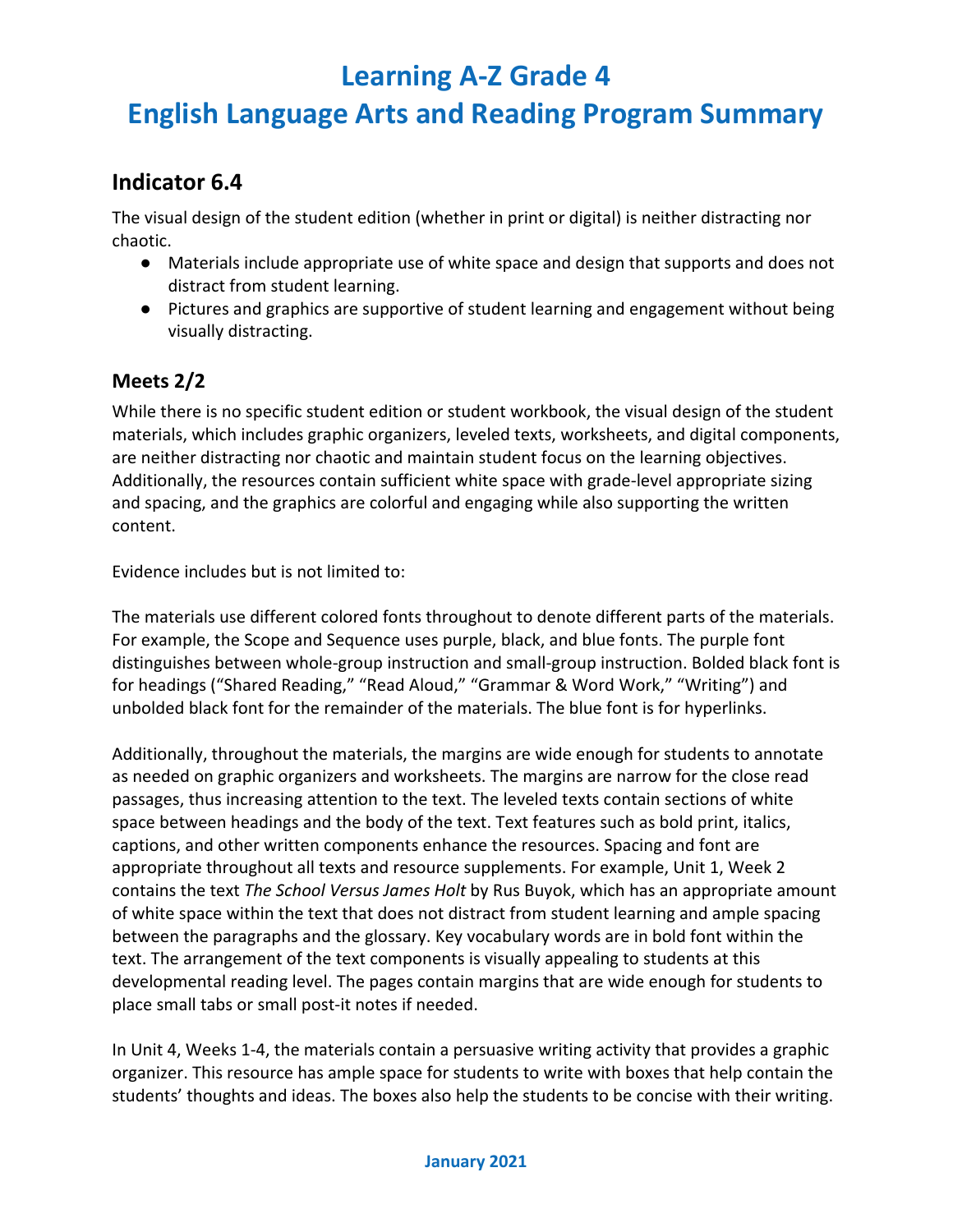The column descriptors are in bold font and easy to understand. The layout of the graphic organizer helps the students appropriately categorize information to systematically use in drafting their piece.

Additionally, the cursive handwriting practice pages and the "Daily Language Practice" student activity sheets throughout all units contain ample white space and appropriate line spacing for the developmental level of the student by grade level. The directions for each task are bolded, and the sample sentences are in the same font. The space where students rewrite the sentence provides ample space for students to successfully perform the task.

Also, the materials include pictures and graphics supportive of student learning and engagement. For example, the Leveled Readers include color photographs or illustrations. The printable books are in color or black and white and provide either single or double-sided printing options. In a leveled text in Unit 1, *The Legislative Branch* by Marvin D. Bodner, pictures and captions are placed appropriately, either before, after, or appropriately aligned within the text. The spacing and placement support the text and student understanding. Insets are throughout the text and look similar for student use. Insets are in gold boxes with red, white, and blue banners, and they contain a further explanation of terms in the text or provide expanded information on a topic within the text. For example, at the end of the section "How Congress Works," there is an inset about "How to Become a Senator or Representative." Another inset at the end of the "How a Bill Becomes a Law" section further defines and explains the term "dead bills."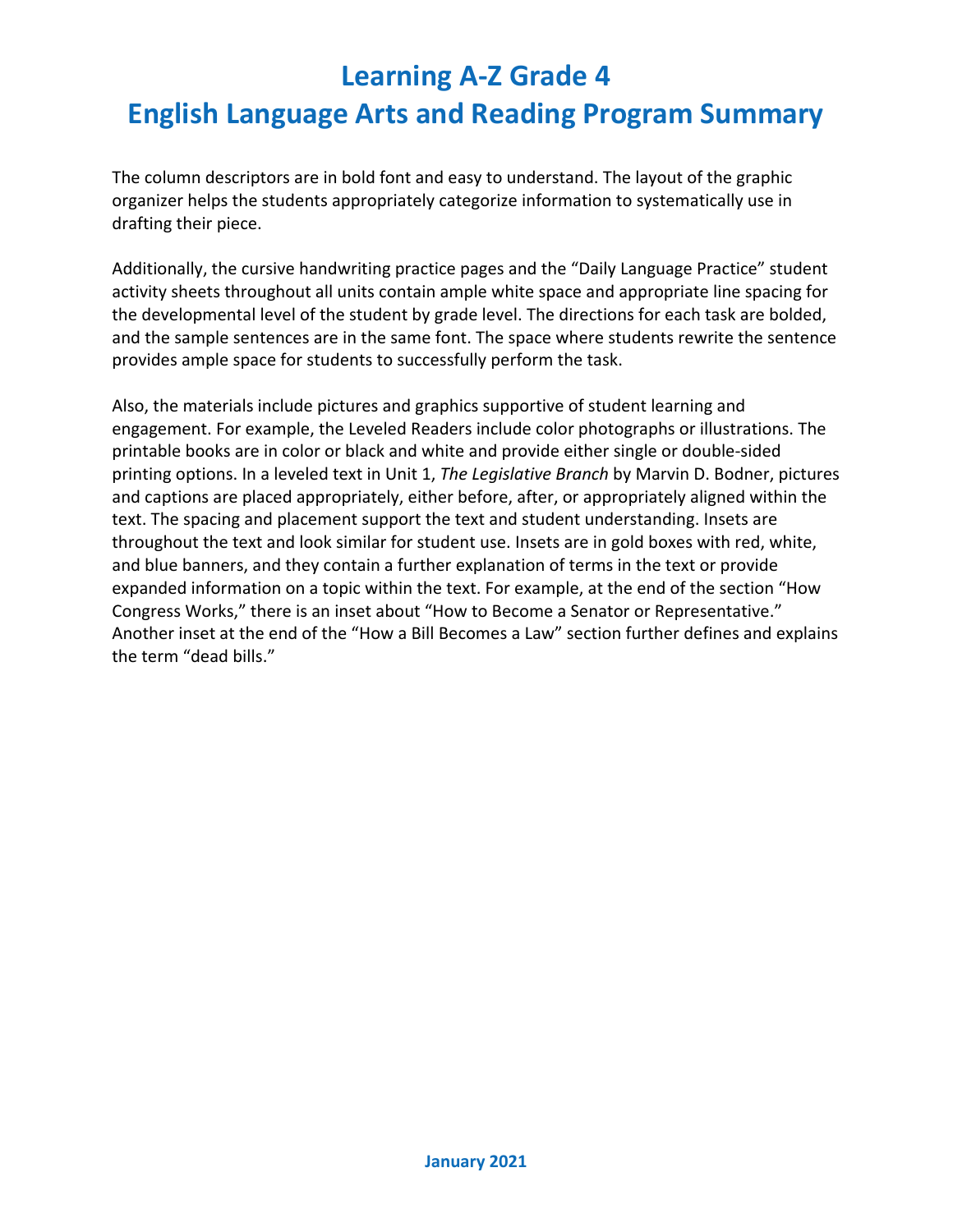## **English Language Arts and Reading Program Summary**

### **Indicator 6.5**

If present, technology components included are appropriate for grade level students and provide support for learning.

● Technology, if present, supports and enhances student learning as appropriate, as opposed to distracting from it, and includes appropriate teacher guidance.

#### **Not Scored**

The materials include technology components that are grade-level appropriate and support learning. The supports enhance learning, and there is appropriate teacher guidance.

Evidence includes but is not limited to:

The technology within the materials supports and enhances student learning as appropriate and includes sufficient teacher guidance. Specifically, the materials include a "Getting Students Started in 3 Steps" section that provides teacher guidance on how to set up and use the online materials. The first step walks teachers through how to add students to their roster, create logins, send messages, and manage student activity. The second step illustrates how teachers determine student reading level. The last step guides teachers in how to communicate Kids A-Z instructions to students and parents. Additionally, the materials include teacher training via free live webinars. A catalog of Learning A-Z professional development opportunities is available, and teachers use the dropdown menus to filter by Learning A-Z product name, class type, or experience level.

The materials include a "File Cabinet," allowing teachers to store and organize instructional resources digitally. The teacher may create custom file folders and subfolders and categorize materials by TEKS, content unit, comprehension skill, student groups, and other structures. Teachers can also share file folders with colleagues, fostering collaboration and planning opportunities.

The materials contain eBooks for students to either listen to or read in a digital platform. The listening versions contain continuous-play audio and follow along with highlighted text. The reading versions contain features that enable students to record and listen to their oral reading. The constructed response quiz questions give students the opportunity to type a short-answer response to a question, which promotes close reading and critical thinking skills while also strengthening the reading-writing connection. Answers to these questions are submitted to the teacher's "In-Basket" for grading using an online rubric. The materials also provide online tools for note-taking, drawing, highlighting, and stamping so students can annotate as they read. According to the materials, these tools "support active reading practices for better comprehension." The supports also contain "Individual Word Audio" playback that reads individual words aloud to students to support phonics and fluency development. The eJournal